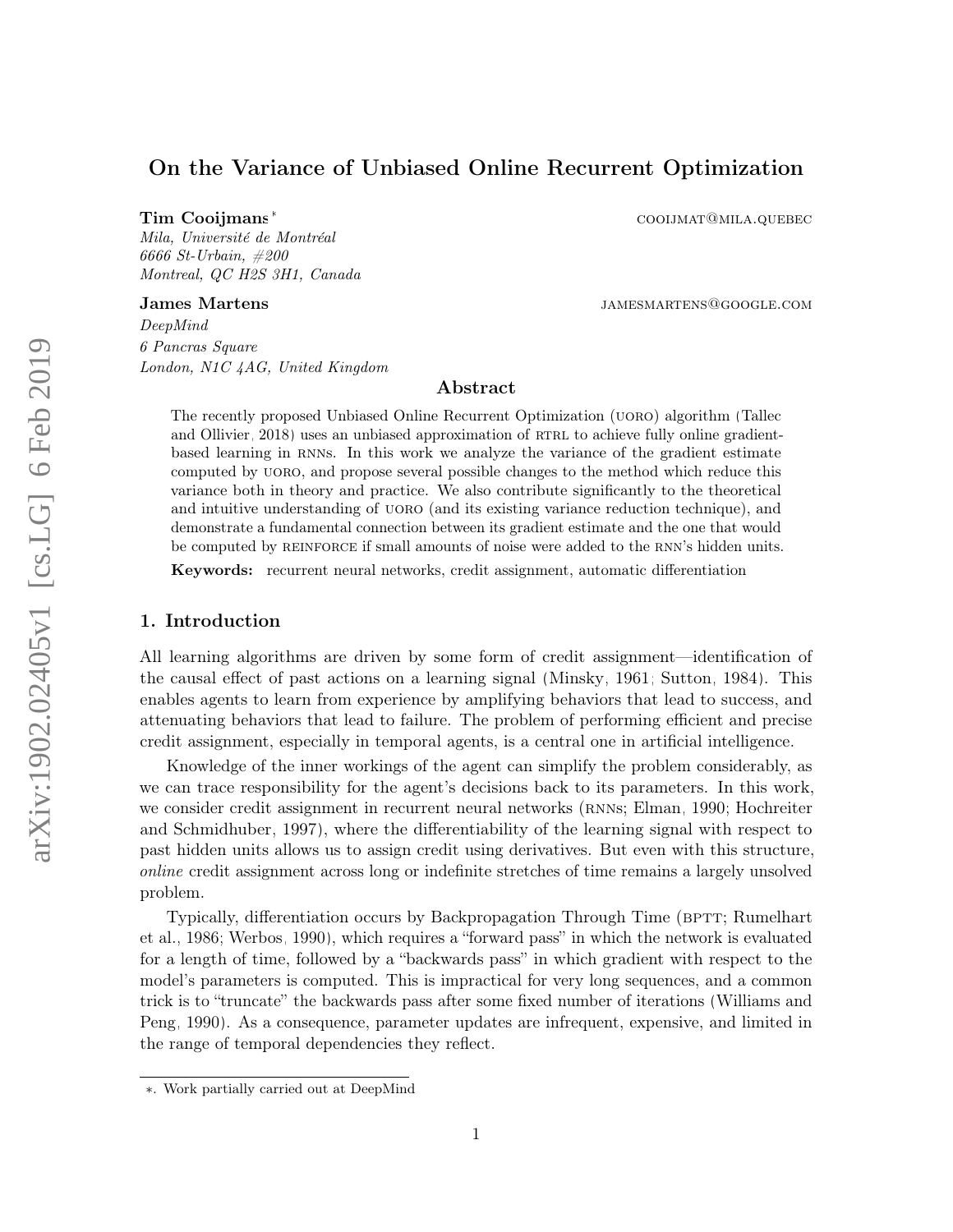betthere natural dual, Real-Time Recurrent Learning (RTRL; [Williams and Zipser,](#page-36-3) [1989\)](#page-36-3), carries gradient information forward rather than backward. It runs alongside the model and provides parameters updates at every time step. To do so, however, it must retain a large matrix relating the model's internal state to its parameters. Even when this matrix can be stored at all, updating it is prohibitively expensive. Various approximations to RTRL have been proposed (e.g. [Mak et al., 1999\)](#page-35-3) in order to obtain cheaper gradient estimates at the cost of reducing their accuracy.

In this paper we consider Unbiased Online Recurrent Optimization (uoro; [Ollivier](#page-35-4) [et al., 2015;](#page-35-4) [Tallec and Ollivier, 2018\)](#page-36-0), an unbiased stochastic approximation to RTRL that compresses the gradient information through random projections. We analyze the variance of the uoro gradient estimator, relate it to other gradient estimators, and propose various modifications to it that reduce its variance both in theory and practice.

### <span id="page-1-1"></span>2. Outline of the Paper

We begin with a detailed discussion of the relationship and tradeoffs between RTRL and BPTT in Section [3.](#page-1-0) Before narrowing our focus to approximations to RTRL, we briefly review other approaches to online credit assignment in Section [4.](#page-3-0) We then contribute a novel and arguably more intuitive derivation of the uoro algorithm in Section [5.](#page-4-0)

In Sections [6](#page-6-0) and [7](#page-10-0) we give our main contribution in the form of a thorough analysis of uoro and the variance it incurs., and derive a new variance reduction method based on this analysis. Sections [6.1](#page-7-0) and [6.2](#page-7-1) discuss limitations of the variance reduction scheme of [Tallec and Ollivier](#page-36-0) [\(2018\)](#page-36-0), and in Section [6.3](#page-8-0) propose to augment its scalar coefficients with matrix-valued transformations. We develop a framework for analysis of UORO-style estimators in Sections [6.4](#page-9-0) and [6.5,](#page-10-1) which allows us to determine the total variance incurred when accumulating consecutive gradient estimates over time. Working within this framework, we derive a formula for matrices that gives the optimal variance reduction subject to certain structural constraints (Section [7.1\)](#page-10-2). We evaluate our theory in a tractable empirical setting in Section [7.2,](#page-14-0) and explore avenues toward a practical algorithm in Section [7.1.3.](#page-13-0)

Section [8](#page-16-0) introduces a variant of UORO that avoids one of its two levels of approximation. It exploits the fact that gradients with respect to weight matrices are naturally rank-one. We show this reduces the variance by a factor on the order of the number of hidden units, at the cost of increasing computation time by the same factor.

Finally, we study the relationship between UORO and REINFORCE [\(Williams, 1992\)](#page-36-4) in Section [9.](#page-19-0) The analysis uncovers a close connection when REINFORCE is used to train RNNs with perturbed hidden states. We show that when this noise is annealed, the REINFORCE estimator converges to the uoro estimator plus an additional term that has expectation zero but unbounded variance.

## <span id="page-1-0"></span>3. Automatic Differentiation in Recurrent Neural Networks

Recurrent Neural Networks (RNNS; [Elman, 1990;](#page-34-0) [Hochreiter and Schmidhuber, 1997\)](#page-34-1) are a general class of nonlinear sequence models endowed with memory. Given a sequence of input vectors  $x_t$ , and initial state vector  $h_0$ , an RNN's state evolves according to

$$
h_t = F(h_{t-1}, x_t; \theta_t)
$$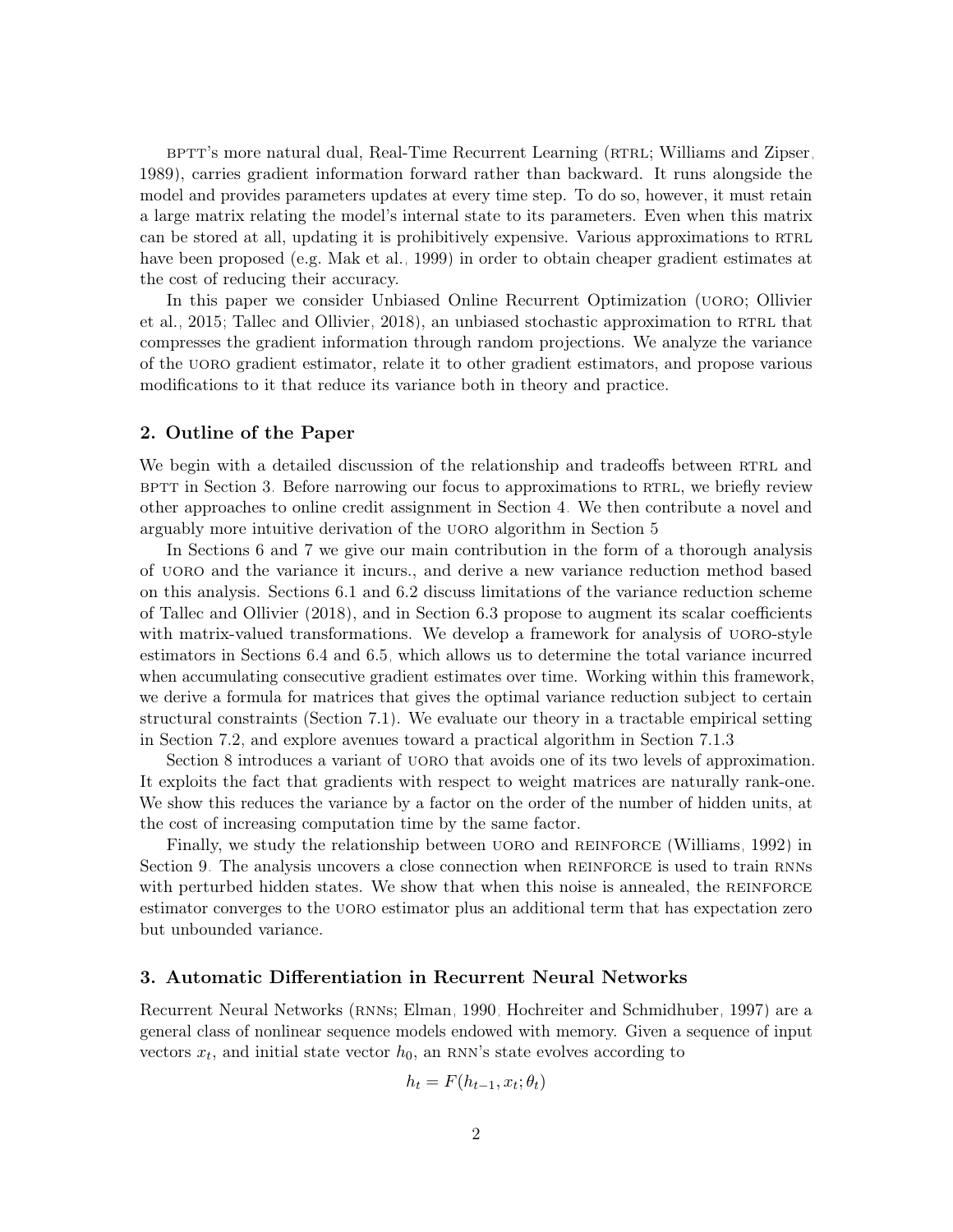where F is an arbitrary continuously differentiable transition function parameterized by  $\theta_t$ that produces the next state  $h_t$  given the previous state  $h_{t-1}$  and the current observation  $x_t$ . Typically,  $F$  will take the form of an affine map followed by a nonlinear function:

<span id="page-2-1"></span>
$$
a_t = (h_{t-1}^\top x_t^\top 1)^\top
$$
  
\n
$$
h_t = f(W_t a_t).
$$
\n(1)

Here  $f(\cdot)$  is the "activation function", which is assumed to be continuously differentiable (and is typically nonlinear and coordinate-wise), and  $W_t$  is a square matrix parameter whose vectorization is  $\theta_t$ .

The defining feature of recurrent neural networks as compared to feed-forward neural networks is the fact that their weights are tied over time. That is, we have  $\theta_t = \theta$ . However, we will continue to distinguish the different  $\theta_t$ 's in the recurrence, as this allows us to refer to individual "applications" of  $\theta$  in the analysis (which will be useful later).

Although we will treat the sequence as finite, i.e.  $1 \leq t \leq T$  for some sequence length T, we are interested mainly in *streaming* tasks for which  $T$  may as well be infinite.

At each time step t, we incur a loss  $L_t$  which is some differentiable function of  $h_t$ . In order to minimize the aggregate loss  $L = \sum_{t=1}^{T} L_t$  with respect to  $\theta$ , we require an estimate of its gradient with respect to  $\theta$ . We will write  $\mathcal{J}_x^y$  (or occasionally  $\mathcal{J}_x(y)$ ) for the Jacobian of y with respect to x. We can express the gradient as a double sum over time that factorizes in two interesting ways:

<span id="page-2-0"></span>
$$
\mathcal{J}_{\theta}^{L} = \sum_{t=1}^{T} \sum_{s=1}^{T} \mathcal{J}_{\theta_{s}}^{L_{t}} = \underbrace{\sum_{s=1}^{T} \left( \sum_{t=s}^{T} \mathcal{J}_{h_{s}}^{L_{t}} \right) \mathcal{J}_{\theta_{s}}^{h_{s}}}_{\text{reverse accumulation}} = \underbrace{\sum_{t=1}^{T} \mathcal{J}_{h_{t}}^{L_{t}} \left( \sum_{s=1}^{t} \mathcal{J}_{\theta_{s}}^{h_{t}} \right)}_{\text{forward accumulation}}
$$
(2)

Each of the terms  $\mathcal{J}_{\theta}^{L_t}$  $\mathcal{L}_t^{L_t}$  indicates how the use of the parameter  $\theta$  at time s affected the loss at time t. This is a double sum over time with  $\mathcal{O}(T^2)$  terms, but since future parameter applications do not affect past losses, we have  $\mathcal{J}_{\theta}^{L_t}$  $\epsilon_{\theta_s}^{L_t} = 0$  for  $s > t$ . Both factorizations exploit this triangular structure and allow the gradient to be computed in  $\mathcal{O}(T)$  by recursive accumulation.

By far the most popular strategy for breaking down this computation goes by the name of Back-Propagation Through Time (BPTT; [Werbos, 1990\)](#page-36-1). It is an instance of what is known as reverse-mode accumulation in the autodifferentiation community, and relies on the reverse factorization in Equation [2.](#page-2-0) BPTT computes gradients of total future loss  $\mathcal{J}_{h_t}^L$  with respect to states  $h_t$  in reverse chronological order by the recursion

$$
\mathcal{J}_{h_t}^L = \mathcal{J}_{h_{t+1}}^L \mathcal{J}_{h_t}^{h_{t+1}} + \mathcal{J}_{h_t}^{L_t}.
$$
\n(3)

At each step, a term  $\mathcal{J}_{\theta_t}^L = \mathcal{J}_{h_t}^L \mathcal{J}_{\theta_t}^{h_t}$  $\theta_t^{h_t}$  of the gradient is accumulated.

Since the quantities  $\mathcal{J}_{h_t}^{h_{t+1}}$  $\mathcal{J}_{h_t}^{h_{t+1}}, \mathcal{J}_{h_t}^{L_t}$  $\mathcal{J}_{h_t}^{\mathcal{L}_t}$  and  $\mathcal{J}_{\theta_t}^{h_t}$  $h_t^{h_t}$  generally depend on  $h_t$  and  $L_t$ , the use of BPTT in practice implies running the model forward for  $T$  steps to obtain the sequence of hidden states  $h_t$  and losses  $L_t$ , and subsequently running backward to compute the gradient.

Its converse, Real-Time Recurrent Learning (RTRL; [Williams and Zipser, 1989\)](#page-36-3), is an instance of forward-mode accumulation. It exploits the forward factorization of the gradient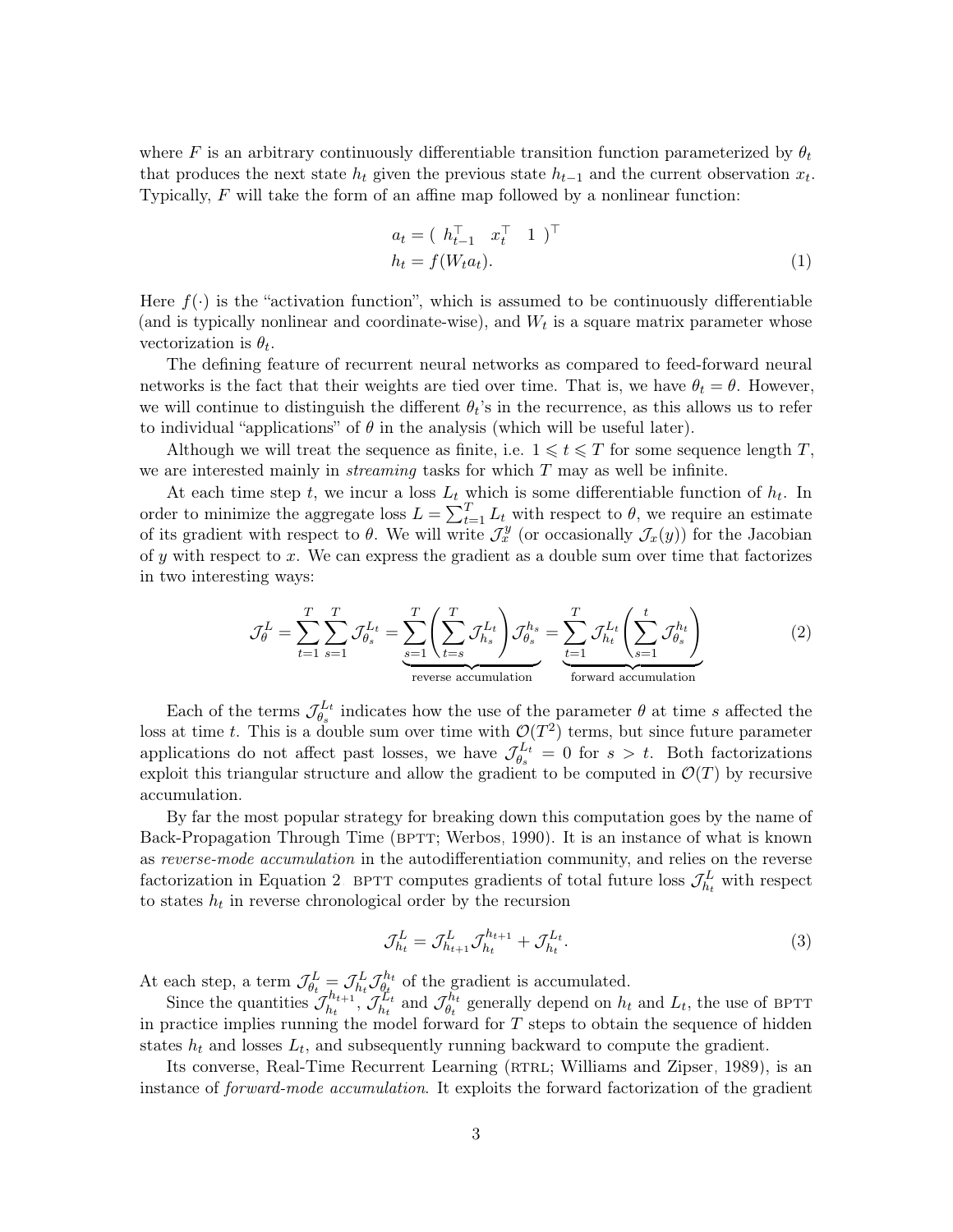in Equation [2,](#page-2-0) computing Jacobians  $\mathcal{J}_{\theta}^{h_t}$  of hidden states  $h_t$  with respect to past applications of the parameter  $\theta$  recursively according to

<span id="page-3-1"></span>
$$
\mathcal{J}_{\theta}^{h_t} = \mathcal{J}_{h_{t-1}}^{h_t} \mathcal{J}_{\theta}^{h_{t-1}} + \mathcal{J}_{\theta_t}^{h_t}.
$$
\n
$$
\tag{4}
$$

What RTRL provides over BPTT is that we can run it forward alongside our model, and at each time-step t update the model parameters  $\theta$  immediately (using  $\mathcal{J}_{\theta}^{L_t} = \mathcal{J}_{h_t}^L \mathcal{J}_{\theta}^{h_t}$ ), thus performing fully online learning. This is to be contrasted with BPTT, where we must run the model forward for  $T$  time-steps before we can make a parameter update, thus introducing a long delay between the reception of a learning signal  $L_t$  and the parameter update that takes it into account.

There is a caveat to the above, which is that as soon as we update our parameter  $\theta$ , the Jacobian  $\mathcal{J}_{\theta}^{h_t}$  accumulated by RTRL is no longer quite correct, as it is based on previous values of  $\theta$ . However, as argued by [Williams and Zipser](#page-36-5) [\(1995\)](#page-36-5) and [Ollivier et al.](#page-35-4) [\(2015\)](#page-35-4) this problem can be mostly ignored as long as the learning rate is small enough in relation to the rate of the natural decay of the Jacobian (which occurs due to the vanishing gradient phenomenon).

The main drawback of RTRL is that the accumulated quantity  $\mathcal{J}_{\theta}^{h_t}$  is a large matrix. If the size of the parameters  $\theta$  is  $\mathcal{O}(H^2)$  where H is the hidden state size, then this matrix requires  $\mathcal{O}(H^3)$  space to store. This is typically much larger than BPTT's  $\mathcal{O}(TH)$  space. Moreover, the RTRL recursions involve propagating a matrix forward by the matrix-matrix product  $\mathcal{J}_{h_1}^{h_t}$  $\mathcal{J}_{h_{t-1}}^{h_{t}}\mathcal{J}_{\theta}^{h_{t-1}}$  $\mathcal{O}(H^4)$  time. BPTT on the other hand only propagates a vector through time at a cost of  $\mathcal{O}(H^2)$ . Although RTRL frees us to grow T and capture arbitrarily-long-term dependencies, the algorithm is grossly impractical for models of even modest size.

## <span id="page-3-0"></span>4. Other Approaches to Credit Assignment

A number of techniques have been proposed to reduce the memory requirements of BPTT. Storage of past hidden states may be traded for time by recomputing the states on demand, in the extreme case resulting in a quadratic-time algorithm. Better choices for this tradeoff are explored by [Chen et al.](#page-34-2) [\(2016\)](#page-34-2); [Gruslys et al.](#page-34-3) [\(2016\)](#page-34-3). Reversible Recurrent Neural Networks [\(MacKay et al., 2018;](#page-35-5) [Gomez et al., 2017\)](#page-34-4) allow the on-demand computation of past states to occur in reverse order, restoring the linear time complexity while limiting the model class. Stochastic Attentive Backtracking [\(Ke et al., 2018\)](#page-35-6) sidesteps the storage requirements of backprop through long periods of time by retaining only a sparse subset of states in the distant past. This subset is selected based on an attention mechanism that is part of the model being trained. Gradient from future loss is propagated backwards to these states only through the attention connections. Synthetic gradients [\(Jaderberg et al., 2017\)](#page-35-7) approximates BPTT by use of a predictive model of the total future gradient  $\mathcal{J}_{h_s}^L$ , which is trained online based on BPTT.

Instead of transporting derivatives through time, we may assign credit by transporting value over time. For example, actor-critic architectures [\(Konda and Tsitsiklis, 2000;](#page-35-8) [Barto](#page-34-5) [et al., 1983\)](#page-34-5) employ Temporal Difference Learning [\(Sutton, 1988\)](#page-36-6) to obtain a predictive model of the total future loss. By differentiation, the estimated total future loss may be used to estimate the total future gradient. More commonly, such estimates are used directly as a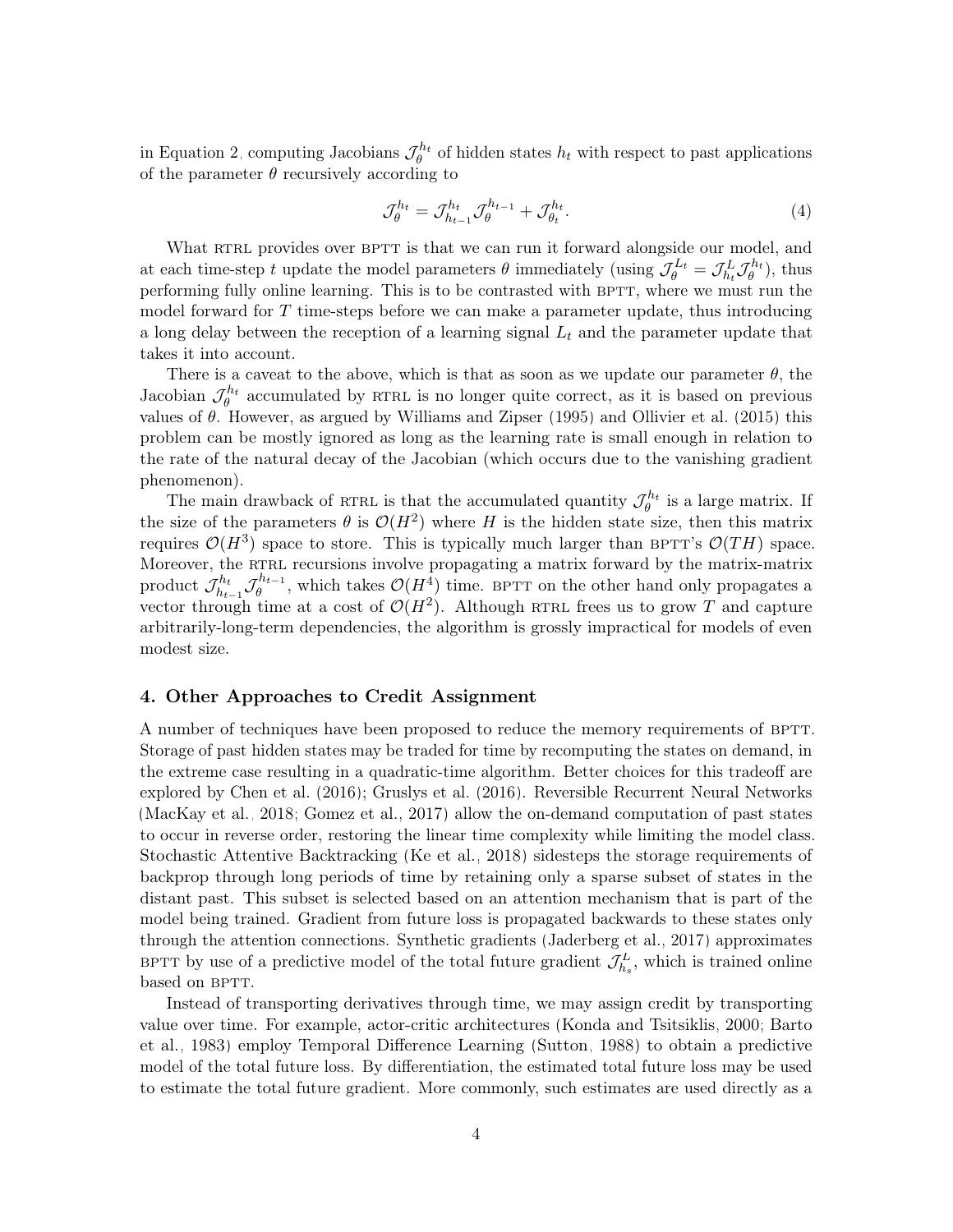proxy for the total future loss, or as a reinforce baseline. Along similar lines as our analysis of reinforce in Section [9,](#page-19-0) we may interpret these methods as effectively differentiating the estimate in expectation. RUDDER [\(Arjona-Medina et al., 2018\)](#page-34-6) redistributes the total loss  $L$ over time, replacing the immediate losses  $L_s$  by surrogates  $L'_s$  determined by a process similar to backpropagation through a critic. These surrogates preserve the total loss but in an RL setting may better reflect the long-term impact of the action taken at time s. Temporal Value Transport [\(Hung et al., 2018\)](#page-35-9) relies on attention weights to determine which past time steps were relevant to which future time steps, and injects the estimated total future loss from the future time steps into the immediate loss for the associated past time steps.

#### <span id="page-4-0"></span>5. Unbiased Online Recurrent Optimization

The recently proposed Unbiased Online Recurrent Optimization algorithm (uoro; [Tallec](#page-36-0) [and Ollivier, 2018\)](#page-36-0) and its predecessor NoBackTrack [\(Ollivier et al., 2015\)](#page-35-4) approximate RTRL by maintaining a rank-one estimate  $\tilde{h}_t \tilde{w}_t^{\top}$  of the Jacobian  $\mathcal{J}_{\theta}^{h_t}$ . We now briefly derive the basic algorithm.

#### <span id="page-4-1"></span>5.1 Derivation

First, we note that  $\mathcal{J}_{\theta}^{h_t}$  can be written as  $\mathcal{J}_{\theta}^{h_t} = \sum_{s \leq t} \mathcal{J}_{h_s}^{h_t}$  $\mathcal{J}_{h_s}^{h_t}\mathcal{J}_{\theta_s}^{h_s}$  $\theta_s^{h_s}$ . We then perform a rank-one projection of each term in this sum using a random vector  $\nu_s$  (which is chosen to satisfy  $\mathbb{E}[\nu_s \nu_s^{\top}] = I$ . This gives us the estimator

$$
\mathcal{J}_{\theta}^{h_t} \approx \sum_{s \leq t} \mathcal{J}_{h_s}^{h_t} \nu_s \nu_s^{\top} \mathcal{J}_{\theta_s}^{h_s}.
$$

Unbiasedness follows from a simple application of linearity of expectation:

$$
\mathbb{E}\Bigl[\sum_{s\leqslant t}\mathcal{J}_{h_s}^{h_t}\nu_s\nu_s^\top\mathcal{J}_{\theta_s}^{h_s}\Bigr]=\sum_{s\leqslant t}\mathcal{J}_{h_s}^{h_t}\mathbb{E}[\nu_s\nu_s^\top]\mathcal{J}_{\theta_s}^{h_s}=\sum_{s\leqslant t}\mathcal{J}_{h_s}^{h_t}\mathcal{J}_{\theta_s}^{h_s}.
$$

We will refer to this projection as the *spatial projection* to distinguish it from the *temporal* projection that is to follow.

It is interesting to note that  $\mathcal{J}_{h}^{h_t}$  $h_s^{h_t} \nu_s$  can be interpreted as a "directional Jacobian", which measures the instantaneous change in  $h_t$  as a function of  $h_s$ 's movement along the direction ν<sub>s</sub>. Similarly  $\nu_s^{\top} \mathcal{J}_{\theta_s}^{h_s}$  $\theta_s^{h_s}$  is essentially the gradient of  $\nu_s^{\top} h_s$  with respect to  $\theta_s$ , and thus measures the instantaneous change of  $h_s$  along the direction of  $\nu_s$ , as a function of the change in  $\theta_s$ . Thus the intuition behind this first approximation is that we are guessing the relevant direction of change in  $h_s$  and performing the gradient computations only along that direction.

We can generalize the spatial projection from the standard uoro method by projecting in the space of any cut vertex  $z_s$  on the computational path from  $\theta_s$  to  $h_s$ . For UORO,  $z_s \equiv h_s$ ; other choices include  $z_s \equiv \theta_s$  for projection in parameter space, and  $z_s \equiv W_s a_s$  for projection in preactivation space. We will make extensive use of this choice in later Sections.

This gives the generalized estimator

$$
\mathcal{J}_{\theta}^{h_t} \approx \sum_{s \leqslant t} \mathcal{J}_{h_s}^{h_t} \mathcal{J}_{z_s}^{h_s} \nu_s \nu_s^\top \mathcal{J}_{\theta_s}^{z_s},
$$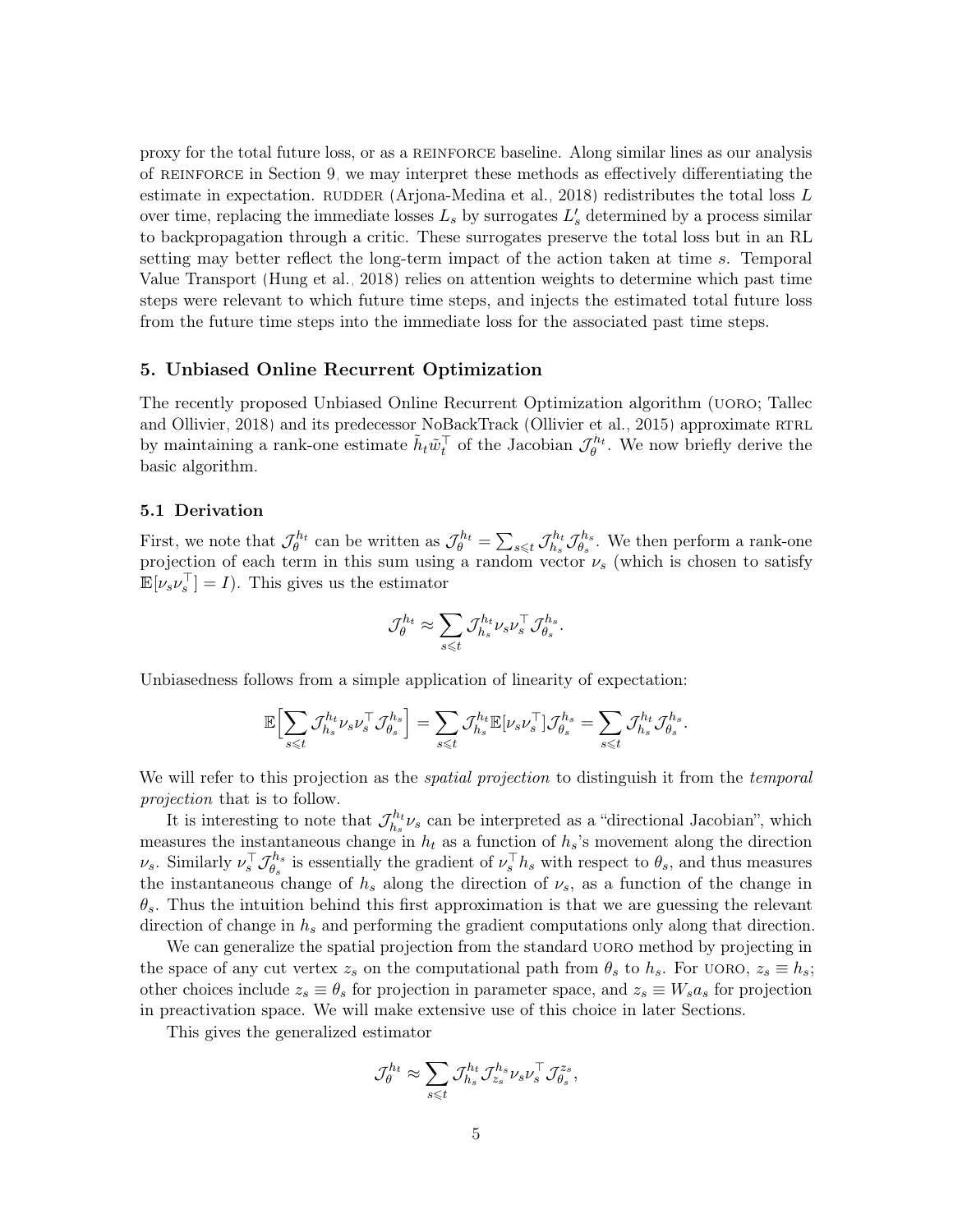which is unbiased following a similar argument as before.

The random projections serve to reduce the large  $\mathcal{J}_A^{h_s}$  $\theta_s^{h_s}$  matrix into the more manageable vector quantities  $\mathcal{J}_{z_s}^{h_s}\nu_s$  and  $\nu_s^{\top}\mathcal{J}_{\theta_s}^{z_s}$  $\theta_s^{zs}$ . But because the sum of rank-one matrices is not itself rank one, the resultant estimator will still be too expensive to maintain and update online.

In order to obtain a practical algorithm we make a second rank-one approximation, now across time instead of z-space. To this end we introduce random scalar coefficients  $\tau_s$ satisfying  $\mathbb{E}[\tau_s \tau_r] = \delta_{sr}$  (where  $\delta_{sr}$  is the Kronecker delta which is 1 if  $s = r$  and 0 otherwise) and define the following rank-one estimator:

$$
\mathcal{J}_{\theta}^{h_t} \approx \tilde{h}_t \tilde{w}_t^{\top} \triangleq \Bigl(\sum_{s \leq t} \tau_s \mathcal{J}_{h_s}^{h_t} \mathcal{J}_{z_s}^{h_s} \nu_s \Bigr) \Bigl(\sum_{s \leq t} \tau_s \nu_s^{\top} \mathcal{J}_{\theta_s}^{z_s} \Bigr) = \sum_{r \leq t} \sum_{s \leq t} \tau_s \tau_r \mathcal{J}_{h_s}^{h_t} \mathcal{J}_{z_s}^{h_s} \nu_s \nu_r^{\top} \mathcal{J}_{\theta_r}^{z_r}.
$$

By linearity of expectation this is an unbiased estimate of the previous spatially projected estimator  $\sum_{r \leqslant t} \mathcal{J}^{h_t}_{z_s} \nu_s \nu_s^{\top} \mathcal{J}^{z_s}_{\theta_s}$  $\mathcal{J}_{\theta_s}^{z_s}$ , and is thus also an unbiased estimator of  $\mathcal{J}_{\theta}^{h_t}$ , although with potentially much higher variance.

Going forward we will assume that  $\tau_s \sim \mathcal{U}\{-1,+1\}$  are iid random signs and  $\nu_s \sim \mathcal{N}(0,I)$ are iid standard normal vectors, so that we may treat the product  $\tau_s \nu_s$  as a single Gaussiandistributed random vector  $u_s \sim \mathcal{N}(0, I)$ , which will simplify our analysis.

The two factors  $\tilde{h}_t$  and  $\tilde{w}_t$  of the rank-one approximation are maintained by the following pair of recursions:

<span id="page-5-0"></span>
$$
\tilde{h}_t = \gamma_t \mathcal{J}_{h_{t-1}}^{h_t} \tilde{h}_{t-1} + \beta_t \mathcal{J}_{z_t}^{h_t} u_t
$$
\n
$$
\tilde{w}_t^\top = \gamma_t^{-1} \tilde{w}_{t-1}^\top + \beta_t^{-1} u_t^\top \mathcal{J}_{\theta_t}^{z_t},
$$
\n(5)

with  $\tilde{h}_0, \tilde{w}_0$  initialized to zero vectors. Notably these recursions are similar in structure to that used by RTRL to compute the exact Jacobian  $\mathcal{J}_{\theta_{i}}^{h_{t}}$  (c.f. Equation [4\)](#page-3-1). As with the RTRL equations, their validity follows from the fact that  $\mathcal{J}_h^{h_t}$  $\tilde{h}_{h_s}^{h_t} = \mathcal{J}_{h_t}^{h_t}$  $\frac{h_t}{h_{t-1}} \mathcal{J}_{h_{t-2}}^{h_{t-1}}$  $\tau^{h_{t-1}}_{h_{t-2}} \cdots \mathcal{J}^{h_{s+1}}_{h_{s}}.$ 

In these recursions we have introduced coefficients  $\gamma_t$  and  $\beta_t$  to implement the variance reduction technique from [Tallec and Ollivier](#page-36-0) [\(2018\)](#page-36-0); [Ollivier et al.](#page-35-4) [\(2015\)](#page-35-4), which we will refer to as *greedy iterative rescaling* (GIR). We will discuss GIR in detail in the next subsection.

Finally, at each step we estimate  $\mathcal{J}_{\theta}^{L_t} = \mathcal{J}_{h_t}^{L_t}$  $\mathcal{J}_{h_t}^{L_t} \mathcal{J}_{\theta}^{h_t}$  using the estimator  $\mathcal{J}_{h_t}^{L_t}$  $\tilde{h}_t \tilde{h}_t \tilde{w}_t^{\top}$ . This is a small deviation from the one given by [Tallec and Ollivier](#page-36-0) [\(2018\)](#page-36-0), which uses backpropagation to compute  $\mathcal{J}_{{\theta}_{\tau}}^{L_t}$  $\epsilon_{\theta_t}^{L_t}$  exactly, and the remaining part of the gradient,  $\sum_{s \leq t} \mathcal{J}_{\theta_s}^{L_t}$  $\theta_s^{L_t}$ , is estimated as  $\mathcal{J}_h^{L_t}$  $\tilde{h}_{h-1}^L \tilde{h}_{t-1} \tilde{w}_{t-1}^{\top}$ . Although our version has slightly higher variance, it is conceptually simpler.

The projected Jacobians that appear in Equation [5](#page-5-0) can be computed efficiently without explicitly handling the full Jacobians. Specifically,  $u_t^\top \mathcal{J}_{\theta_t}^{z_t}$  $\theta_{t_{+}}^{z_{t}}$  can be computed by reverse-mode differentiating  $z_t$  with respect to  $\theta_t$ , and substituting  $u_t^{\top}$  in place of the adjoint  $\mathcal{J}_{z_t}^L$ . By a similar trick, one can compute  $\mathcal{J}_{h_1}^{h_t}$  $\tilde{h}_{t-1}^{h_t} \tilde{h}_{t-1}$  and  $\mathcal{J}_{z_t}^{h_t} u_t$  using forward-mode differentiation. The resulting algorithm has the same  $\mathcal{O}(H^2)$  time complexity as backpropagation through time, but its  $\mathcal{O}(H^2)$  storage does not grow with time.

#### <span id="page-5-1"></span>5.2 Greedy Iterative Rescaling

This subsection explains GIR and the role of the coefficients  $\gamma_t, \beta_t > 0$  in Equation [5.](#page-5-0)

Whereas our above derivation of the algorithm introduced a temporal projection, [Ollivier](#page-35-4) [et al.](#page-35-4) [\(2015\)](#page-35-4); [Tallec and Ollivier](#page-36-0) [\(2018\)](#page-36-0) interpret the algorithm given by Equation [5](#page-5-0) as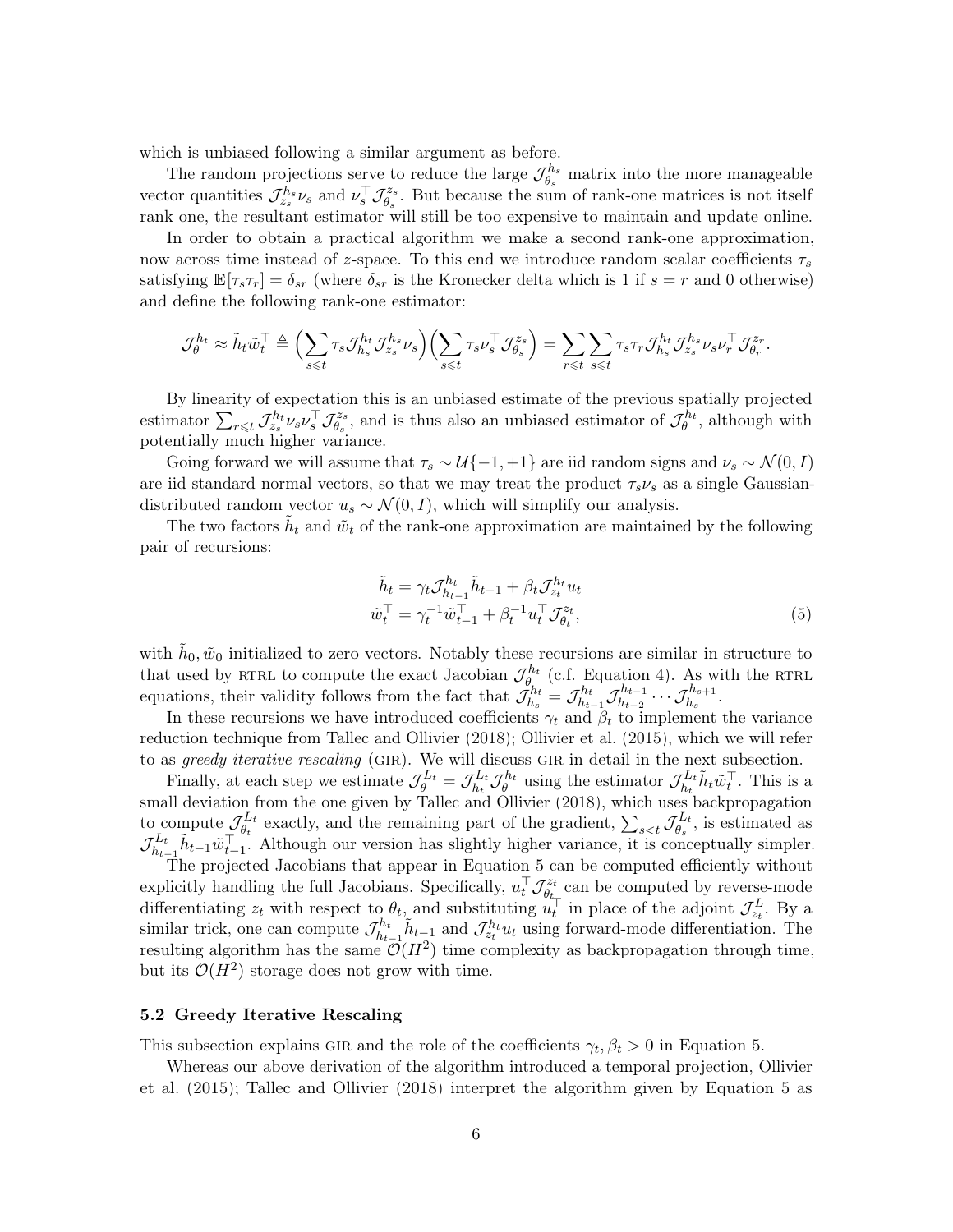implementing a *series* of projections. Under this view,  $\tilde{h}_t \tilde{w}_t^{\top}$  is a rank-one estimate of the rank-two matrix that is the sum of the forwarded previous Jacobian estimate  $\mathcal{J}_{h_1}^{h_t}$  $\tilde{h}_{t-1}^h \tilde{h}_{t-1} \tilde{w}_{t-1}^\top$ and the approximate contribution  $\mathcal{J}_{z_t}^{h_t} u_t u_t^{\top} \mathcal{J}_{\theta_t}^{z_t}$  $\overset{\text{r}z_{t}}{\theta_{t}}$  :

$$
\tilde{h}_{t}\tilde{w}_{t}^{\top} = (\gamma_{t}\mathcal{J}_{h_{t-1}}^{h_{t}}\tilde{h}_{t-1} + \beta_{t}\mathcal{J}_{z_{t}}^{h_{t}}u_{t})(\gamma_{t}^{-1}\tilde{w}_{t-1}^{\top} + \beta_{t}^{-1}u_{t}^{\top}\mathcal{J}_{\theta_{t}}^{z_{t}})\n= \mathcal{J}_{h_{t-1}}^{h_{t}}\tilde{h}_{t-1}\tilde{w}_{t-1}^{\top} + \mathcal{J}_{z_{t}}^{h_{t}}u_{t}u_{t}^{\top}\mathcal{J}_{\theta_{t}}^{z_{t}} + \tau_{t}\gamma_{t}\beta_{t}^{-1}\left[\mathcal{J}_{h_{t-1}}^{h_{t}}\tilde{h}_{t-1}\nu_{t}^{\top}\mathcal{J}_{\theta_{t}}^{z_{t}} + \tau_{t}\beta_{t}\gamma_{t}^{-1}\right]\mathcal{J}_{z_{t}}^{h_{t}}\nu_{t}\tilde{w}_{t-1}^{\top}.
$$

The temporal "cross-terms"  $\tau_t \gamma_t \beta_t^{-1} \Big| \mathcal{J}_{h_t}^{h_t}$  $\tilde{h}_{t-1}^h \tilde{h}_{t-1} \nu_t^\top \mathcal{J}_{\theta_t}^{z_t}$  $\frac{dz_t}{\theta_t}$  and  $\tau_t \beta_t \gamma_t^{-1} \Big| \mathcal{J}_{z_t}^{h_t} \nu_t \tilde{w}_{t-1}^{\top} \Big|$ , which are zero in expectation (but contribute variance), constitute the error introduced in the transition from time  $t-1$  to t. The coefficients  $\gamma_t$  and  $\beta_t$  provide an extra degree of freedom with which we can minimize this error. As shown by [Ollivier et al.](#page-35-4)  $(2015)$ , the minimizers ensure the terms  $\gamma_t \mathcal{J}_{h_t}^{h_t}$  $\tilde{h}_{h_{t-1}}^{\prime h_t}$ ,  $\tilde{h}_{t-1}$ ,  $\beta_t \mathcal{J}_{z_t}^{h_t} u_t$  and their  $\tilde{w}_t$  counterparts have small norm, so that their contribution to the variance is small as well.

The total (trace) variance of  $\tilde{h}_t \tilde{w}_t^{\top}$  with respect to  $\tau_t$  is given by the expected squared Frobenius norm  $\left\| \cdot \right\|_F^2$  of the error:

$$
\mathbb{E}_{\tau_t}\Big[\Big\|\tilde{h}_t\tilde{w}_t^\top-\mathbb{E}_{\tau_t}[\tilde{h}_t\tilde{w}_t^\top]\Big\|_F^2\Big]=\mathbb{E}_{\tau_t}\Big[\Big\|\tau_t\gamma_t\beta_t^{-1}\Big[\underline{\mathcal{J}_{h_{t-1}}^{h_t}\tilde{h}_{t-1}\nu_t^\top\mathcal{J}_{\theta_t}^{z_t}}+\tau_t\beta_t\gamma_t^{-1}\Big[\underline{\mathcal{J}_{z_t}^{h_t}\nu_t\tilde{w}_{t-1}^\top}\Big\|_F^2\Big].
$$

As the common sign  $\tau_t$  does not affect the norm, this is simply

$$
\gamma_t^2\beta_t^{-2}\Big\|\Big[\mathcal{J}_{h_{t-1}}^{h_t}\tilde{h}_{t-1}\nu_t^\top\mathcal{J}_{\theta_t}^{z_t}\Big]\Big\|^2_F+\beta_t^2\gamma_t^{-2}\Big\|\Big[\mathcal{J}_{z_t}^{h_t}\nu_t\tilde{w}_{t-1}^\top\Big]\Big\|^2_F+2\Big\langle\Big[\mathcal{J}_{h_{t-1}}^{h_t}\tilde{h}_{t-1}\nu_t^\top\mathcal{J}_{\theta_t}^{z_t}\Big],\Big[\mathcal{J}_{z_t}^{h_t}\nu_t\tilde{w}_{t-1}^\top\Big]\Big\rangle_F,
$$

where  $\langle \cdot, \cdot \rangle_F$  denotes the Frobenius inner product.

The coefficients  $\gamma_t$  and  $\beta_t$  affect the error through the single degree of freedom  $\gamma_t^2 \beta_t^{-2}$ . By differentiation and use of the identity  $||xy^{\top}||_F^2 = ||x||^2 ||y||^2$  we find that the optimal choices satisfy

$$
\gamma_t^2 \beta_t^{-2} \|\mathcal{J}_{h_{t-1}}^{h_t} \tilde{h}_{t-1} \|^2 \|\nu_t^\top \mathcal{J}_{\theta_t}^{z_t} \|^2 = \beta_t^2 \gamma_t^{-2} \|\mathcal{J}_{z_t}^{h_t} \nu_t \|^2 \|\tilde{w}_{t-1} \|^2.
$$

This includes the solution  $\gamma_t^2 = ||\tilde{w}_{t-1}|| ||\mathcal{J}_{h_{t-1}}^{h_t} \tilde{h}_{t-1}||, \beta_t^2 = ||\nu_t^{\top} \mathcal{J}_{\theta_t}^{z_t}|| / ||\mathcal{J}_{z_t}^{h_t} \nu_t||$  from [Ollivier et al.](#page-35-4)  $(2015).$  $(2015).$ 

Examining their use in Equation [5](#page-5-0) we can see that for this particular solution  $\gamma_t$  plays the important role of contracting  $\tilde{w}_t$ , which would otherwise grow indefinitely (being a sum of independent random quantities). While division by  $\gamma_t$  in the recursion for  $\tilde{h}_t$  causes an expansive effect, this is more than counteracted by the natural contractive property of the Jacobian  $\mathcal{J}_{h_t}^{h_t}$  $h_{t-1}^{h_t}$  (which is due to gradient vanishing in well-behaved RNNs). Thus we can interpret the role of  $\gamma_t$  as distributing this contraction evenly between  $\tilde{h}_t$  and  $\tilde{w}_t$ , which limits the growth of both quantities and thus keeps the variance of their product under control. A formal treatment of the growth of variance over time is given by [Massé](#page-35-10) [\(2017\)](#page-35-10).

### <span id="page-6-0"></span>6. Variance Analysis

In this section we analyze the variance behavior of UORO-style algorithms. We first discuss limitations of the GIR variance reduction scheme discussed in Section [5.2,](#page-5-1) namely that it is greedy (Section [6.1\)](#page-7-0) and derives from a somewhat inappropriate objective (Section [6.2\)](#page-7-1). We then generalize the algorithm and develop a more holistic theoretical framework for its analysis (Sections [6.3](#page-8-0) through [6.5\)](#page-10-1).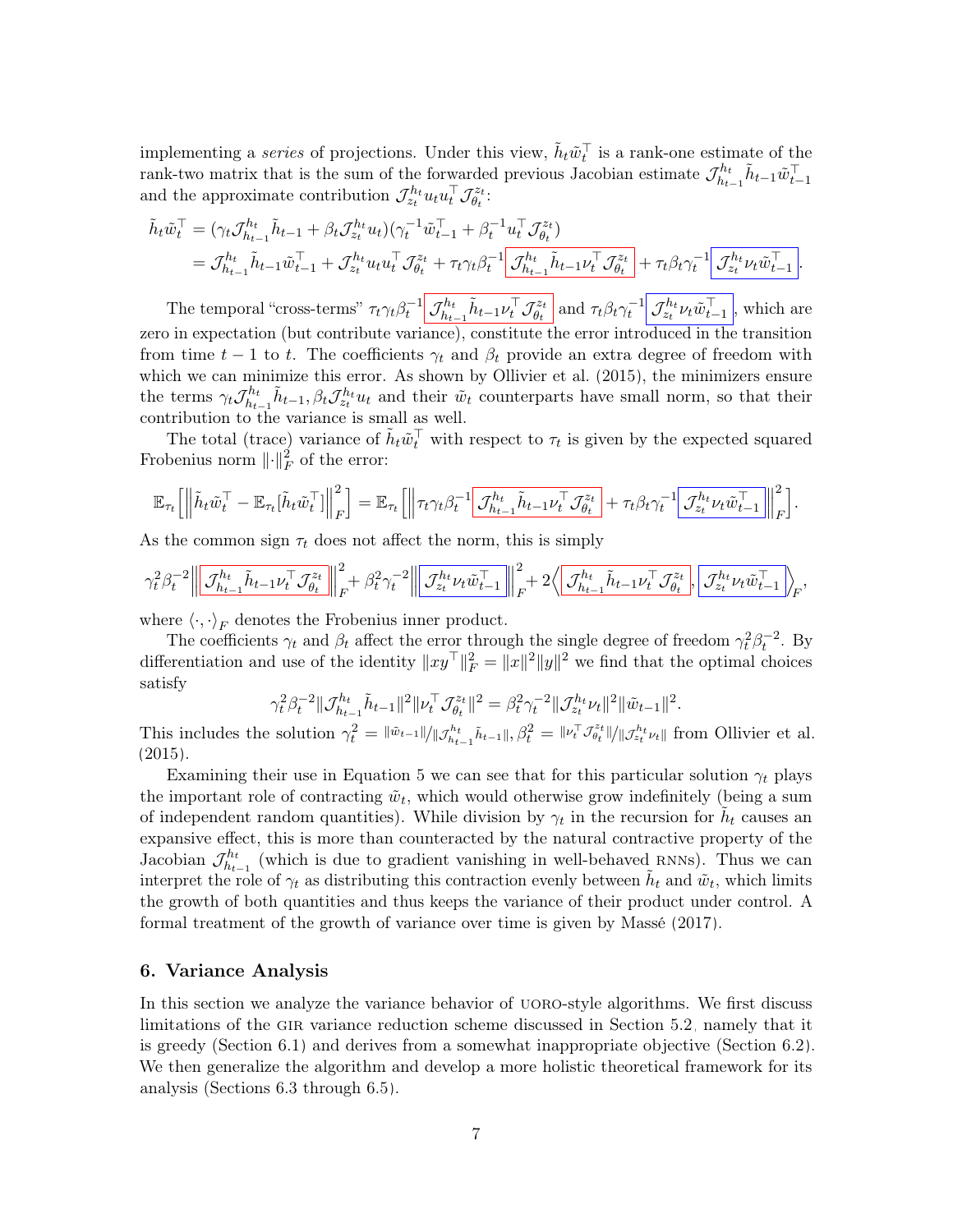### <span id="page-7-0"></span>6.1 Greedy Iterative Rescaling is Greedy

In Section [5.2](#page-5-1) we discussed how GIR can be interpreted as minimizing the variance of a rank-one estimate  $\tilde{h}_t \tilde{w}_t^{\top}$  of a rank-two matrix  $\mathcal{J}_{h_t}^{\tilde{h}_t}$  $\tau_{h_{t-1}}^{\bar{h}_t}\tilde{h}_{t-1}\tilde{w}_{t-1}^{\top}+\mathcal{J}^{h_t}_{z_t}\nu_t\bar{\nu}_t^{\top}\mathcal{J}^{z_t}_{\theta_t}$  $\theta_t^{z_t}$  (which is a stochastic approximation that occurs at each step in  $UORO$ ). Here we unify this sequence of approximations into a single temporal rank-one estimation (as introduced in Section [5.1\)](#page-4-1), which helps us reveal the inherent limitations of GIR.

Recall that the UORO recursions (Equation [5\)](#page-5-0) maintain past contributions in the form of sums  $\tilde{h}_t$  and  $\tilde{w}_t$ , and at each step GIR applies respective scaling factors  $\gamma_{t+1}$  and  $\gamma_{t+1}^{-1}$  (resp.) to these sums. This gives rise to an overall scaling  $\alpha_s^{(t)} = \beta_s \gamma_{s+1} \gamma_{s+2} \dots \gamma_t$  (and similarly  $(\alpha_s^{(t)})^{-1}$  of contributions made at time step s and propagated forward through time step t. We can write the estimates  $\tilde{h}_t \tilde{w}_t^{\top}$  produced by UORO in terms of  $\alpha_s^{(t)}$  as follows:

$$
\mathcal{J}_{\theta}^{h_t} \approx \tilde{h}_t \tilde{w}_t^{\top} = \Big( \sum_{s \leq t} \alpha_s^{(t)} \mathcal{J}_{z_s}^{h_t} u_s \Big) \Big( \sum_{r \leq t} \frac{1}{\alpha_r^{(t)}} u_r^{\top} \mathcal{J}_{\theta_r}^{z_r} \Big) = \sum_{r \leq t} \sum_{s \leq t} \frac{\alpha_s^{(t)}}{\alpha_r^{(t)}} \tau_s \tau_r \mathcal{J}_{h_s}^{h_t} \mathcal{J}_{z_s}^{h_s} \nu_s \nu_r^{\top} \mathcal{J}_{\theta_r}^{z_r}.
$$

Note that each such estimate is but one element in a *sequence* of estimates. In the next section, we will establish a notion of the variance for this sequence, so that we may speak meaningfully about its minimization. For now, we will consider the minimization of the variance of  $\tilde{h}_t \tilde{w}_t^{\dagger}$ at each time step t as an independent problem, with independent decision variables  $\alpha_s^{(t)}$ . The optimal coefficients given by  $(\alpha_s^{(t)})^2 = ||\nu_s^{\top} \mathcal{J}_{\theta_s}^{z_s}||/||\mathcal{J}_{z_s}^{h_t} \nu_s||$  (derived in Appendix [B\)](#page-1-1) minimize the variance of  $\tilde{h}_t \tilde{w}_t^{\top}$  with respect to  $\tau_s$ .

This solution is generally different from that of gir, which is constrained to have the form  $\alpha_s^{(t+1)} = \gamma_{t+1} \alpha_s^{(t)}$  for  $s \leq t$  (where  $\gamma_{t+1}$  is independent of s). This relationship between  $\alpha_s^{(t+1)}$  and  $\alpha_s^{(t)}$  breaks the independence of consecutive variance minimization problems, and therefore the resulting coefficients cannot in general be optimal for all  $t$ .

We can see this by writing the optimal coefficients  $\alpha_s^{(t+1)}$  for  $s \leq t$  that minimize the variance of  $\tilde{h}_{t+1}\tilde{w}_{t+1}^{\top}$  in terms of the coefficients  $\alpha_s^{(t)}$  that minimize the variance of  $\tilde{h}_t\tilde{w}_t^{\top}$ :

$$
(\alpha_s^{(t+1)})^2 = \frac{\|\nu_s^{\top} \mathcal{J}_{\theta_s}^{z_s}\|}{\|\mathcal{J}_{z_s}^{h_{t+1}} \nu_s\|} = \frac{\|\nu_s^{\top} \mathcal{J}_{\theta_s}^{z_s}\|}{\|\mathcal{J}_{z_s}^{h_t} \nu_s\|} \frac{\|\mathcal{J}_{z_s}^{h_t} \nu_s\|}{\|\mathcal{J}_{z_s}^{h_{t+1}} \nu_s\|} = (\alpha_s^{(t)})^2 \frac{\|\mathcal{J}_{z_s}^{h_t} \nu_s\|}{\|\mathcal{J}_{z_s}^{h_{t+1}} \nu_s\|} = (\alpha_s^{(t)})^2 \left\|\mathcal{J}_{h_t}^{h_{t+1}} \frac{\mathcal{J}_{z_s}^{h_t} \nu_s}{\|\mathcal{J}_{z_s}^{h_t} \nu_s\|}\right\|^{-1}.
$$

We see that in order to minimize the variance of  $\tilde{h}_{t+1}\tilde{w}_{t+1}^{\top}$  given coefficients  $\alpha_s^{(t)}$  that minimize the variance of  $\tilde{h}_t \tilde{w}_t^{\top}$ , we should *divide* each contribution  $\alpha_s^{(t)} \mathcal{J}_{z_s}^{h_t} \nu_s$  by the square root of its contraction due to forward-propagation through  $\mathcal{J}_{h_1}^{h_{t+1}}$  $h_{t+1}^{h_{t+1}}$ , and multiply each  $(\alpha_s^{(t)})^{-1} \nu_s^{\top} \mathcal{J}_{\theta_s}^{z_s}$  $\theta_s^{z_s}$  by the same factor. Crucially, this factor depends on  $s$  and therefore cannot be expressed by GIR, which is constrained to rescale all past contributions by a constant factor  $y_{t+1}$  independent of s. This is true of any algorithm that maintains past contributions in a reduced form such as  $\tilde{h}_t, \tilde{w}_t$ .

### <span id="page-7-1"></span>6.2 Greedy Iterative Rescaling Optimizes an Inappropriate Objective

In the previous subsection, we saw a sense in which GIR is greedy: its ability to minimize the variance of  $\tilde{h}_t \tilde{w}_t^{\top}$  is hampered by its own past decisions. To see this, we took a holistic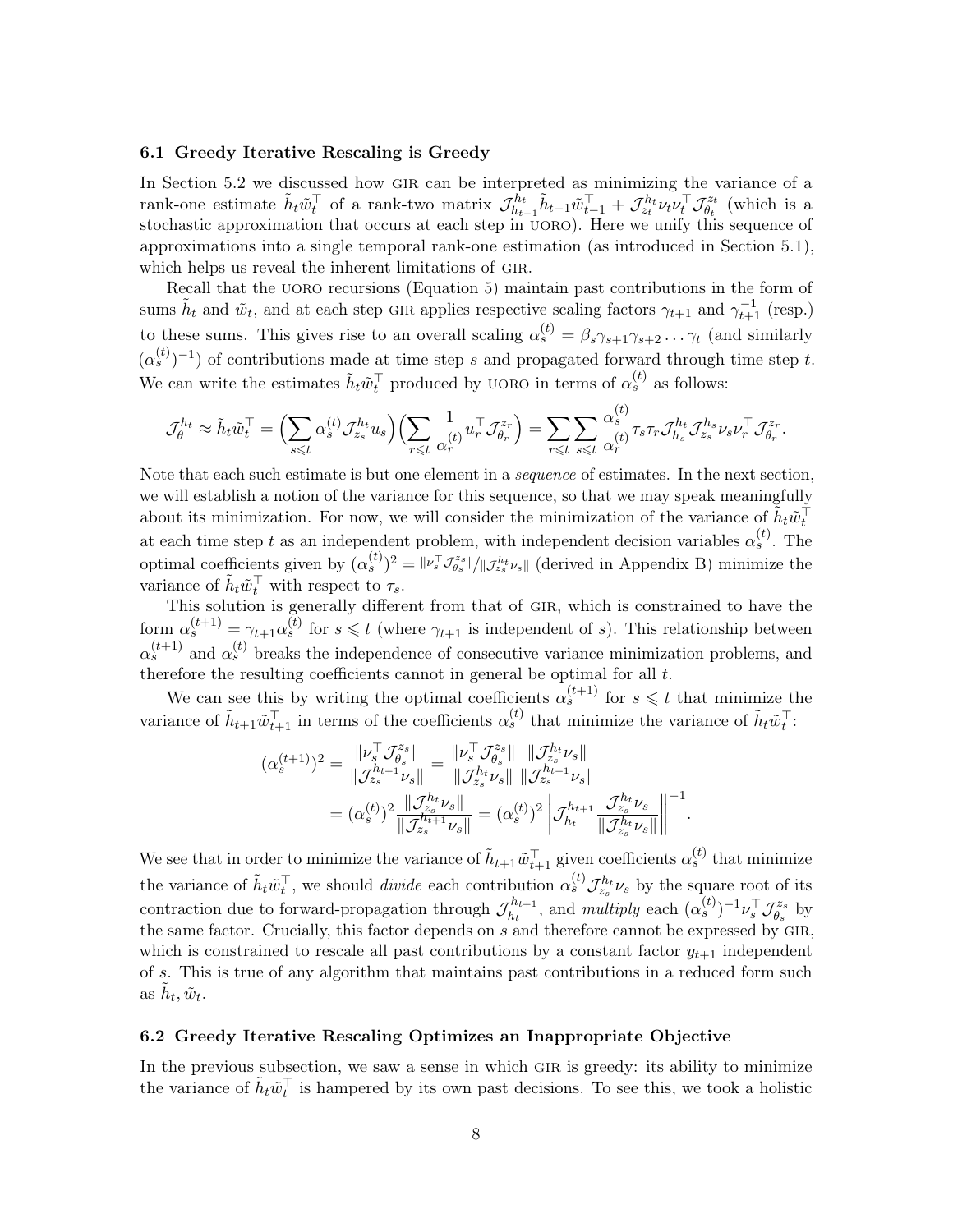view of the sequence of variance minimization problems solved by gir, and showed that the choice of coefficients  $\gamma_s$ ,  $\beta_s$  at time s constrains the choice of future coefficients. Here we take a further step back, and argue that the variance of  $\tilde{h}_t \tilde{w}_t^{\top}$  is not the right objective in light of the downstream application of these estimates.

The Jacobian estimates  $\tilde{h}_t \tilde{w}_t^{\top} \approx \mathcal{J}_{\theta}^{h_t}$  are used to determine a sequence of gradient esti-The Jacobian estimates  $n_t w_t \sim U_\theta$ <br>mates  $\mathcal{J}_{h}^{L_t} \tilde{h}_t \tilde{w}_t^{\top} \approx \mathcal{J}_\theta^{L_t}$ , which are accur $t_{h_t}^{L_t} \tilde{h}_t \tilde{w}_t^{\top} \approx \mathcal{J}_{\theta}^{L_t}$ , which are accumulated by a gradient descent process. We argue that the quantity of interest is the variance of the **total gradient estimate**  $\sum_{t \leq T} \mathcal{J}_{h_t}^{L_t}$  $\tilde{h}_t \tilde{h}_t \tilde{w}_t^\top \approx \mathcal{J}_{\theta}^L$ incurred during T steps of optimization (which estimates the **total gradient**  $\mathcal{J}_{\theta}^{L}$ ).

Since consecutive gradient contributions depend largely on the same stochastic quantities, the variance of this sum is not simply the sum of the individual variances. Hence even if we could independently minimize the variances of the Jacobian estimates, doing so is not equivalent to minimizing the variance of the total gradient estimate.

#### <span id="page-8-0"></span>6.3 Generalized Recursions

Before proceeding with the variance computation we will generalize the uoro recursions by replacing the  $\gamma_t$  and  $\beta_t$  coefficients by an invertible matrix  $Q_t$  as follows:

<span id="page-8-2"></span>
$$
\tilde{h}_t = \mathcal{J}_{h_{t-1}}^{h_t} \tilde{h}_{t-1} + \mathcal{J}_{z_t}^{h_t} Q_t u_t \n\tilde{w}_t^\top = \tilde{w}_{t-1}^\top + u_t^\top Q_t^{-1} \mathcal{J}_{\theta_t}^{z_t}
$$
\n(6)

 $Q_t$  can be interpreted as modifying the covariance of the noise vector  $u_t$  (although differently for either recursion). Analogously to the standard uoro recursions, our generalized recursions compute the following sums:

$$
\tilde{h}_t = \sum_{s \leq t} \mathcal{J}_{h_s}^{h_t} \mathcal{J}_{z_s}^{h_s} Q_s u_s \quad \text{and} \quad \tilde{w}_t = \sum_{s \leq t} u_s^\top Q_s^{-1} \mathcal{J}_{\theta_s}^{z_s}.
$$

We can view  $Q_s$  as a matrix-valued generalization of the GIR coefficients, with equivalence when  $Q_s = \beta_s \gamma_{s+1} \gamma_{s+2} \dots \gamma_T I$ . The extra degrees of freedom allow more fine-grained control over the norms of cross-terms,<sup>[1](#page-8-1)</sup> as can be seen when we expand both the temporal and the spatial projections in the estimator  $\tilde{h}_t \tilde{w}_t^{\top}$ :

$$
\mathcal{J}_{\theta}^{h_t} \approx \tilde{h}_t \tilde{w}_t^\top = \sum_{r \leqslant t} \sum_{s \leqslant t} \sum_{ijkl} \mathcal{J}_{z_{ri}}^{h_t}(Q_r)_{ik} u_{rk} u_{sl}(Q_s^{-1})_{lj} \mathcal{J}_{\theta_s}^{z_{sj}}
$$

Each term's scaling depends not just on temporal indices  $r, s$  but now also on the indices  $i, j$ of units. As we shall see, in expectation, terms where both the temporal indices  $r = s$  and units  $i = j$  correspond remain unaffected, and it is only the undesired cross-terms for which  $r \neq s$  or  $i \neq j$  that are affected.

[Tallec and Ollivier](#page-36-0) [\(2018\)](#page-36-0) hint at a related approach which would correspond to choosing  $Q_s = \alpha_s \text{diag}(q_s)$  to be diagonal matrices. However, they derive their choice  $q_{si}^2 \propto$  $\|\tilde{\mathcal{J}}_{\theta_{s}}^{z_{si}}\|/\|\mathcal{J}_{z_{si}}^{h_{s}}\|$  by optimizing the norms of only temporally corresponding terms for which  $r = s$ , and ignoring temporal cross terms  $r \neq s$  which make up the bulk of the error. We

<span id="page-8-1"></span><sup>1.</sup> By "cross-term" we mean a term that appears in the expanded sum which is zero in expectation but contributes variance.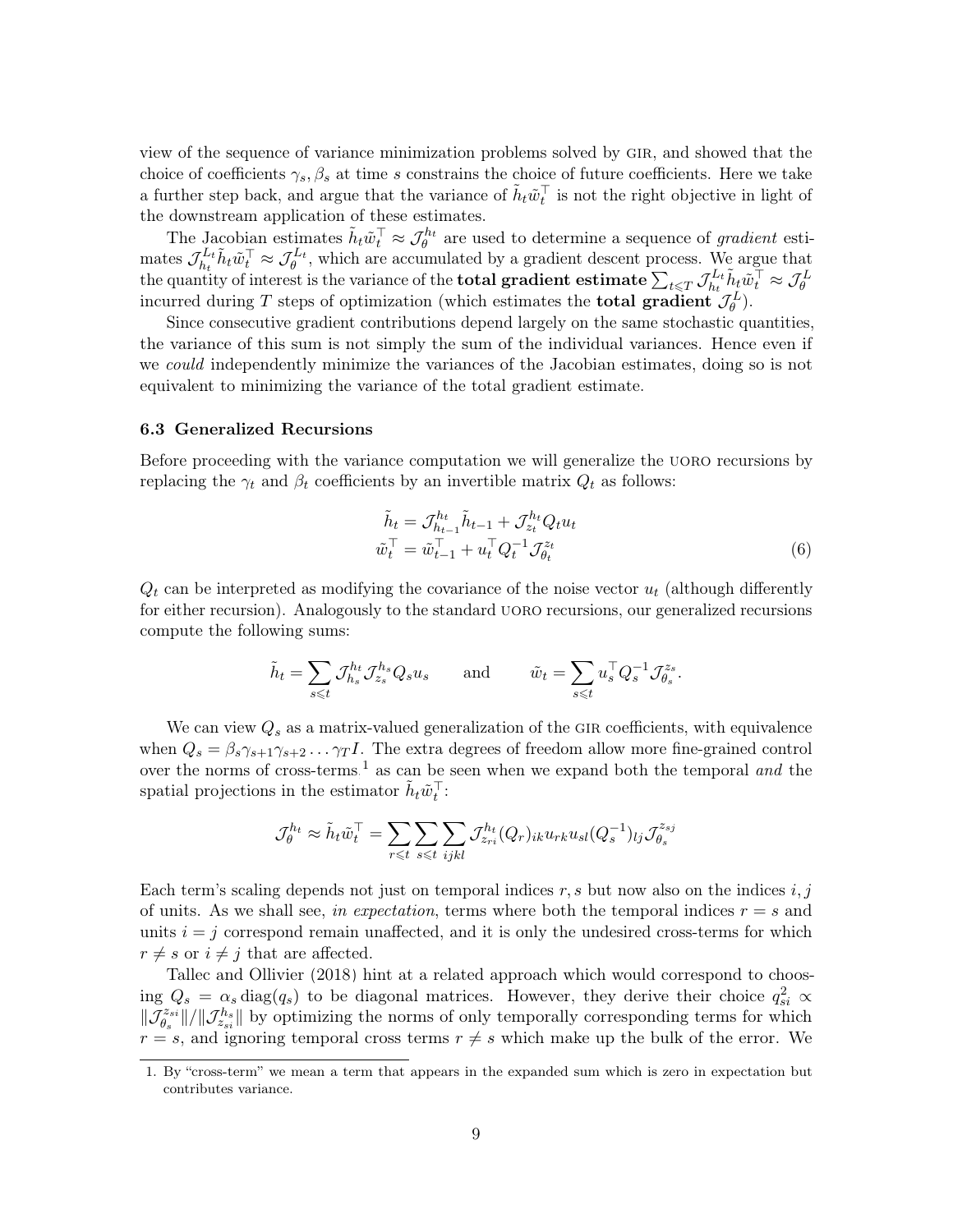instead consider a class of  $Q_s$  matrices that is not constrained to be diagonal, and whose value minimizes a measure of variance that is more relevant to the optimization process.

Thus our recursion in Equation [6](#page-8-2) is a strict generalization of the uoro recursion in Equation [5.](#page-5-0) The  $Q_s$  matrices can express a broad class of variance reduction mechanisms, including GIR. That said, our analysis of this system will be limited to cases where the  $Q_s$ are independent of the noise vectors  $u_t$  for all  $s, t$ . Notably, this precludes GIR because of its complex nonlinear interaction with the noise.

#### <span id="page-9-0"></span>6.4 A Simple Expression for the Gradient Estimate

In this subsection we will derive a simple expression for the gradient estimate  $\mathcal{J}_{h_1}^{L_t}$  $\tilde{h}_t^L \tilde{h}_t \tilde{w}_t^\top$ which will prove useful in our subsequent computations.

To reduce visual clutter we define the following notational aliases, which we will make heavy use of throughout the rest of the manuscript:

$$
b_s^{(t)} = \mathcal{J}_{z_s}^{L_t} \quad \text{and} \quad J_s = \mathcal{J}_{\theta_s}^{z_s}.
$$

First, we observe that that  $\mathbb{1}_{s \leq t} b_s^{(t)} = b_s^{(t)}$ , as derivatives of past losses with respect to future activations are zero. Next we observe that

$$
\mathcal{J}_{h_t}^{L_t} \tilde{h}_t = \sum_{s \leqslant t} \mathcal{J}_{h_t}^{L_t} \mathcal{J}_{h_s}^{h_t} \mathcal{J}_{z_s}^{h_s} Q_s u_s = \sum_{s \leqslant t} b_s^{(t)\top} Q_s u_s.
$$

Given these observations we may express the estimate of each gradient contribution  $\mathcal{J}_{\theta}^{L_t}$  as

$$
\mathcal{J}_{h_t}^{L_t} \tilde{h}_t \tilde{w}_t^{\top} = \left( \sum_{s \leq t} b_s^{(t)\top} Q_s u_s \right) \left( \sum_{s \leq t} u_s^{\top} Q_s^{-1} J_s \right)
$$
  
\n
$$
= \left( \sum_{s \leq T} \mathbb{1}_{s \leq t} b_s^{(t)\top} Q_s u_s \right) \left( \sum_{s \leq T} \mathbb{1}_{s \leq t} u_s^{\top} Q_s^{-1} J_s \right)
$$
  
\n
$$
= \left( \sum_{s \leq T} b_s^{(t)\top} Q_s u_s \right) \left( \sum_{s \leq T} \mathbb{1}_{s \leq t} u_s^{\top} Q_s^{-1} J_s \right)
$$
  
\n
$$
= b^{(t)\top} Q u u^{\top} Q^{-1} S^{(t)} J,
$$

where in the last step we have:

- consolidated the temporal and spatial projections by concatenating the  $b_s^{(t)}$  into a single vector  $b^{(t)}$ , and the noise vectors  $u_s$  into a single vector  $u$ ,
- stacked the  $J_s$ 's into the matrix  $J$ ,
- defined Q to be the block-diagonal matrix  $diag(Q_1, Q_2, \ldots, Q_T)$ , and
- introduced the "truncated identity matrix"  $S^{(t)}$  with diagonal blocks  $S_s^{(t)} = \mathbb{1}_{s \leq t} I$ .

Finally, the total gradient estimate is given by

<span id="page-9-1"></span>
$$
\sum_{t \leq T} \mathcal{J}_{h_t}^{L_t} \tilde{h}_t \tilde{w}_t^{\top} = \sum_{t \leq T} b^{(t)\top} Q u u^{\top} Q^{-1} S^{(t)} J. \tag{7}
$$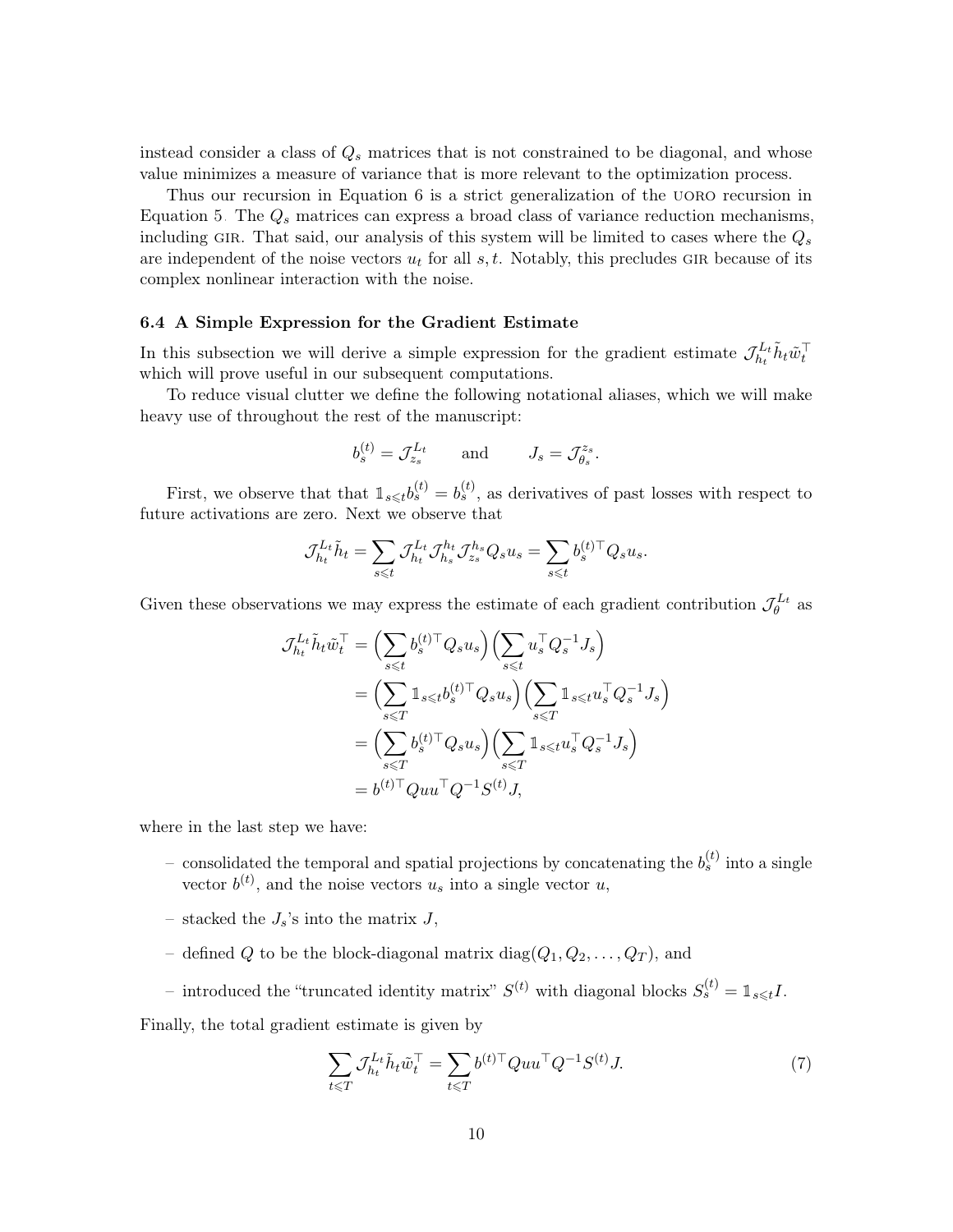The  $S^{(t)}$  matrix accounts for the fact that at time t of the algorithm, contributions  $\mathcal{J}_{\theta}^{z_s}$  $\theta_s$ from future steps  $s > t$  are not included in  $\tilde{w}_t^{\top}$ . Omitting this matrix would introduce terms that are zero in expectation and hence would not bias the total gradient estimate, but they would still contribute to the variance of the estimator (to a degree which would adversely affect the usefulness of our subsequent analysis).

It is easy to see that this estimator is unbiased as long as  $\mathbb{E}[Quu<sup>T</sup>Q<sup>-1</sup>] = I$ . This can happen, for example, when Q and u are independent with  $\mathbb{E}[uu^{\top}] = I$ . We will focus our analysis on this case.

#### <span id="page-10-1"></span>6.5 Computing the Variance of the Total Gradient Estimate

In this section we derive the variance of the total gradient estimate. We assume that Q is independent of  $u$ , so that we may use the general results from Appendix [A.](#page-0-0)

By bilinearity, the covariance matrix of the total gradient estimate is

$$
\text{Var}\Bigl[\sum_{t\leqslant T}\mathcal{J}_{h_t}^{L_t}\tilde{h}_t\tilde{w}_t^\top\Bigr]=\sum_{t\leqslant T}\sum_{s\leqslant T}\text{Cov}\Bigl[\mathcal{J}_{h_t}^{L_t}\tilde{h}_t\tilde{w}_t^\top,\mathcal{J}_{h_s}^{L_s}\tilde{h}_s\tilde{w}_s^\top\Bigr].
$$

Combining this with the identity  $\mathcal{J}_{h}^{L_t}$  $t_{h_t}^{L_t} \tilde{h}_t \tilde{w}_t^{\top} = b^{(t)\top} Q u u^{\top} Q^{-1} S^{(t)} J$  from the previous sub-section and applying Corollary [3](#page-23-0) (with  $\kappa = 0$ ) yields the following expression for the same quantity:

$$
\sum_{s\leqslant T}\sum_{t\leqslant T}\text{tr}\Big(b^{(s)}b^{(t)\top}QQ^\top\Big)J^\top S^{(s)}(QQ^\top)^{-1}S^{(t)}J + J^\top b^{(s)}b^{(t)\top}J.
$$

Corollary [3](#page-23-0) also yields the following expression for the *total variance*<sup>[2](#page-10-3)</sup> of the total gradient estimate:

$$
\sum_{s\leqslant T}\sum_{t\leqslant T}\mathrm{tr}\Big(b^{(s)}b^{(t)\top}QQ^\top\Big)\,\mathrm{tr}\Big(J^\top S^{(s)}(QQ^\top)^{-1}S^{(t)}J\Big)+\mathrm{tr}\Big(J^\top b^{(s)}b^{(t)\top}J\Big).
$$

# <span id="page-10-0"></span>7. Variance Reduction

We now turn to the problem of reducing the variance given in Equation [6.5.](#page-10-1) In Sections [7.1](#page-10-2) through [7.1.3](#page-13-0) we develop an improved (though as yet impractical) variance reduction scheme. Finally, we evaluate our theory in Section [7.2.](#page-14-0)

### <span id="page-10-2"></span>7.1 Optimizing Q subject to restrictions on its form

Denote by  $V(Q)$  the part of the total variance (Equation [6.5\)](#page-10-1) that depends on Q. Making use of the cyclic property of the trace, and the fact that  $Q$  is block-diagonal, we can write this as

$$
V(Q) = \sum_{s \leq T} \sum_{t \leq T} \text{tr} \Big( \sum_{r \leq T} b_r^{(s)} b_r^{(t) \top} Q_r Q_r^{\top} \Big) \, \text{tr} \Big( \sum_{r \leq T} S_r^{(t)} J_r J_r^{\top} S_r^{(s)} (Q_r Q_r^{\top})^{-1} \Big). \tag{8}
$$

We wish to optimize  $V(Q)$  with respect to Q in a way that leads to a practical online algorithm. To this end, we require that  $Q_s$  be of the form  $Q_s = \alpha_s Q_0$ , with  $\alpha_s$  a scalar

<span id="page-10-3"></span><sup>2.</sup> We define the "total variance" to be the trace of the covariance matrix.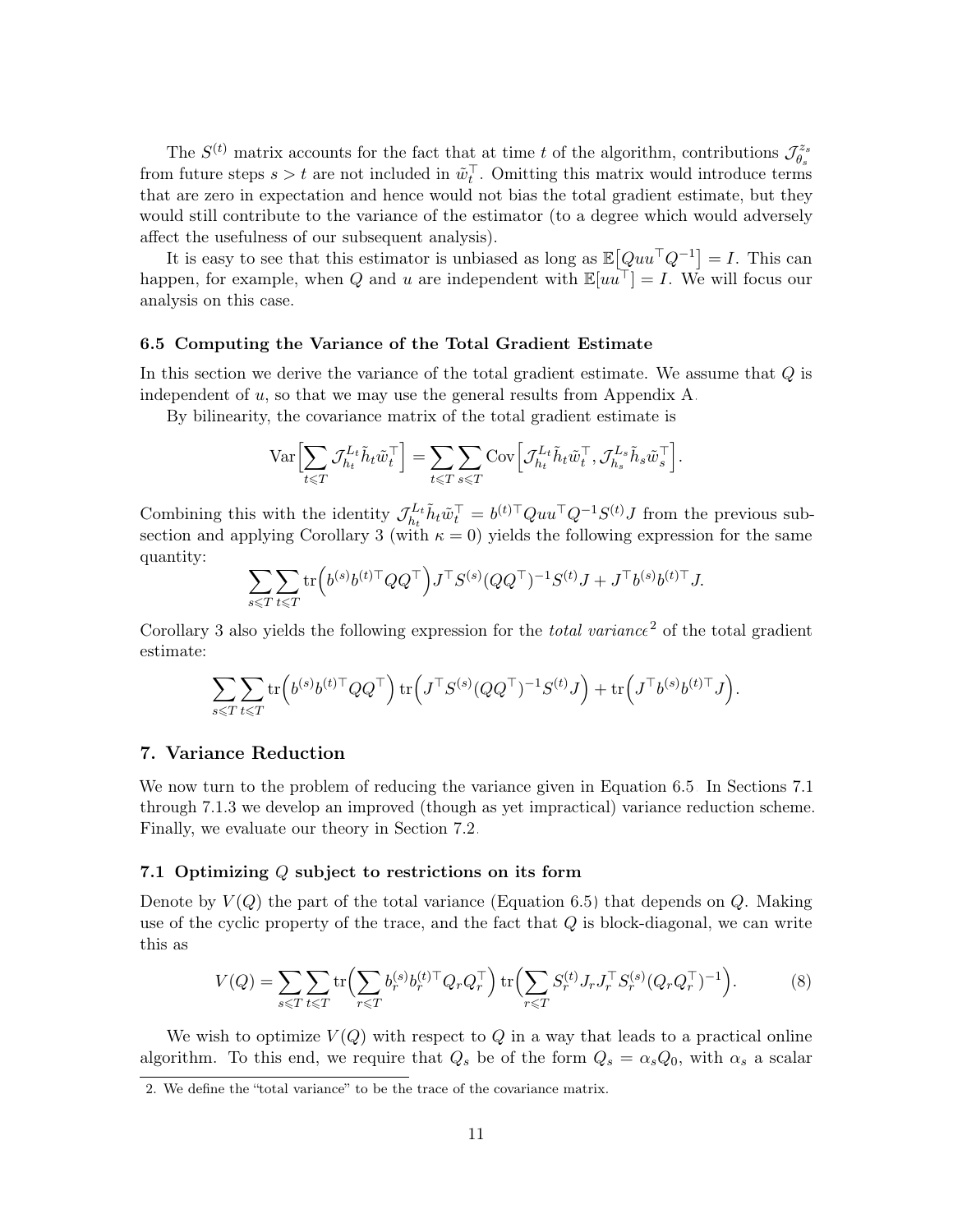and  $Q_0$  a constant matrix. This restriction makes sense from a practical standpoint; we envision an algorithm that maintains a statistical estimate of the optimal value of  $Q_0$ . The stationarity assumption enables us to amortize over time both the sample complexity of obtaining this estimate, and the computational cost associated with inverting it.

We furthermore assume projection occurs in preactivation space, that is,  $z_r \equiv W_r a_r$ . This assumption gives  $J_r = \mathcal{J}_{z_r}^{h_r} = I \otimes a_r^{\top}$ , which is a convenient algebraic structure to work with.

Even given this restricted form we cannot find the jointly optimal solution for  $Q_0$  and  $\alpha$ . Instead, we will consider optimizing  $Q_0$  while holding the  $\alpha_s$ 's fixed, and vice versa.

### <span id="page-11-1"></span>7.1.1 OPTIMIZING  $\alpha_s$  coefficients given  $Q_0$

Let us first simplify the expression for  $V(Q)$ . Given the restricted form  $Q_s = \alpha_s Q_0$  we may write

$$
V(Q) = \sum_{r \le T} \sum_{q \le T} \frac{\alpha_r^2}{\alpha_q^2} C_{qr},\tag{9}
$$

where we have collected the factors that do not depend on  $\alpha$  into the matrix C with elements

$$
C_{qr} = \sum_{s \le T} \sum_{t \le T} \text{tr} \left( b_r^{(s)} b_r^{(t) \top} Q_0 Q_0^{\top} \right) \text{tr} \left( S_q^{(t)} J_q J_q^{\top} S_q^{(s)} (Q_0 Q_0^{\top})^{-1} \right)
$$
  
= 
$$
\text{tr} \left( \sum_{s=q}^T \sum_{t=q}^T b_r^{(s)} b_r^{(t) \top} Q_0 Q_0^{\top} \right) \text{tr} \left( J_q J_q^{\top} (Q_0 Q_0^{\top})^{-1} \right)
$$
  
= 
$$
\Big\| \sum_{t=q}^T b_r^{(t) \top} Q_0 \Big\|^2 \Big\| Q_0^{-1} J_q \Big\|_F^2.
$$
 (10)

Now we wish to solve

<span id="page-11-0"></span>
$$
\alpha^* = \underset{\alpha>0}{\text{argmin}} \sum_{r \leq T} \sum_{q \leq T} \frac{\alpha_r^2}{\alpha_q^2} C_{qr}.
$$
\n(11)

The optimization problem considered here differs from that given in Section [6.1.](#page-7-0) Although the objective considered there can similarly be written in terms of a matrix like  $C$ , that matrix would have rank one (see Appendix [B\)](#page-1-1). This difference is a consequence of  $V(Q)$ being the variance of the *total* gradient estimate rather than that of a single contribution  $\mathcal{J}_{h_1}^{L_t}$  $\tilde{h}^L_t \tilde{h}_t \tilde{w}_t^{\top}$ . In particular, the rank-one property is lost due to our inclusion of the  $S^{(t)}$  matrix that discards noncausal terms (see Section [6.4\)](#page-9-0).

We analyze the problem in Appendix [C,](#page-1-0) and find that it is an instance of matrix equilibration (see e.g. [Idel, 2016,](#page-35-11) for a review), for which no closed-form solution is known. Instead, we give a second-order steepest-descent update rule that solves for  $\alpha$  numerically, which we use in our experiments. (Empirically, first-order updates routinely get stuck in cycles on this problem.)

However, solving Equation [11](#page-11-0) directly does not lead to a practical algorithm. Along the lines of the discussion in Section [6.1,](#page-7-0) any algorithm that maintains past contributions as a single sum must take  $\alpha_s$  to be  $\beta_s \gamma_{s+1} \gamma_{s+2} \dots \gamma_T$  for some coefficient sequences  $\{\beta_s\}$  and  $\{\gamma_s\}$ . In principle, if C were known upfront, one could choose  $\beta_s = \alpha_s^*$  with  $\gamma_s = 1$ , and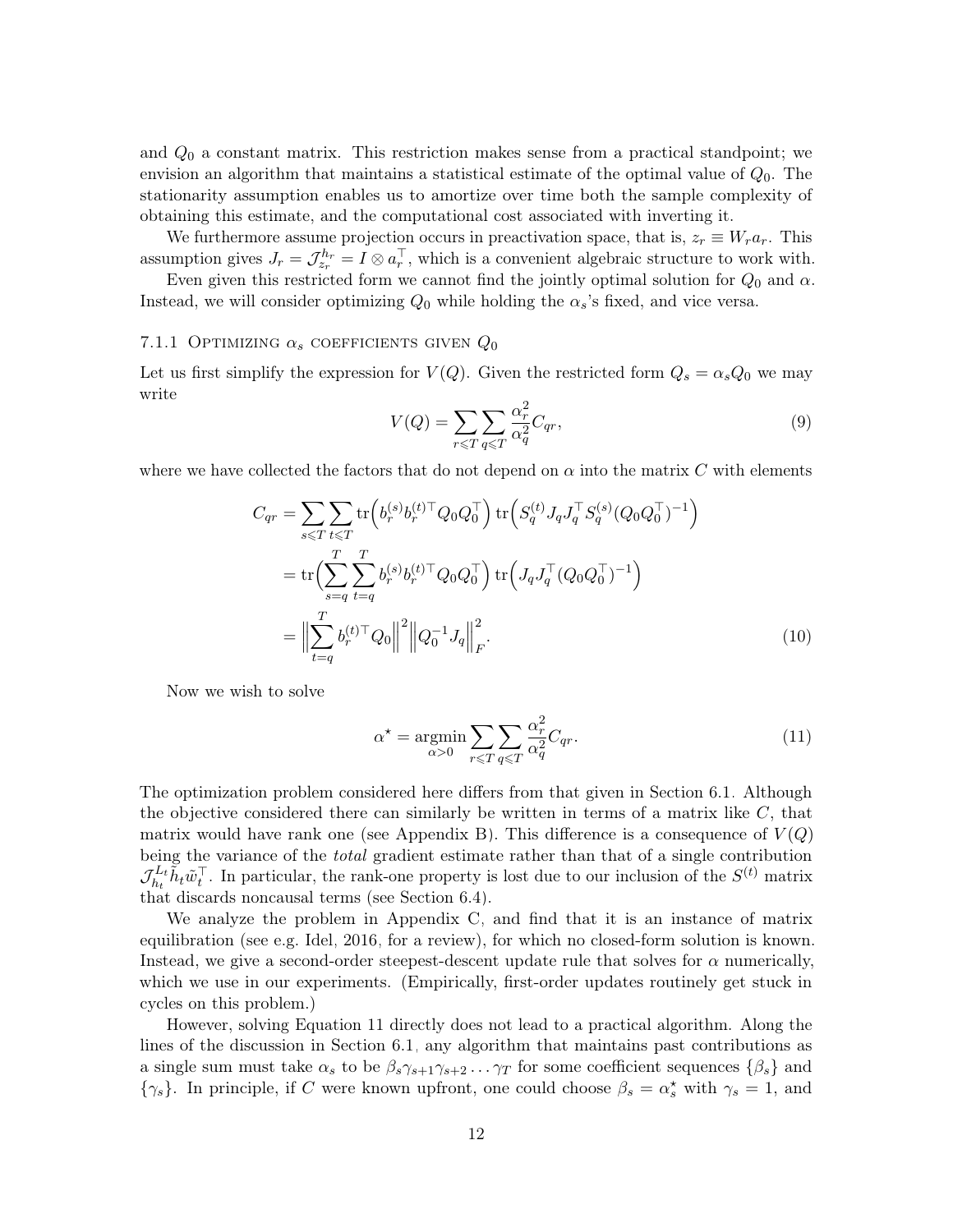hence this parameterization appears to be degenerate. However,  $C$  is not known; it depends on gradients  $b_r^{(t)} = \mathcal{J}_{z_r}^{L_t}$  and Jacobians  $J_t = \mathcal{J}_{\theta_t}^{z_t}$  $\theta_t^{z_t}$  from future time steps  $t > s$ . In light of this, we can view  $\beta_s$  as merely an estimate of  $\alpha_s^*$ , to be corrected by future  $\gamma_t$ 's as more information becomes available.

One way of formalizing this idea of "incomplete information" is as follows. Suppose  $C$  were the final element  $C^{(T)}$  of a sequence of matrices  $C^{(1)} \dots C^{(T)}$ , where each  $C^{(s)}$  incorporates all "information" available up to time s. Then a natural way to choose  $\beta_s$  and  $\gamma_s$  at time s would be solve the following optimization problem based on  $C^{(s)}$ :

<span id="page-12-2"></span>
$$
\beta_s^\star, \gamma_s^\star = \underset{\beta_s, \gamma_s}{\text{argmin}} \underset{\beta>s, \gamma>s}{\text{min}} \sum_{r \le T} \sum_{q \le T} \frac{\alpha_r^2}{\alpha_q^2} C_{qr}^{(s)}.
$$
\n(12)

Past coefficients  $\beta_{\leq s}, \gamma_{\leq s}$  are known (and fixed), and the unknown future coefficients  $\beta_{>s}, \gamma_{>s}$ are estimated by the inner minimization.

In Appendix [D](#page-3-0) we explore a natural choice for  $C^{(s)}$  where future gradients/Jacobians are treated as though they were 0, which leads to formulas for the coefficients that are similar to gir's, although not identical. This approach can be improved by incorporating statistical predictions or estimates of unknown future information in  $C^{(s)}$ . We leave further exploration of such schemes to future work.

### <span id="page-12-0"></span>7.1.2 OPTIMIZING  $Q_0$  given the  $\alpha_s$ 's

Given our assumption that  $z_r \equiv W_r a_r$  we have  $J_r = I \otimes a_r^{\top}$  and  $J_r J_r^{\top} = (I \otimes a_r^{\top})(I \otimes a_r) =$  $(I \otimes a_r^{\top} a_r) = ||a_r||^2 I$ . Thus,

$$
S_r^{(t)} J_r J_r^\top S_r^{(s)} (Q_r Q_r^\top)^{-1} = \mathbb{1}_{r \leq t} \mathbb{1}_{r \leq s} \|a_r\|^2 \alpha_r^{-2} (Q_0 Q_0^\top)^{-1},
$$

and  $V(Q)$  becomes

$$
\sum_{s \leq T} \sum_{t \leq T} \text{tr} \Big( \sum_{r \leq T} \alpha_r^2 b_r^{(s)} b_r^{(t) \top} Q_0 Q_0^{\top} \Big) \, \text{tr} \Big( \sum_{r=1}^{\min(s,t)} \|a_r\|^2 \alpha_r^{-2} (Q_0 Q_0^{\top})^{-1} \Big).
$$

Now we can move the scalar  $\sum_{r=1}^{\min(s,t)} \|a_r\|^2 \alpha_r^{-2}$  leftward and group the terms that depend on  $s$  and  $t$ , giving

<span id="page-12-1"></span>
$$
V(Q) = \text{tr}(BQ_0 Q_0^{\top}) \text{tr}((Q_0 Q_0^{\top})^{-1}), \tag{13}
$$

<span id="page-12-3"></span>where

$$
B = \sum_{s \leq T} \sum_{t \leq T} \left( \sum_{q=1}^{\min(s,t)} \alpha_q^{-2} \|a_q\|^2 \right) \left( \sum_{r \leq T} \alpha_r^2 b_r^{(s)} b_r^{(t)\top} \right) = \sum_{q \leq T} \sum_{r \leq T} \frac{\alpha_r^2}{\alpha_q^2} \|a_q\|^2 \left( \sum_{s=q}^T b_r^{(s)} \right) \left( \sum_{t=q}^T b_r^{(t)} \right)^\top. \tag{14}
$$

The matrix  $B$  is PSD (it is a sum of PSD matrices), and we will further assume it is invertible. By Theorem [5](#page-28-0) (which is stated and proved in Appendix [E\)](#page-4-0) any choice of  $Q_0$ satisfying  $\eta B Q_0 Q_0^{\top} = (Q_0 Q_0^{\top})^{-1}$  for some constant  $\eta > 0$  will be a global minimizer of  $V(Q)$ . One such choice is

$$
Q_0 = B^{-1/4}.
$$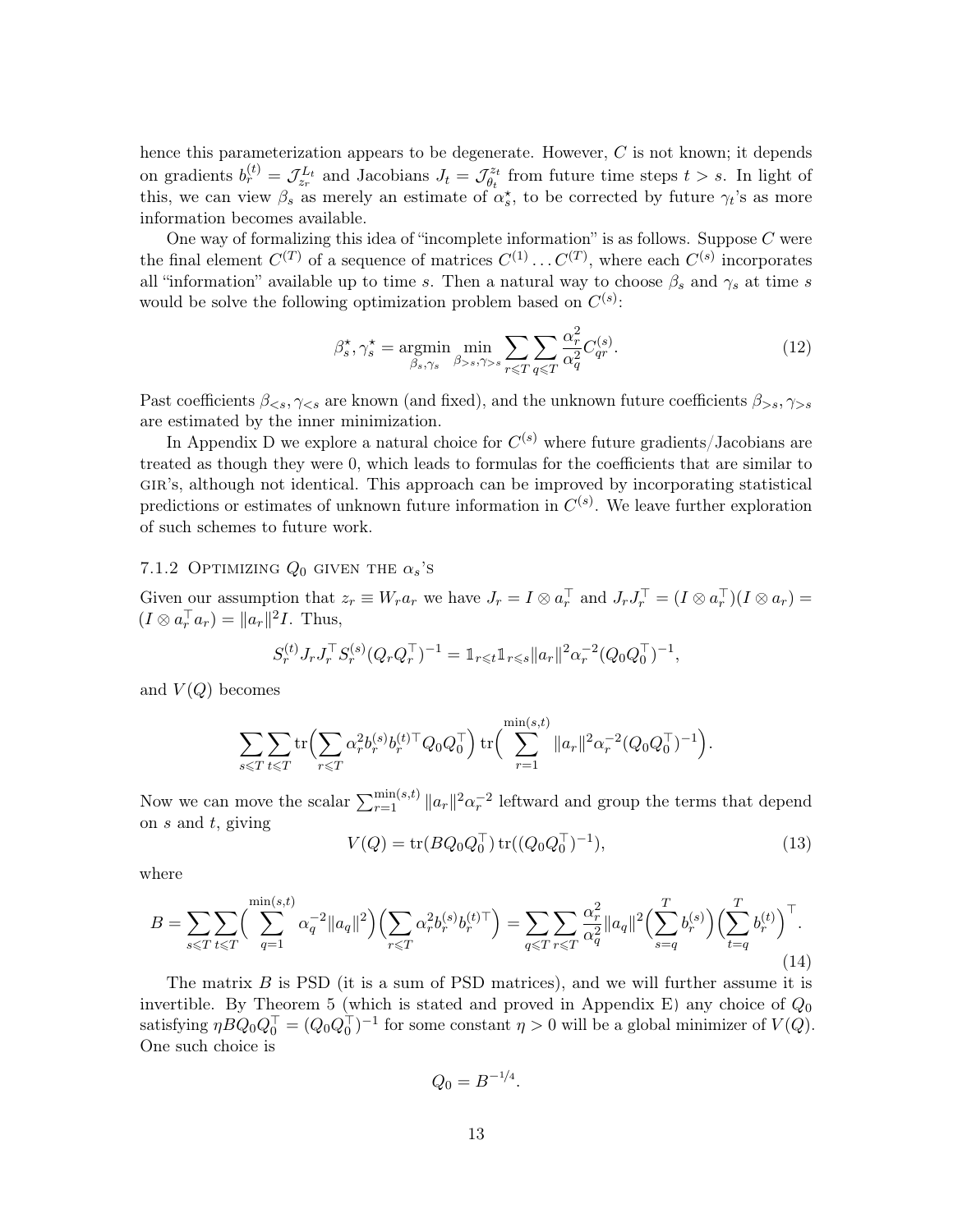This solution, or any other globally optimal one, gives us

$$
V(Q) = \text{tr}(B^{1/2})^2,
$$

where  $\lambda$  is the vector of eigenvalues of  $B^{1/2}$ . We can compare this to the variance attained by temporal scaling only  $(Q_0 = I)$ :

$$
V(Q) = \operatorname{tr}(B)\operatorname{tr}(I).
$$

Writing  $tr(B^{1/2})^2 = (\vec{1}^\top \lambda)^2$  and  $tr(B) tr(I) = ||\vec{1}||^2 ||\lambda||^2$ , where  $\vec{1}$  is the vector of ones and  $\lambda$ is the vector of eigenvalues of  $B^{1/2}$ , we have by the Cauchy-Schwarz inequality that

$$
\text{tr}(B^{1/2})^2 = (\vec{1}^\top \lambda)^2 \leq \|\vec{1}\|^2 \|\lambda\|^2 = \text{tr}(B) \,\text{tr}(I).
$$

This approaches equality as  $\lambda$  approaches a multiple of  $\vec{1}$ , or in other words, as the spectrum of  $B^{1/2}$  becomes flat. Conversely, the inequality will be more extreme when the spectrum is lopsided, indicating improved variance reduction when using  $Q_0 = B^{-1/4}$  over the default choice  $Q_0 = I$ .

#### <span id="page-13-0"></span>7.1.3 Practical Considerations

In practice, the proposed choice of  $Q_0$  requires computing the B matrix and its eigendecomposition. Computing B involves four levels of summations over time and seemingly cannot be computed online. However, we can estimate it using quantities similar to the ones we use to estimate the gradient. Appendix  $F$  derives the following unbiased estimator of  $B$ :

$$
B \approx \frac{1}{2} (\tilde{m}_T \tilde{n}_T^\top + \tilde{n}_T \tilde{m}_T^\top)
$$

where  $\tilde{m}_t$  is given by

$$
\sum_{s \leq t} \left( \sum_{q \leq s} \sigma_q \alpha_q^{-1} ||a_q|| \right) \left( \sum_{r \leq s} \tau_r \alpha_r b_r^{(s) \top} \nu_r \right) \left( \sum_{r \leq s} \nu_r \right)
$$

and  $\tilde{n}_t$  is like  $\tilde{m}_t$  except with spatial noise  $\mu_r$  instead of and independent of  $\nu_r$ . In these expressions,  $\sigma, \mu$  are temporal and spatial noise vectors distributed identically to  $\tau, \nu$ . This extra layer of stochastic approximation severely degrades the quality of the estimates. Additionally, the estimator depends on unknown future quantities, such as the total future gradient with respect to all time steps. As detailed in Appendix [F,](#page-6-0) we may compute intermediate estimates based on  $\tilde{m}_t$ ,  $\tilde{n}_t$  for  $t < T$ . To the extent that B is stationary, a moving average of these intermediate estimates can serve as a good approximation to B.

Empirically however, computing  $Q_0$  based on this kind of estimator does not seem to improve optimization performance, due to its high variance. We leave a broader exploration of approximation algorithms for  $B$  to future work, while noting that an estimator for  $B$ need not be unbiased in order for us to obtain an unbiased estimate of the gradient. Indeed, any invertible choice of  $Q_0$  will result in an unbiased estimate of the gradient, as was shown in Section [6.4.](#page-9-0) Unbiasedness may not even be a particularly desirable property for the B estimator to have, compared to other reasonable-sounding properties such as positive-semidefiniteness.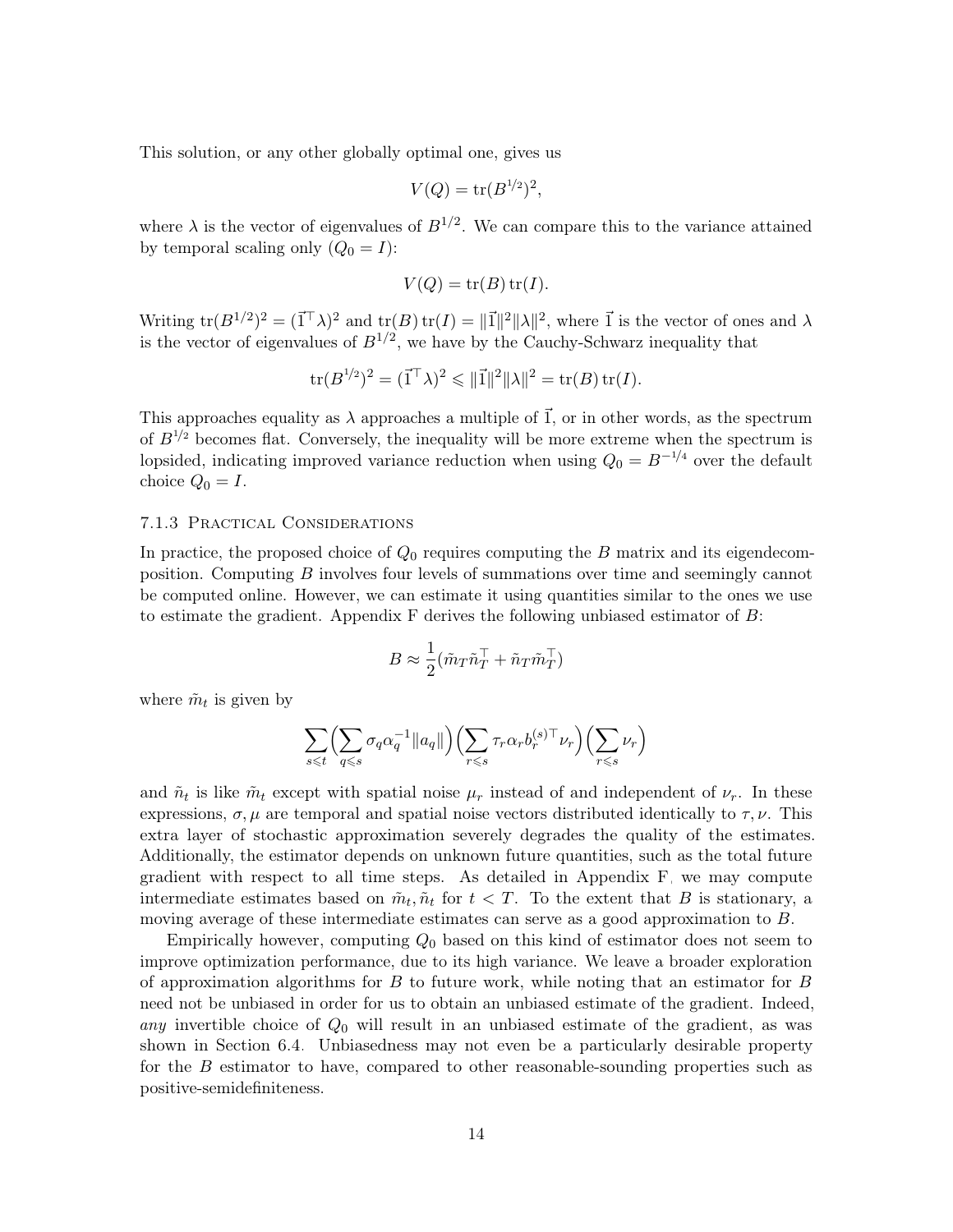

<span id="page-14-1"></span>Figure 1: Training curves on the row-wise sequential MNIST task. For each setting we have run 10 trials and plotted the mean of the classification loss and the 95% confidence interval of the mean. For clarity of presentation, these curves have been aggressively smoothed by a median filter prior to the computation of their statistics.

Once we have our estimate  $\hat{B}$  of B and wish to compute its fourth root, the  $\mathcal{O}(H^3)$  cost of factorization could be amortized by only performing it every so often or maintaining the estimate in factored form. It is often advisable to "dampen" or "regularize" the estimate by adding a multiple of the identity, i.e.

$$
Q_0 = (\hat{B} + \lambda I)^{1/4}
$$

where the hyperparameter  $\lambda$  serves to control the amount of trust placed in the estimate by biasing it towards a flat eigenvalue spectrum (i.e. towards  $Q_0 \propto I$ ).

#### <span id="page-14-0"></span>7.2 Variance Reduction Experiments

We empirically evaluate four settings for  $Q_s = \alpha_s Q_0$  in a controlled setting based on the sequential MNIST task [\(Le et al., 2015\)](#page-35-12). We choose this task because it is episodic; it gives us access to gradients  $b_s^{(t)}$  and Jacobians  $J_s$  for all  $s, t$  by BPTT. Thus we can compute the matrices  $B$  and  $C$  from Sections [7.1.2](#page-12-0) and [7.1.1](#page-11-1) exactly. In order to curb the cost of these computations, we simplify the task to be row-by-row instead of pixel-by-pixel (i.e.  $T = 28$  as opposed to  $T = 784$ ). Moreover, the model is tasked with classifying the digit at every step rather than only at the end, as otherwise  $L_t = 0$  and therefore  $b_s^{(t)} = 0$  for  $t < T$ , trivializing the total gradient estimate (Equation [7\)](#page-9-1).

For  $\alpha_s$ , we compare the GIR-style coefficients

$$
\gamma_s^2 = \frac{\|\tilde{w}_{s-1}\|}{\|\mathcal{J}_{h_{s-1}}^{h_s}\tilde{h}_{s-1}\|} \quad \text{and} \quad \beta_s^2 = \frac{\|u_s^{\top} Q_0^{-1} \mathcal{J}_{\theta_s}^{z_s}\|}{\|\mathcal{J}_{z_s}^{h_s} Q_0 u_s\|}
$$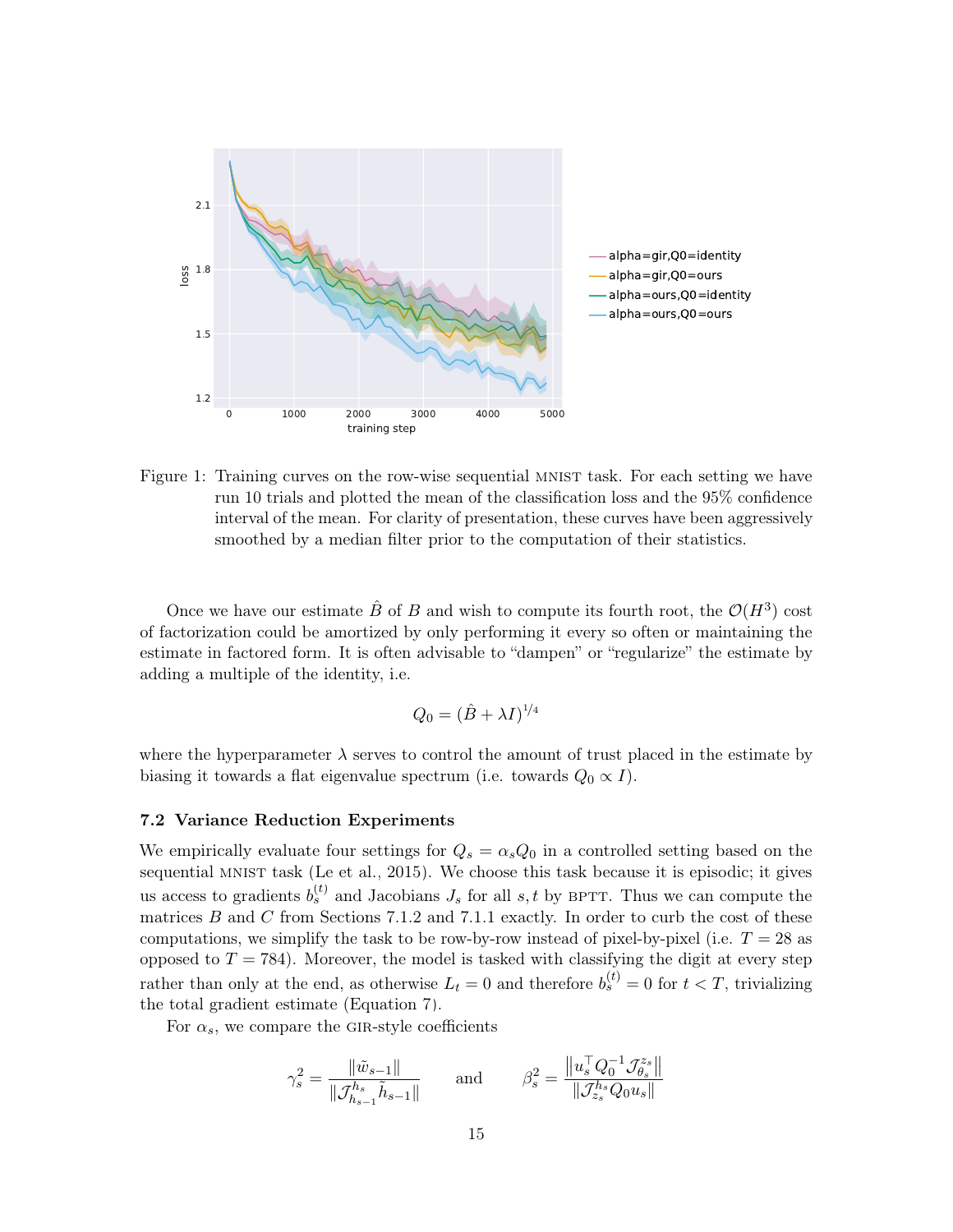against the ones prescribed by our analysis. In the latter case, we use the algorithm described in Appendix [C](#page-1-0) to solve Equation [11](#page-11-0) for  $\alpha$ . Given  $\alpha$ , we derive a sequence of  $\gamma$ , β coefficients by setting  $\gamma_s$  equal to the geometric average ratio of consecutive  $\alpha_s$ 's, and solving for  $\beta$  such that  $\alpha_s = \beta_s \gamma_{s+1} \dots \gamma_T$  for all  $s^3$  $s^3$ .

For  $Q_0$ , we consider the naive choice  $Q_0 = I$  as well as the solution  $Q_0 = B^{-1/4}$  from Section [7.1.2.](#page-12-0) Recall that the optimal  $Q_0$  depends on the choice of  $\alpha$  and both choices of  $\alpha$ depend on the choice of  $Q_0$ . We break this circularity by maintaining an exponential moving average  $\bar{B}$  of B across episodes, which we use to compute  $Q_0$  according to

$$
Q_0 = \Big(\bar B + \lambda \frac{\operatorname{tr}(\bar B)}{\operatorname{tr}(I)} I \Big)^{1/4},
$$

where the amount of damping/regularization is controlled by the hyperparameter  $\lambda$ . Given  $Q_0$ , we compute  $\alpha$  exactly, process the episode and update the parameters by the total gradient estimate (Equation [7\)](#page-9-1). At the end of the episode, we compute  $B$  exactly based on the  $\alpha$  used in the episode, average it across the minibatch, and use the result to update  $B$ .

The model consists of an LSTM [\(Hochreiter and Schmidhuber, 1997\)](#page-34-1) with 50 hidden units. At each step, the digit is classified by softmax regression based on the hidden state  $h_t$ . As the classifier parameters do not affect  $h_t$ , their gradient is obtained by backprop. The gradients are averaged across a minibatch of 50 examples and across the duration of each episode, before being passed to the Adam [\(Kingma and Ba, 2014\)](#page-35-13) optimizer. The settings of the learning rate, momentum and  $B$  decay and dampening hyperparameters are detailed in Appendix [G.](#page-10-0)

Figure [1](#page-14-1) shows the training curves for each of the four configurations. While there is a clear advantage to using both our proposed  $\alpha$  and  $Q_0$  choices, that advantage appears to be lost when only one of the two is used.

In order to test our variance analysis, we show in Figure [2](#page-16-1) predictions and measurements of several quantities that contribute to the variance, recorded during optimization. Recall from Section [6.5](#page-10-1) that the variance of the total gradient estimate takes the form

$$
\text{Var}\Bigl[\sum_{t\leqslant T}\mathcal{J}^{L_t}_{h_t}\tilde{h}_t\tilde{w}_t^\top\Bigr]=V(Q)+\bigl\|\mathcal{J}^L_\theta\bigr\|^2.
$$

The actual variance in Figure [2](#page-16-1) measures  $V(Q)$  empirically by computing

$$
\mathbb{E}\Big[\big\| \sum_{t\leqslant T}\mathcal{J}_{h_t}^{L_t} \tilde{h}_t \tilde{w}_{t-1}^\top - \mathcal{J}_{\theta}^L\big\|^2 - \big\|\mathcal{J}_{\theta}^L\big\|^2\Big],
$$

where the expectation is estimated by averaging across the minibatch. The intrinsic variance is similarly computed as  $\mathbb{E}\big[\|\mathcal{J}_{\theta}^{L}\|^2\big]$ . The expected variance measures the theoretical prediction of  $V(Q)$  by plugging the corresponding choice of  $Q_0$  into Equation [13.](#page-12-1)

We see that the theoretical predictions of  $V(Q)$  are correct when **alpha**=ours, but that they overestimate  $V(Q)$  when alpha=GIR. When we derived  $V(Q)$  in Section [6.5,](#page-10-1) we started with the assumption that  $Q$  and  $u$  be independent; this assumption is violated by the GIR

<span id="page-15-0"></span><sup>3.</sup> The simpler choice  $\gamma_s = 1, \beta_s = \alpha_s$  may run into numerical issues but is otherwise equivalent, as the distribution of the total scaling  $\alpha$  across  $\gamma$ ,  $\beta$  does not affect the variance.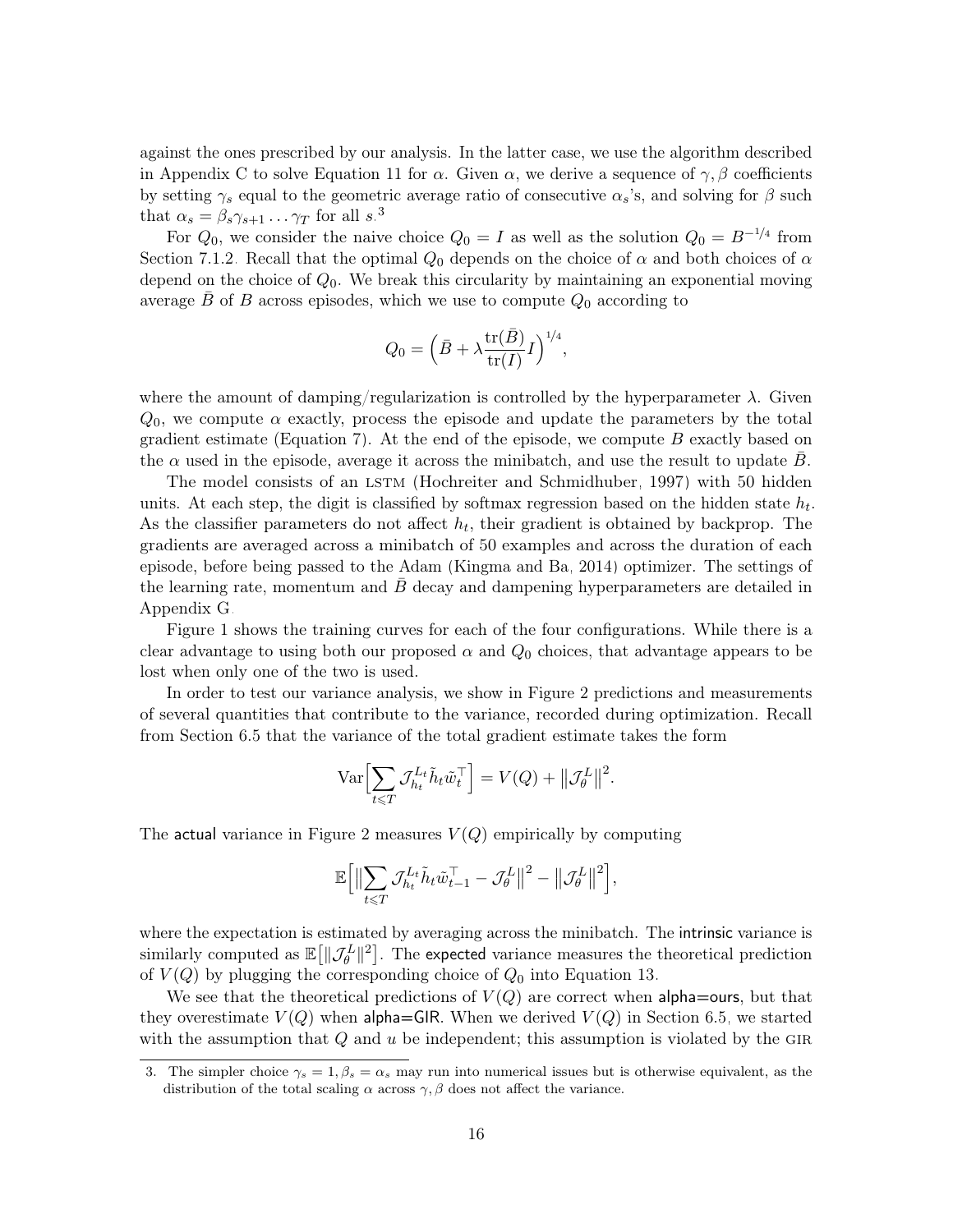

<span id="page-16-1"></span>Figure 2: Theoretical predictions and empirical measurements of quantities contributing to total gradient variance. The "intrinsic" variance measures the expected norm of the total gradient  $\mathcal{J}_{\theta}^{L}$ , estimated by averaging across the minibatch. The "expected" variance is a theoretical prediction of  $V(Q)$  according to Equation [13.](#page-12-1) The "actual" variance measures  $V(Q)$  empirically by the expected norm of the total gradient estimate.

coefficients, which depend on the noise  $u$ . Finally, we see that our proposals indeed reduce the actual variance; significantly so when both Q0=ours, alpha=ours.

We furthermore highlight in Figure [3](#page-17-0) the difference in behavior of the  $\alpha$  coefficients under the four configurations. The gir coefficients appear to take on more extreme values, especially early on in training. Presumably, poor initialization causes increased levels of gradient vanishing, which subsequently causes  $\gamma_s$  to be large in order to compensate. However, when we combine the GIR coefficients with our choice of  $Q_0$ , the effect is exacerbated. This may be because the GIR coefficients and our  $Q_0$  optimize for conflicting objectives. Curiously, when both Q0=ours, alpha=ours, the relative ordering of the coefficients is reversed, so that  $\alpha_s < \alpha_t$  for  $s < t$ .

# <span id="page-16-0"></span>8. Projection in the Space of Preactivations

Recall from Section [5](#page-4-0) how the spatial rank-one approximation breaks down the Jacobian  $\mathcal{J}_{\theta}^{h_t}$  $\sigma^{h_t}_{\theta_t} = \mathcal{J}^{h_t}_{z_t} \nu_t \nu_t^\top \mathcal{J}^{z_t}_{\theta_t}$  $\mathcal{J}_{\theta_t}^{z_t}$  into more manageable quantities  $\mathcal{J}_{z_t}^{h_t} \nu_t$  and  $\nu_t^\top \mathcal{J}_{\theta_t}^{z_t}$  $\theta_t^{z_t}$  by projecting in the space of some cut vertex  $z_t$ . Assuming the transition function  $F$  takes the form given in Equation [1,](#page-2-1) we observe that the Jacobian can be factored as  $\mathcal{J}_{\theta_{\epsilon}}^{h_t}$  $\theta_{t}^{h_{t}}=\mathcal{J}_{W_{t}}^{h_{t}}$  $\epsilon^{h_t}_{W_t a_t} (I \otimes a_t^{\top})$  where  $\otimes$  denotes the Kronecker product, i.e. it is already rank-one. By choosing  $z_t$  to be the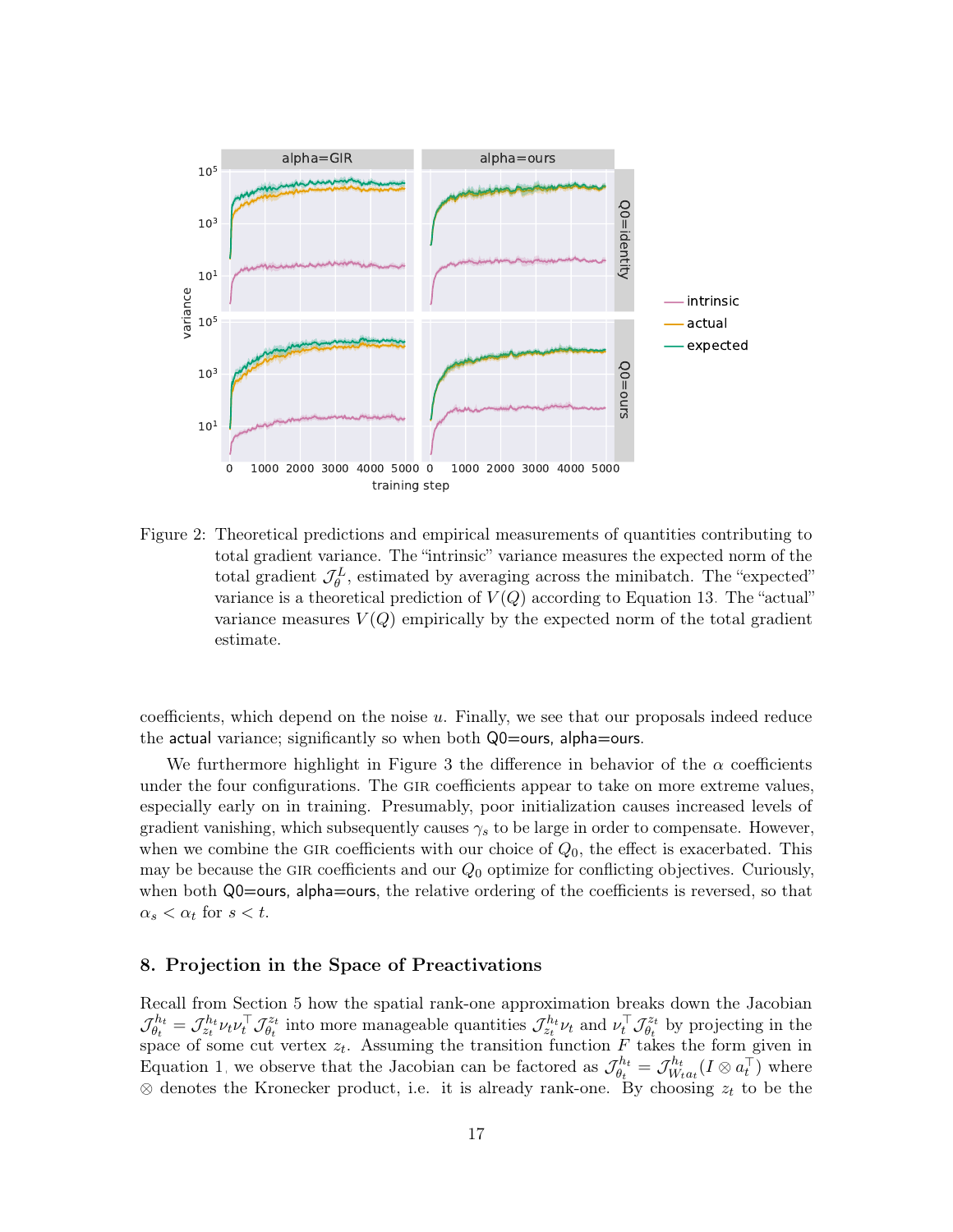

<span id="page-17-0"></span>Figure 3: Evolution of  $\log \alpha_s$  for some time steps s as training proceeds. At each training step, the  $\log \alpha_s$  are centered so that  $\min_s \log \alpha_s = 0$ ; this eliminates irrelevant constant factors.

preactivations  $W_t a_t$ , we can avoid the projection, and we obtain the following recursion:

<span id="page-17-1"></span>
$$
\tilde{h}_t = \gamma_t \mathcal{J}_{h_{t-1}}^{h_t} \tilde{h}_{t-1} + \beta_t \tau_t \mathcal{J}_{W_t a_t}^{h_t}
$$
\n
$$
\tilde{w}_t = \gamma_t^{-1} \tilde{w}_{t-1} + \beta_t^{-1} \tau_t a_t
$$
\n(15)

The vector-valued  $\tilde{h}_t$  has been replaced by a matrix  $\tilde{h}_t$ , and the contributions  $\mathcal{J}_{W_t}^{h_t}$  $W_{t}^{n_t}$  and  $a_t$ are multiplied by scalar noise  $\tau_s \sim \mathcal{N}(0, 1)$  rather than projected down. At each step, the gradient contribution  $\mathcal{J}_{\theta}^{L_t}$  is computed as  $\text{vec}((\mathcal{J}_{h_t}^{L_t})$  $\tilde{h}_t^{L_t} \tilde{h}_t$ )<sup>T</sup> $\tilde{w}_t^{\top}$ ). The GIR coefficients

$$
\gamma_t^2 = \|\tilde{w}_{t-1}\| / \|\mathcal{J}_{h_{t-1}}^{h_t}\tilde{h}_{t-1}\|_F, \qquad \beta_t^2 = \|a_t\| / \|\mathcal{J}_{W_t a_t}^{h_t}\|_F
$$

can be derived like in Section [5.](#page-4-0) We will refer to this variant of uoro as "preuoro ". This algorithm has also been discovered by [Mujika et al.](#page-35-14) [\(2018\)](#page-35-14).

Define  $b_s^{(t)} = \mathcal{J}_{z_s}^{L_t}$ , the gradient of the loss at time t with respect to the projection variable at time s. Then the total gradient  $\mathcal{J}_{\theta}^{L}$  can be expressed as

$$
\mathcal{J}_{\theta}^{L} = \sum_{t \leq T} \mathcal{J}_{\theta}^{L_{t}} = \sum_{t \leq T} \sum_{s \leq t} b_{s}^{(t) \top} (I \otimes a_{s}^{\top}) = \sum_{t \leq T} \sum_{s \leq t} \text{vec}(b_{s}^{(t)} a_{s}^{\top}),
$$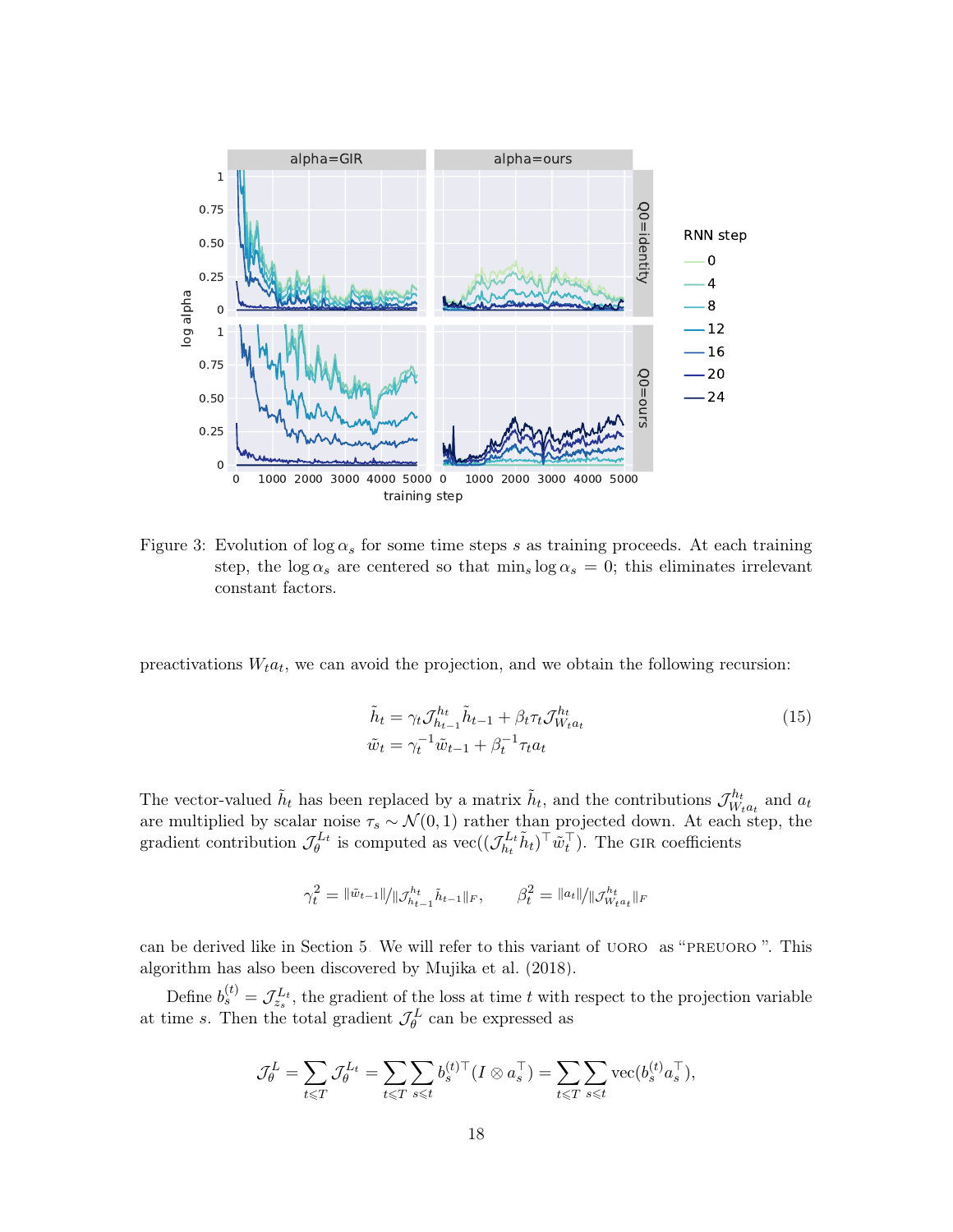where vec is the vectorization operator that serializes its matrix argument into a row vector in row-major order. We can express the total gradient estimate as

<span id="page-18-0"></span>
$$
\begin{split} \text{vec}\Big(\sum_{t\leq T} (\mathcal{J}_{h_t}^{L_t}\tilde{h}_t)^\top \tilde{w}_t^\top \Big) &= \text{vec}\Big(\sum_{t\leq T} (\sum_{s\leq t} \tau_s \alpha_s b_s^{(t)}) \big(\sum_{r\leq t} \tau_r \alpha_r^{-1} a_r^\top \big) \Big) \\ &= \text{vec}\Big(\sum_{t\leq T} \bar{B}^{(t)\top} \bar{Q} \tau \tau^\top \bar{Q}^{-1} \bar{S}^{(t)} \bar{J} \Big), \end{split} \tag{16}
$$

where we have defined the matrices

$$
\bar{B}^{(t)\top} = (b_1^{(t)} \cdots b_T^{(t)}), \bar{Q} = \text{diag}(\alpha), \bar{S}_{ij}^{(t)} = \delta_{ij} \mathbb{1}_{i \geq t}, \bar{J} = (a_1 \cdots a_T)^{\top}.
$$

that mirror similarly-named quantities from Section [6.4.](#page-9-0) The expression in Equation [16](#page-18-0) is analogous to that in Equation [7,](#page-9-1) but with the crucial difference that no summation across space is involved. Hence the noise vector  $\tau$  has much smaller dimension T rather than TN (with N being the dimension of the projection space).

We show in Appendix [H](#page-16-0) that the variance contribution  $V(Q)$  of PREUORO can be written

$$
\sum_{s \leqslant T} \sum_{t \leqslant T} \operatorname{tr} \big( \bar{B}^{(s)} \bar{B}^{(t)\top} \bar{Q} \bar{Q}^\top \big) \operatorname{tr} \big( \bar{S}^{(t)} \bar{J} \bar{J}^\top \bar{S}^{(s)} (\bar{Q} \bar{Q}^\top)^{-1} \big)
$$

and the variance contribution  $V(Q)$  of UORO 's total gradient estimate from Section [6.4](#page-9-0) (Equation [7\)](#page-9-1) can be written:

$$
\sum_{s \leq T} \sum_{t \leq T} \text{tr} \left( \bar{B}^{(t)} Q_0 Q_0^{\top} \bar{B}^{(s) \top} \bar{Q} \bar{Q}^{\top} \right) \text{tr} \left( \bar{S}^{(t)} \bar{J} \bar{J}^{\top} \bar{S}^{(s)} (\bar{Q} \bar{Q}^{\top})^{-1} \right) \text{tr} \left( (Q_0 Q_0^{\top})^{-1} \right)
$$

The latter has an extra factor  $tr((Q_0Q_0^{\top})^{-1})$ . If  $Q_0 = I$ , then this factor is equal to  $tr(I)$ . Spatial projection thus causes the dominant term of the variance to be multiplied by the dimension of the preactivations, which typically ranges in the thousands. Avoiding the spatial projection avoids this multiplication and hence achieves drastically lower variance.

Figure [4](#page-19-1) confirms the corresponding improvement in optimization performance. This figure shows training curves of four variations on RTRL: RTRL, RTRL plus spatial projection (uoro minus temporal projection), preuoro (uoro minus spatial projection), and uoro which performs both spatial and temporal projection. The task under consideration is the queue task, in which the model is trained to emit its input stream with a delay. Effectively, the model learns to implement a queue.

The model is similar to that described in [7.2,](#page-14-0) except with 50 hidden units. The model observes a random binary input stream and has to predict a binary output stream that is equal to the input stream but with a delay of 4 time steps. The  $\mathcal{J}_{\theta}^{L_t}$  estimates are averaged across a minibatch of 100 examples, and applied to the parameters by Adam [\(Kingma and](#page-35-13) [Ba, 2014\)](#page-35-13) with momentum 0.5 and learning rate set to 0.008 for "neither", 0.008 for "spatial", 0.0008 for "temporal", 0.002 for "both" (found by grid search).

The main drawback of this method is its computational complexity: the algorithm involves propagating multiple vectors forward, which increases the computation time by the same factor N that we removed from the variance. The dominant operation is the matrix-matrix multiplication  $\mathcal{J}_{h_1}^{h_t}$  $\tilde{h}_{h_{t-1}}^{\tilde{h}_{t}} \tilde{h}_{t-1}$ , which has computational cost  $\mathcal{O}(N^3)$  (recall N is the dimension of the projection space). This is better than RTRL's  $\mathcal{J}_{h_1}^{h_t}$  $\mathcal{J}_{h_{t-1}}^{h_t} \mathcal{J}_{\theta}^{h_{t-1}}$  which costs  $\mathcal{O}(N^4)$ , but worse than UORO and BPTT which propagate vectors at a cost of  $\mathcal{O}(N^2)$ . The space complexity is  $\mathcal{O}(N^2)$ , which matches that of UORO.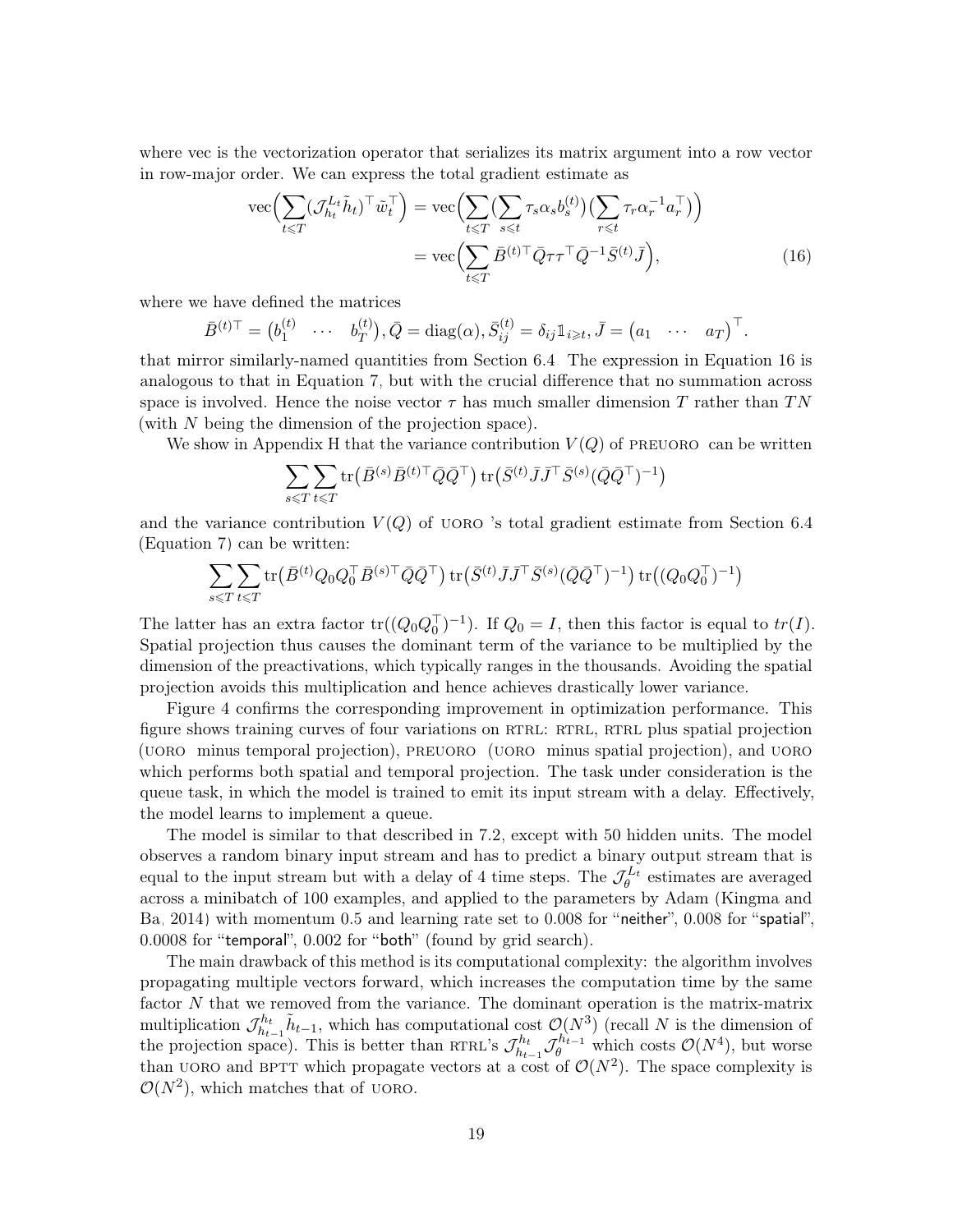

<span id="page-19-1"></span>Figure 4: Training curves on the queue task showing interpolation between RTRL and UORO by ablation of the spatial and temporal approximations. "neither" denotes exact computation of the gradient using RTRL, "spatial" denotes RTRL with  $\mathcal{J}_{z_t}^{h_t} \nu_t \nu_t^{\top} \mathcal{J}_{\theta_t}^{z_t}$ computation of the gradient using KTRE, spatial denotes KTRE with  $J_{z_t}^L \nu_t \nu_t J_{\theta_t}$ <br>standing in for  $\mathcal{J}_{h}^{h_t}$ , "temporal" denotes PREUORO computed by Equation 15, "both  $e_{\theta_t}^{h_t}$ , "temporal" denotes PREUORO computed by Equation [15,](#page-17-1) "both" denotes  $UORO$ . Where applicable, the cut vertex  $z_t \equiv W_t a_t$  is the preactivations.

#### <span id="page-19-0"></span>9. REINFORCE as Approximate Real-Time Recurrent Learning

In this section we show a fundamental connection between REINFORCE [\(Williams, 1992\)](#page-36-4) and uoro. The reinforce algorithm provides gradient estimates for systems with stochastic transitions. It can also be used to train recurrent neural networks if we artificially induce stochasticity by adding Gaussian noise to the hidden states. We will show that in this setting, the REINFORCE estimator is closely related to the UORO estimator.

REINFORCE aims to estimate the gradient of the expected loss  $\mathbb{E}_{\chi \sim p(\chi;\theta)}[L(\chi)]$  which depends on the parameter  $\theta$  through some distribution  $p(\chi; \theta)$  over stochastic context  $\chi$  that determines the loss  $L(\chi)$ . Conceptually,  $\chi = (\chi_t)$  is the trajectory of the state of an agent and its external environment, and  $\theta$  parameterizes a stochastic policy over actions, which induces a distribution  $p(\chi; \theta)$  on  $\chi$ .

The gradient of the expected loss can be rewritten as an expected gradient as follows:

$$
\nabla_{\theta} \mathbb{E}_{\chi \sim p(\chi; \theta)} [L(\chi)] = \nabla_{\theta} \int L(\chi) p(\chi; \theta) d\chi = \int L(\chi) \nabla_{\theta} p(\chi; \theta) d\chi
$$
  
= 
$$
\int L(\chi) \nabla_{\theta} (\log p(\chi; \theta)) p(\chi; \theta) d\chi,
$$

where we have used the fact that  $\nabla_{\theta} \log p(\chi; \theta) = \nabla_{\theta} p(\chi; \theta) / p(\chi; \theta)$ . With this modified expression, we can estimate  $\nabla_{\theta} \mathbb{E}_{\chi \sim p(\chi; \theta)} [L(\chi)]$  by sampling from  $p(\chi; \theta)$ .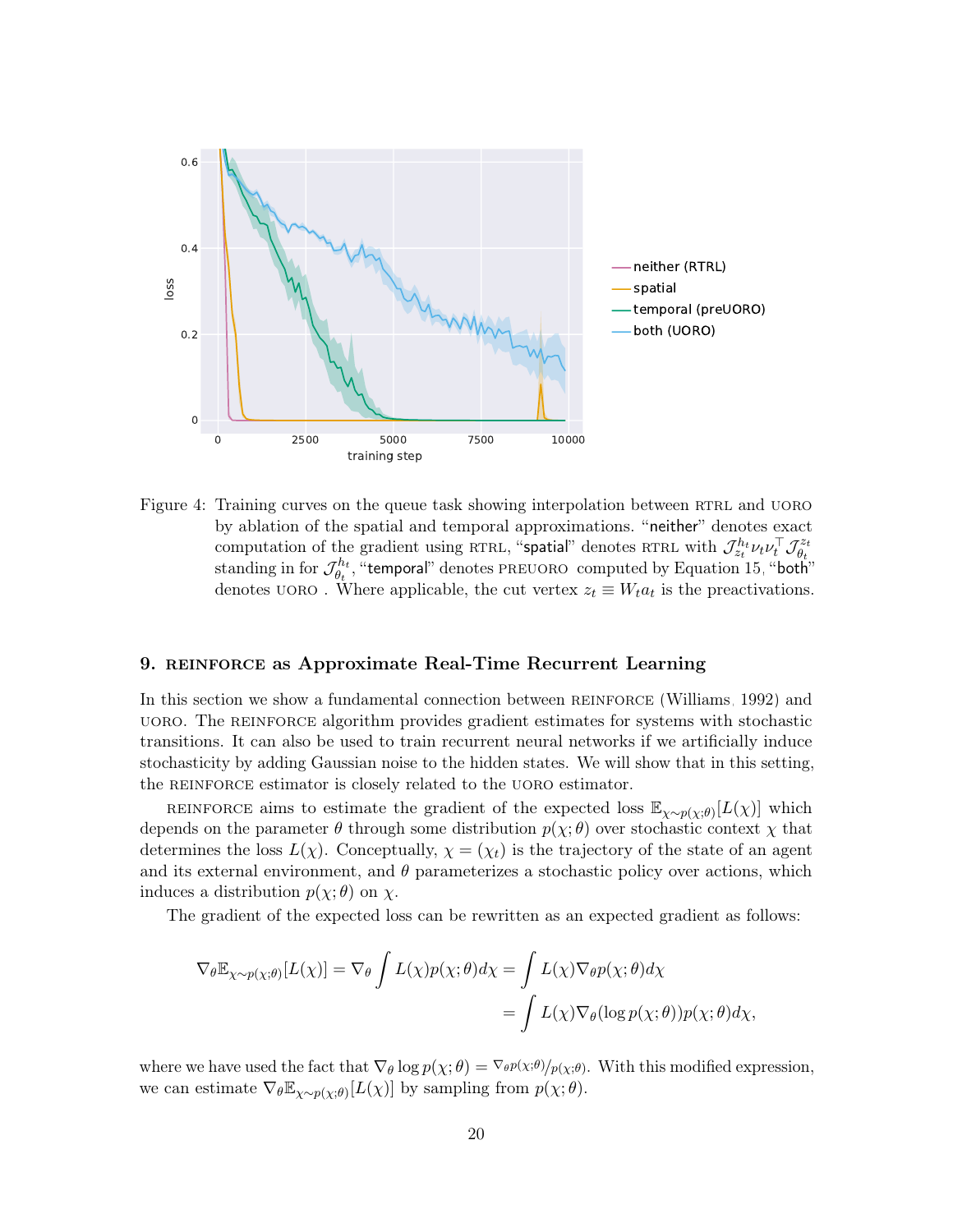In our case,  $\chi$  will be the trajectory of the stochastic hidden states of the RNN, and sampling from  $p(\chi; \theta)$  will correspond to the following recursions:

<span id="page-20-1"></span>
$$
h_t = F(\bar{h}_{t-1}, x_t; \theta_t)
$$
  
\n
$$
\bar{h}_t = h_t + \sigma u_t,
$$
\n(17)

with additive Gaussian noise  $u_t \sim \mathcal{N}(0, I)$ . The stochastic hidden state  $\bar{h}_t$  is effectively sampled from a state transition policy  $p(\bar{h}_t | \bar{h}_{t-1}, \theta_t) \propto \exp(-\frac{1}{2\sigma^2} || \bar{h}_t - h_t ||^2).$ 

For each state  $\bar{h}_t$  so visited, we compute the score  $\nabla_\theta \log p(\bar{h}_{\leq t}; \theta)$  of the trajectory  $\bar{h}_{\leqslant t} = (\bar{h}_0, \bar{h}_1, \ldots, \bar{h}_t)$  that brought us there, and multiply it by an immediate loss  $L_t$  so obtained. Intuitively, higher rewards "reinforce" directions in parameter space that bring them about. We will assume  $L_t$  is a differentiable function of  $\bar{h}_t$ .

By the chain rule of probability, the score  $\nabla_{\theta} \log p(\bar{h}_{\leq t}; \theta)$  of the trajectory is simply the sum  $\nabla_{\theta} \sum_{s=1}^{t} \log p(\bar{h}_s | \bar{h}_{s-1}, \theta_s)$ , which we can recursively maintain according to

$$
\begin{split} \bar{w}_t^\top &= \bar{w}_{t-1}^\top + \nabla_{\theta} \log p(\bar{h}_t | \bar{h}_{t-1}, \theta_t) = \bar{w}_{t-1}^\top - \frac{1}{2\sigma^2} \mathcal{J}_{h_t}^{\|\bar{h}_t - h_t\|^2} \mathcal{J}_{\theta_t}^{h_t} \\ &= \bar{w}_{t-1}^\top + \frac{1}{\sigma^2} (\bar{h}_t - h_t)^\top \mathcal{J}_{\theta_t}^{h_t} = \bar{w}_{t-1}^\top + \frac{1}{\sigma} u_t^\top \mathcal{J}_{\theta_t}^{h_t}. \end{split}
$$

Note that in the above computations, " $\bar{h}_t$ " and " $\bar{h}_{t-1}$ " are not the variables themselves but particular values. (This is a consequence of our adoption of the standard abuse of notation for random variables.) Thus they are treated as constants with respect to differentiation. The only quantity that depends on  $\theta$  is  $h_t$ , which when we condition on the value of  $\bar{h}_{t-1}$ , only depends on  $\theta$  via  $\theta_t$ .

<span id="page-20-0"></span>This recursion is very similar to UORO's recursion for  $\tilde{w}_t^{\top}$ , and it computes a similar type of sum:

$$
\bar{w}_t^\top = \frac{1}{\sigma} \sum_{s \le t} u_s^\top \mathcal{J}_{\theta_s}^{h_s}.
$$
\n(18)

Once we have  $\nabla_{\theta} \log p(\bar{h}_{\leq t}; \theta)$ , we need to multiply it by the loss  $L_t$  to obtain a REINFORCE gradient estimate of  $\mathcal{J}_{\theta}^{L_t}$ . We can express the loss by its Taylor series around the point  $u = 0$ where the noise is zero, as follows:

$$
L_t = L_t|_{u=0} + \left(\sum_{s \le t} \mathcal{J}_{u_s}^{L_t}|_{u=0} u_s\right) + \frac{1}{2} \left(\sum_{r \le t} \sum_{s \le t} u_r^{\top} \mathcal{H}_{u_r, u_s}^{L_t}|_{u=0} u_s\right) + \cdots
$$
  
=  $L_t|_{u=0} + \sigma \left(\sum_{s \le t} \mathcal{J}_{h_s}^{L_t}|_{u=0} u_s\right) + \mathcal{O}(\sigma^2),$ 

where  $\mathcal{H}_{u_r,u_s}^{L_t}$  denotes the Hessian of  $L_t$  with respect to  $u_r$  and  $u_s$ . The last step uses the fact that  $\sigma u_s$  affects  $L_t$  in exactly the same way that  $h_s$  does, so that  $\mathcal{J}_{u_s}^{L_t} = \sigma \mathcal{J}_{h_s}^{L_t}$  $h_s^{L_t}$  and  $\mathcal{H}_{u_r,u_s}^{L_t}=\sigma^2\mathcal{H}_{h_r}^{L_t}$  $_{h_r,h_s}^{L_t}.$ 

Plugging the Taylor series for  $L_t$  into the REINFORCE gradient estimate and using Equation [18,](#page-20-0) we get:

<span id="page-20-2"></span>
$$
L_t \bar{w}_t^{\top} = L_t|_{u=0} \bar{w}_t^{\top} + \Big(\sum_{s \leq t} \mathcal{J}_{h_s}^{L_t}|_{u=0} u_s\Big) \Big(\sum_{s \leq t} u_s^{\top} \mathcal{J}_{\theta_s}^{h_s}\Big) + \mathcal{O}(\sigma).
$$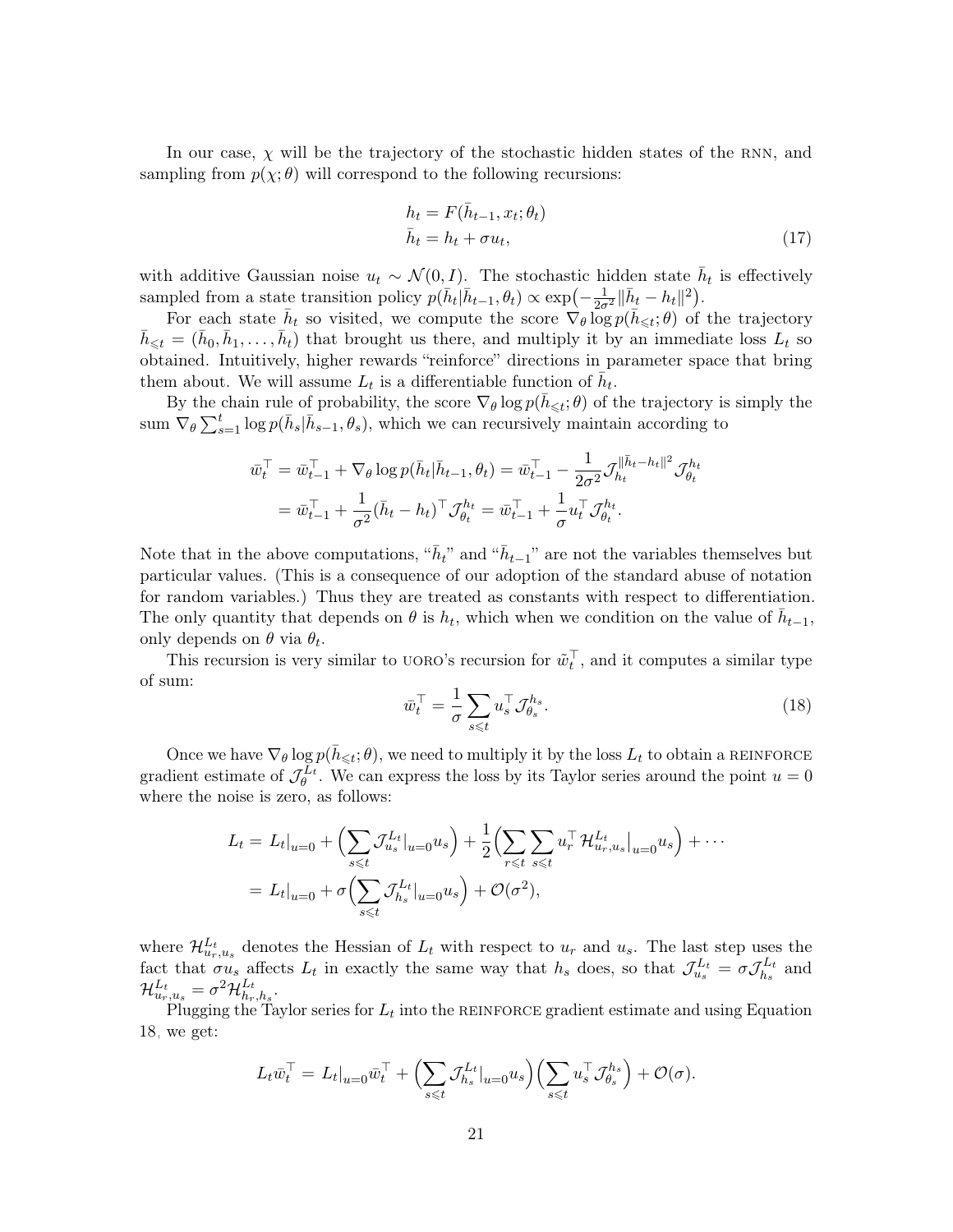Here we see the UORO gradient estimator appear in the second term, but with an important difference: the  $\mathcal{J}_{\theta_{n}}^{h_{s}}$  $\mathcal{J}_{\theta_s}^{h_s}$ 's are evaluated in the noisy system, whereas the  $\mathcal{J}_{h_s}^{L_t}$  $\binom{L_t}{h_s}\big|_{u=0}$  are evaluated with zero noise. Thus this term doesn't estimate  $\mathcal{J}_{\theta}^{L_t}$  for any value of u. However, the equivalence becomes exact when we let the noise go to zero by taking the limit  $\sigma \to 0$ .

To see this we first observe that letting  $\sigma$  go to 0 is equivalent to letting u go to 0 in the recursions for  $h_s$  (Equation [17\)](#page-20-1). Furthermore, since F is continuously differentiable, so is  $h_s$ (w.r.t. all of its dependencies). Therefore  $\mathcal{J}_{\theta_{\alpha}}^{h_s}$  $\theta_s^{h_s}$  is a continuous function of u, and it follows that

$$
\lim_{\sigma \to 0} \mathcal{J}_{\theta_s}^{h_s} = \lim_{u \to 0} \mathcal{J}_{\theta_s}^{h_s} = \mathcal{J}_{\theta_s}^{h_s}|_{u=0}.
$$

And therefore we have

$$
\lim_{\sigma \to 0} \Big[ \Big( \sum_{s \leq t} \mathcal{J}_{h_s}^{L_t} \big|_{u=0} u_s \Big) \Big( \sum_{s \leq t} u_s^{\top} \mathcal{J}_{\theta_s}^{h_s} \Big) + \mathcal{O}(\sigma) \Big] = \Big( \sum_{s \leq t} \mathcal{J}_{h_s}^{L_t} \big|_{u=0} u_s \Big) \Big( \sum_{s \leq t} u_s^{\top} \mathcal{J}_{\theta_s}^{h_s} \big|_{u=0} \Big),
$$

which is identical to the standard UORO estimate  $\mathcal{J}_{h_1}^{L_t}$  $\tilde{h}_t L_t \tilde{h}_t \tilde{w}_t^{\top}$  of  $\mathcal{J}_{\theta}^{L_t}$  (without any variance reduction).

Thus we can see that in the limit as  $\sigma \to 0$ , REINFORCE becomes equivalent to UORO (sans variance reduction), except that it includes the additional term:

$$
L_t|_{u=0}\bar{w}_t^\top = \frac{1}{\sigma} L_t|_{u=0} \sum_{s \leq t} u_s^\top \mathcal{J}_{\theta_s}^{h_s}.
$$

From the RHS expression we see that this term has mean zero, and thus the limiting behavior of reinforce is to give an unbiased estimate of the gradient of the noise-free model. However, the variance of the additional term goes to infinity as  $\sigma \to 0$ . For models where the noise is bounded away from zero this term represents the main source of variance for reinforce estimators. It can however be addressed by subtracting an estimate of  $L_t|_{u=0}$  from  $L_t$  before multiplying by the score function. This is known as a "baseline" in the REINFORCE literature [\(Williams, 1992\)](#page-36-4).

The appearance of the UORO estimator as part of the REINFORCE estimator suggests an additional opportunity for variance reduction in reinforce. If in Equation [17](#page-20-1) we had instead defined

$$
\bar{h}_t = h_t + \sigma Q_t u_t,
$$

that is, the noise added to  $h_t$  has covariance  $\sigma^2 Q_t^{\top} Q_t$ , then we would have found

$$
\bar{w}_t^\top = \frac{1}{\sigma} \sum_{s \leq t} u_s^\top Q^{-1} \mathcal{J}_{\theta_s}^{h_s} \quad \text{and} \quad \sum_{s \leq t} \mathcal{J}_{u_s}^{L_t}|_{u=0} = \sigma \sum_{s \leq t} \mathcal{J}_{h_s}^{L_t}|_{u=0} Q_s u_s.
$$

Putting these two together as in Equation [19](#page-20-2) and passing to the limit  $\sigma \to 0$  as before, we get

$$
\lim_{\sigma \to 0} L_t \bar{w}_t^{\top} = L_t|_{u=0} \bar{w}_t^{\top} + \Big(\sum_{s \leq t} \mathcal{J}_{h_s}^{L_t}|_{u=0} Q_s u_s\Big) \Big(\sum_{s \leq t} u_s^{\top} Q_s^{-1} \mathcal{J}_{\theta_s}^{h_s}|_{u=0}\Big),
$$

where now the second term is identical to UORO with the generalized variance reduction described in Section [6.3.](#page-8-0) Thus the  $Q_s$  matrices that enable variance reduction in UORO correspond directly to a choice of covariance on the exploration noise in reinforce.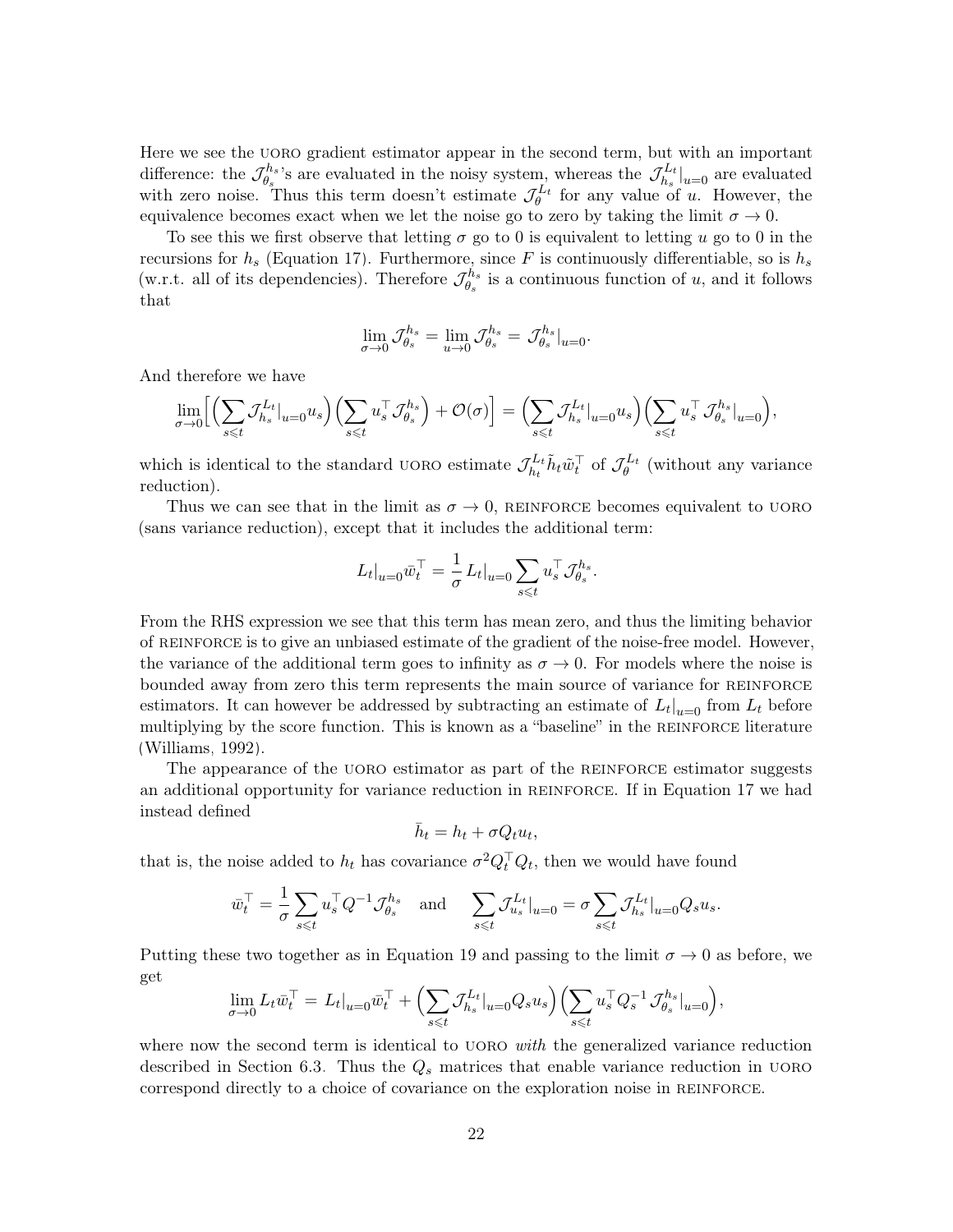# 10. Conclusions

We have contributed a thorough analysis of UORO-style approximate differentiation algorithms and their variance behavior. The theory takes a holistic view of the algorithm as part of an optimization process, where the sequence of mutually dependent gradient estimates  $\mathcal{J}_{\theta}^{Lt} \approx \mathcal{J}_{h_t}^{L_t} \tilde{h}_t \tilde{w}_t^{\top}$  produced by UORO are accumulated as per gradient descent. Our analysis considers the variance of this total gradient estimate. This is in contrast to UORO's variance reduction scheme (gir) which minimizes the variance of individual Jacobian estimates  $\mathcal{J}_{\theta}^{h_t} \approx \tilde{h}_t \tilde{w}_t^{\top}$ , without accounting for the way in which they are used. We have developed a generalization of gir, and suggested avenues toward a practical implementation. Empirical evaluation confirms our theoretical claims.

Furthermore we have described an variation on uoro that avoids "spatial" projection, greatly reducing the variance at the cost of increased computational complexity. Finally, we have drawn a deep connection between UORO and REINFORCE when the latter is used to train an RNN with perturbed hidden states.

#### Acknowledgments

The authors thank Max Jaderberg, David Sussillo, David Duvenaud and Aaron Courville for helpful discussion, and Chris Maddison and Grzegorz Swirszcz for reviewing drafts of this paper. This research was enabled by computational resources courtesy of Compute Canada.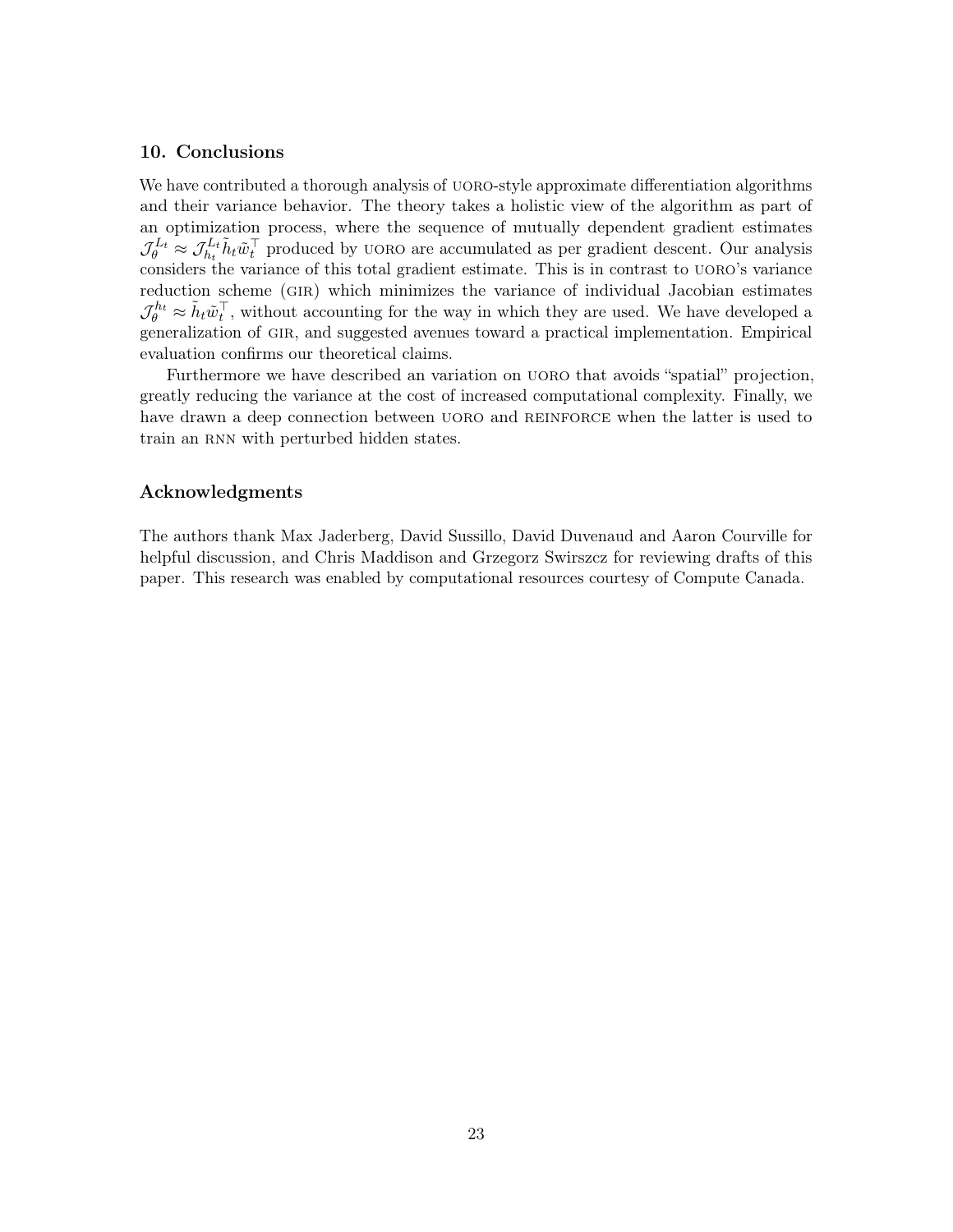# Appendix A. Supporting Results for Variance Computations

In this section we prove several technical results supporting our variance computations in the main text.

**Definition 1 (Standard random vector)** A standard random vector is any real vector  $u$ whose elements  $u_i$  are drawn iid from a distribution that is symmetric around zero and has unit variance.

Standard random vectors u satisfy  $\mathbb{E}[u] = 0$  and  $\mathbb{E}[uu^{\top}] = I$ , which is required for our algorithms to be unbiased. Moreover, by symmetry the odd moments of their elements  $u_i$ are zero. The results below will involve the "excess kurtosis"  $\mathbb{E}[u_1^4] - 3$  of the distribution of the elements of u. The standard normal distribution  $\mathcal{N}(0,1)$  has excess kurtosis 0, whereas the uniform distribution on signs  $U\{-1, +1\}$  has excess kurtosis -2.

<span id="page-23-1"></span>Proposition 2 Suppose A, B, C, D are constant matrices, and u is a standard random vector with excess kurtosis  $\kappa$ . Then we have

$$
\mathbb{E}[Auu^\top B Cuu^\top D] = \text{tr}(BC)AD + 2ABCD + \kappa A((BC) \odot I)D.
$$

#### Proof

By linearity of expectation,

$$
\mathbb{E}[Auu^{\top}BCuu^{\top}D] = \sum_{jklm} \mathbb{E}[u_ju_ku_lu_m]A_{ij}(BC)_{kl}D_{mn}.
$$

In order to evaluate the expectation  $\mathbb{E}[u_j u_k u_l u_m]$ , we make use of the fact that  $u_i$  and  $u_j$ are independent unless  $i = j$ . This allows us to express the product inside the expectation as a product of powers  $u_i^{p(i)}$  $\hat{p}^{(i)}_{i}$ , with the power  $p(i)$  equal to the multiplicity of i in  $(j, k, l, m)$ . By independence, the expectation of this product then factors into a product  $\prod_i \mathbb{E}[u_i^{p(i)}]$  $\binom{p(i)}{i}$  =  $\prod_i \mu_{p(i)}$  of moments  $\mu_p \triangleq \mathbb{E}[u_1^p]$  $\begin{bmatrix} p_1 \\ p_2 \end{bmatrix}$  of the elements  $u_i$ . Moreover, since by symmetry the odd moments of  $u_i$  are zero, we need only consider cases in which all indices have even multiplicity. Thus we get

$$
\sum_{jklm} \mathbb{E}[u_j u_k u_l u_m] A_{ij} (BC)_{kl} D_{mn} = \sum_{jklm} \begin{cases} \mu_4 A_{ij} (BC)_{jj} D_{jn} & \text{if } j = k = l = m \\ \mu_2^2 A_{ij} (BC)_{jl} D_{ln} & \text{if } j = k \neq l = m \\ \mu_2^2 A_{ij} (BC)_{kj} D_{kn} & \text{if } j = l \neq k = m \\ \mu_2^2 A_{ij} (BC)_{kk} D_{jn} & \text{if } j = m \neq k = l \\ 0 & \text{else} \end{cases}
$$

.

Casting this back into matrix form, we have

$$
\mathbb{E}[Auu^{\top}BCuu^{\top}D] = \mu_2^2 \operatorname{tr}(BC)AD + 2\mu_2^2 ABCD + (\mu_4 - 3\mu_2^2)A((BC) \odot I)D
$$
  
= tr(BC)AD + 2ABCD + \kappa A((BC) \odot I)D,

<span id="page-23-0"></span>where  $\mu_2^2 = 1$  follows from the fact that u is a standard random vector, and  $\mu_4 - 3\mu_2^2 =$  $\mu_4 - 3 = \kappa$  is its excess kurtosis.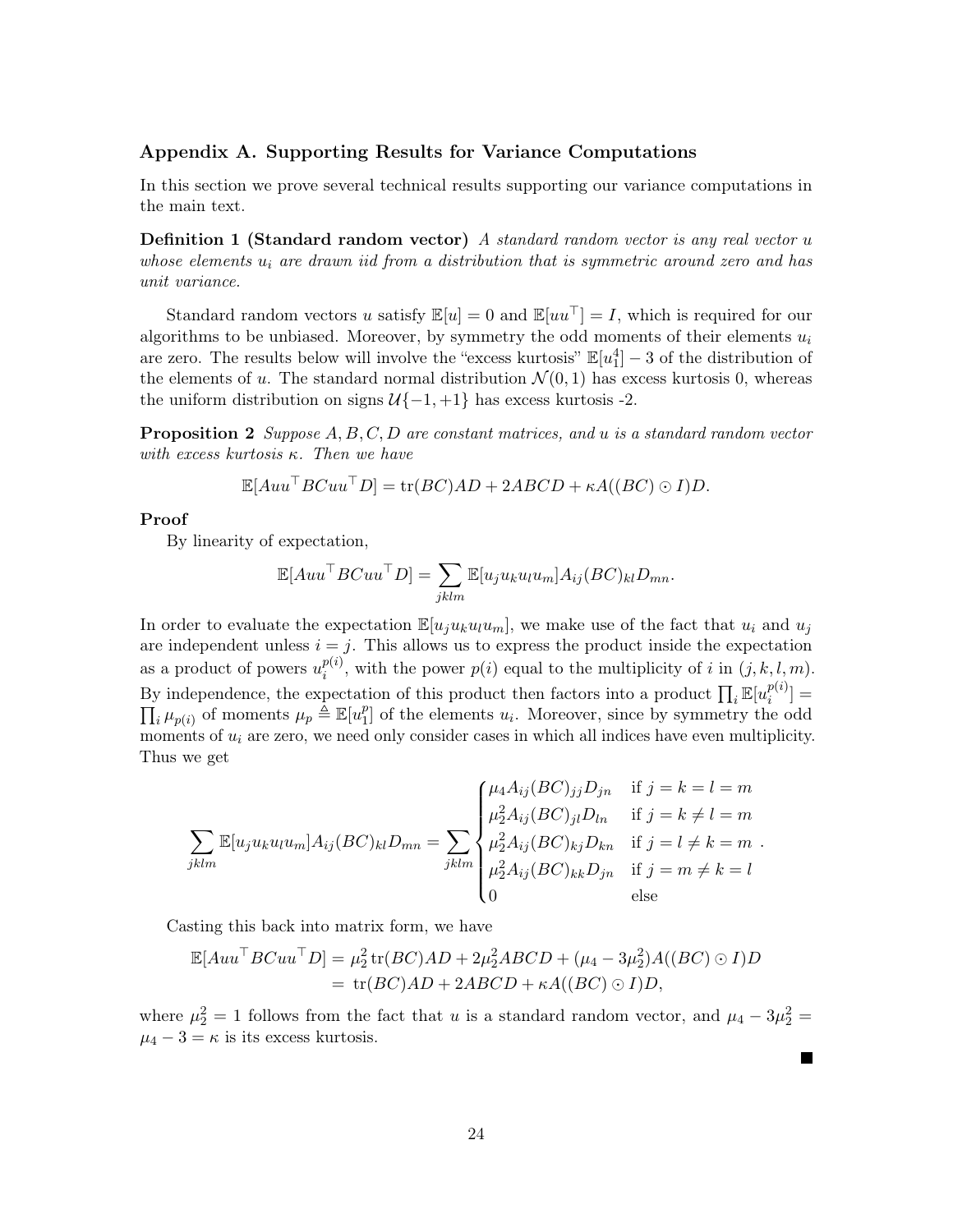Corollary 3 Suppose  $x$  and  $y$  are constant vectors,  $V$  and  $W$  are constant matrices, and  $u$ is a standard random vector with excess kurtosis  $\kappa$ . Then

$$
Cov[x^\top uu^\top V, y^\top uu^\top W] = (x^\top y)V^\top W + V^\top xy^\top W + \kappa V^\top ((xy^\top) \odot I)W
$$

and

$$
\text{tr}(\text{Cov}[x^\top uu^\top V, y^\top uu^\top W]) = (x^\top y) \text{tr}(V^\top W) + 2 \text{tr}(V^\top xy^\top W) + \kappa \text{tr}(V^\top ((xy^\top) \odot I)W).
$$

**Proof**  $x^{\top}uu^{\top}V$  and  $y^{\top}uu^{\top}W$  are row vectors and so their covariance is given by

$$
Cov[x^\top uu^\top V, y^\top uu^\top W] = \mathbb{E}[(x^\top uu^\top V)^\top (y^\top uu^\top W)] - \mathbb{E}[x^\top uu^\top V]^\top \mathbb{E}[y^\top uu^\top W] = \mathbb{E}[V^\top uu^\top xy^\top uu^\top W] - \mathbb{E}[V^\top uu^\top x] \mathbb{E}[y^\top uu^\top W].
$$

By Proposition [2,](#page-23-1)

$$
\mathbb{E}[V^\top uu^\top xy^\top uu^\top W] = \text{tr}(xy^\top) V^\top W + 2V^\top xy^\top W + \kappa V^\top ((xy^\top) \odot I)W = (x^\top y)V^\top W + 2V^\top xy^\top W + \kappa V^\top ((xy^\top) \odot I)W.
$$

And by linearity of expectation we have  $\mathbb{E}[y^\top uu^\top W] = y^\top \mathbb{E}[uu^\top]W = y^\top W$  and similarly  $\mathbb{E}[V^\top uu^\top x] = V^\top x$ , so that  $\mathbb{E}[V^\top uu^\top x] \mathbb{E}[y^\top uu^\top W] = V^\top xy^\top W$ . Combining these equations yields

$$
Cov[x^\top uu^\top V, y^\top uu^\top W] = (x^\top y)V^\top W + V^\top xy^\top W + \kappa V^\top ((xy^\top) \odot I)W.
$$

The formula for  $tr(Cov[x^\top uu^\top V, y^\top uu^\top W])$  follows immediately.

# Appendix B. Variance of a Single Jacobian Estimate

Section [6.1](#page-7-0) discusses the following expression for the UORO Jacobian estimate at time  $t$  in terms of the overall coefficients  $\alpha_r^{(t)}$ :

$$
\mathcal{J}_{\theta}^{h_t} \approx \tilde{h}_t \tilde{w}_t^{\top} = \left(\sum_{s \leq t} \alpha_s^{(t)} \mathcal{J}_{z_s}^{h_t} u_s\right) \left(\sum_{r \leq t} \frac{1}{\alpha_r^{(t)}} u_r^{\top} \mathcal{J}_{\theta_r}^{z_r}\right) = \sum_{r \leq t} \sum_{s \leq t} \frac{\alpha_s^{(t)}}{\alpha_r^{(t)}} \tau_s \tau_r \mathcal{J}_{h_s}^{h_t} \mathcal{J}_{z_s}^{h_s} \nu_s \nu_r^{\top} \mathcal{J}_{\theta_r}^{z_r}.
$$
 (19)

This section concerns the variance of this estimate and the coefficients  $\alpha_s^{(t)}$  that minimize it. We will omit the superscript on  $\alpha_s^{(t)}$  to avoid notational clutter.

Defining  $R^{\top} = (\mathcal{J}_{z_1}^{h_t} \nu_1 \cdots \mathcal{J}_{z_t}^{h_t} \nu_t), \tilde{J}^{\top} = (\tilde{J}_1 \cdots \tilde{J}_t)$  for  $\tilde{J}_s^{\top} = \nu_s^{\top} \mathcal{J}_{\theta_s}^{z_s}$  $\theta_s^{z_s}$ , and the diagonal matrix  $A = diag(\alpha)$ , we can write Equation [19](#page-24-0) as

<span id="page-24-0"></span>
$$
\tilde{h}_t \tilde{w}_t^{\top} = R^{\top} A \tau \tau^{\top} A^{-1} \tilde{J}.
$$

Its variance with respect to the temporal noise  $\tau$  is given by

$$
\mathbb{E}_{\tau} \left[ \| R^{\top} A \tau \tau^{\top} A^{-1} \tilde{J} \|_{F}^{2} \right] - \left\| \mathbb{E}_{\tau} [ R^{\top} A \tau \tau^{\top} A^{-1} \tilde{J} ] \right\|_{F}^{2}
$$
\n
$$
= \text{tr} \left( \mathbb{E}_{\tau} [ R^{\top} A \tau \tau^{\top} A^{-1} \tilde{J} \tilde{J}^{\top} A^{-1} \tau \tau^{\top} A R ] \right) - \| R^{\top} \tilde{J} \|_{F}^{2}
$$
\n
$$
= \text{tr} (R R^{\top} A^{2}) \, \text{tr} (\tilde{J} \tilde{J}^{\top} A^{-2}) + \| R^{\top} \tilde{J} \|_{F}^{2} - 2 \, \text{tr} (R^{\top} ((\tilde{J} \tilde{J}^{\top}) \odot I) R ),
$$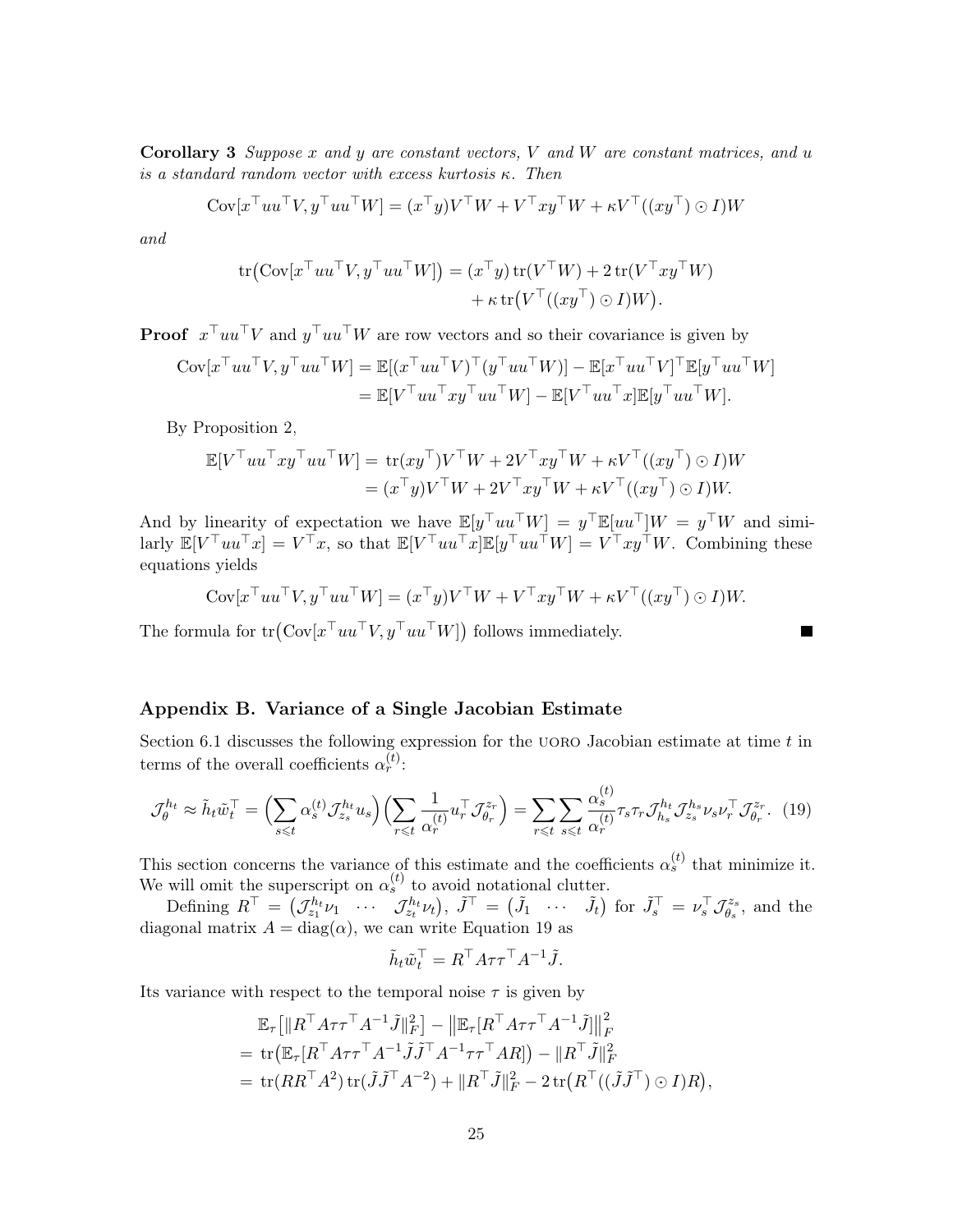where in the last step we have made use of Proposition [2](#page-23-1) (with  $\kappa = -2$ ) to evaluate the second moment. The part that depends on  $\alpha$  is

$$
\text{tr}(RR^\top A^2)\,\text{tr}(\tilde{J}\tilde{J}^\top A^{-2}) = \sum_{q \leq t} \sum_{r \leq t} \frac{\alpha_r^2}{\alpha_q^2} \|\mathcal{J}_{z_r}^{h_t} \nu_r\|^2 \|\nu_q^\top \mathcal{J}_{\theta_q}^{z_q}\|^2 = \sum_{q \leq t} \sum_{r \leq t} \frac{\alpha_r^2}{\alpha_q^2} C_{qr}
$$

where  $C_{qr} \triangleq m_q n_r \triangleq \|\mathcal{J}_{z_r}^{h_t} \nu_r\|^2 \|\nu_q^{\top} \mathcal{J}_{\theta_q}^{z_q}$  $\mathbb{E}_{\theta_q}^{\mathbb{Z}_q}$  ||<sup>2</sup>. From the analysis in Appendix [C](#page-1-0) we know that this is minimal iff

$$
e_k^\top A^2 C A^{-2} \vec{1} = e_k^\top A^{-2} C^\top A^2 \vec{1},
$$

where  $e_k$  is the kth column of the identity matrix and  $\vec{1}$  is the vector of ones. Using the rank-one structure of  $C$ , we have

$$
\alpha_k^2 m_k n^{\top} A^{-2} \vec{1} = \alpha_k^{-2} n_k m^{\top} A^2 \vec{1},
$$

which leads to the solution

$$
\alpha_k^4 = \frac{n_k}{m_k}\frac{m^\top A^2 \vec{1}}{n^\top A^{-2}\vec{1}} \propto \frac{n_k}{m_k} = \frac{\|\nu_k^\top \mathcal{J}_{\theta_k}^{z_k}\|^2}{\|\mathcal{J}_{z_k}^{h_t}\nu_k\|^2}.
$$

# Appendix C. Optimizing  $\alpha$  given  $Q_0$

Section [7.1.1](#page-11-1) introduced the following optimization problem (Equation [11\)](#page-11-0):

$$
\alpha^{\star} = \underset{\alpha > 0}{\text{argmin}} \sum_{r \leq T} \sum_{q \leq T} \frac{\alpha_r^2}{\alpha_q^2} C_{qr}
$$

Here we analyze this problem in terms of a logarithmic parameterization  $\alpha_i^2 = \exp(\zeta_i)$ . The coefficients  $\exp(\zeta_i)$  give rise to diagonal column- and row-scaling matrices  $Z, Z^{-1}$  with  $Z_{ij} = \delta_{ij} \exp(\zeta_i)$ . These matrices act on C to produce a modified matrix  $\overline{C} = Z^{-1} C Z$ , of which  $V(Q)$  is the elementwise sum:

$$
V(Q) = \sum_{r \leq T} \sum_{q \leq T} \exp(-\zeta_q) C_{qr} \exp(\zeta_r) = \vec{1}^\top Z^{-1} C Z \vec{1} = \vec{1}^\top \bar{C} \vec{1}.
$$

By  $\vec{1}$  we denote the vector of ones.

We will make use of the matrix differential

$$
\frac{\mathrm{d}\bar{C}}{\mathrm{d}\zeta_k} = e_k e_k^\top \bar{C} - \bar{C} e_k e_k^\top
$$

which measures the first-order change in  $\bar{C}$  with respect to  $\zeta_k$ . Here  $e_k$  is the kth column of the identity matrix. From this we get the derivative of  $V(Q)$  with respect to  $\zeta_k$ :

$$
\frac{\mathrm{d} V(Q)}{\mathrm{d} \zeta_k} = \vec{1}^\top \frac{\mathrm{d} \bar{C}}{\mathrm{d} \zeta_k} \vec{1} = e_k^\top \bar{C} \vec{1} - \vec{1}^\top \bar{C} e_k.
$$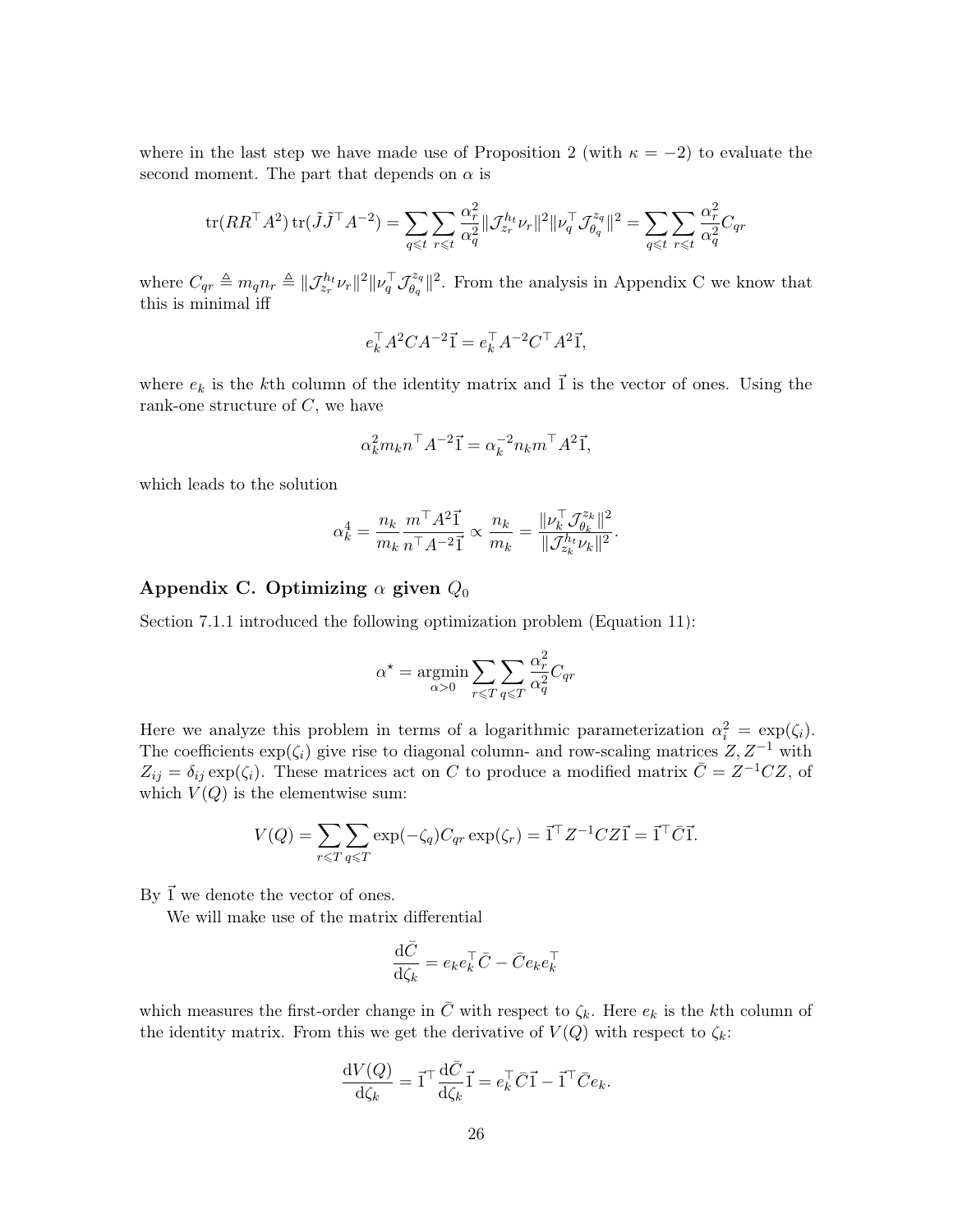The stationary points of  $V(Q)$  satisfy  $\overrightarrow{CI} = \overrightarrow{C}^{\top} \overrightarrow{1}$ , i.e. the modified matrix  $\overrightarrow{C}$  has equal column and row sums.

Using the matrix differential  $\frac{d\bar{C}}{d\zeta_k}$  twice, we find the elements of the Hessian H:

$$
H_{ij} = \frac{\mathrm{d}}{\mathrm{d}\zeta_i} \frac{\mathrm{d}}{\mathrm{d}\zeta_j} \vec{1}^\top \bar{C} \vec{1} = \frac{\mathrm{d}}{\mathrm{d}\zeta_i} \vec{1}^\top \left( e_j e_j^\top \bar{C} - \bar{C} e_j e_j^\top \right) \vec{1}
$$
  
=  $\vec{1}^\top \left( e_j e_j^\top e_i e_i^\top \bar{C} - e_j e_j^\top \bar{C} e_i e_i^\top - e_i e_i^\top \bar{C} e_j e_j^\top + \bar{C} e_i e_i^\top e_j e_j^\top \right) \vec{1}$   
=  $\delta_{ij} e_i^\top \bar{C} \vec{1} - e_j^\top \bar{C} e_i - e_i^\top \bar{C} e_j + \delta_{ij} \vec{1}^\top \bar{C} e_i$ 

which in matrix form is

$$
H = \text{diag}(\bar{C}\vec{1}) - \bar{C} + \text{diag}(\bar{C}^\top \vec{1}) - \bar{C}^\top = \text{diag}((\bar{C} + \bar{C}^\top)\vec{1}) - (\bar{C} + \bar{C}^\top).
$$

It is easily shown that the Hessian is positive semidefinite everywhere and hence  $V(Q)$  is convex in  $\zeta$  for all real vectors v:

$$
v^{\top}Hv = v^{\top} \operatorname{diag}((\bar{C} + \bar{C}^{\top})\vec{1})v - v^{\top}(\bar{C} + \bar{C}^{\top})v = \sum_{ij} (v_i^2 - v_i v_j)(\bar{C} + \bar{C}^{\top})_{ij}
$$
  
=  $\frac{1}{2} \sum_{ij} (2v_i^2 - 2v_i v_j)(\bar{C} + \bar{C}^{\top})_{ij} = \frac{1}{2} \sum_{ij} (v_i^2 + v_j^2 - 2v_i v_j)(\bar{C} + \bar{C}^{\top})_{ij}$   
=  $\frac{1}{2} \sum_{ij} (v_i - v_j)^2 (\bar{C} + \bar{C}^{\top})_{ij}.$ 

As  $(v_i - v_j)^2 \geq 0$  and  $(\bar{C} + \bar{C}^\top)_{ij} \geq 0$  due to positivity of the entries of C, each term in the sum is nonnegative and therefore the whole sum is nonnegative. This implies  $H$  is positive semidefinite and hence  $V(Q)$  is convex.

Given that  $V(Q)$  is smooth and convex, its stationary points are global minimizers. In our experiments we solve for the stationary points by Newton's method, according to the update

$$
\zeta \leftarrow \zeta - \eta (H + \lambda I)^{-1} (\bar{C} - \bar{C}^{\top}) \vec{1}
$$

where  $\eta$  is a learning rate and  $\lambda$  is a damping factor on H, which is necessary because one of its eigenvalues is zero. In our experiments, we use  $\eta = 1$  and  $\lambda = 10^{-8}$ .

#### Appendix D. Online optimization of  $\alpha$  coefficients

This Appendix demonstrates how the incremental formulation of the optimization with respect to  $\alpha$  from Section [7.1.1](#page-11-1) (Equation [12\)](#page-12-2) may be used to derive practical values for the  $\gamma, \beta$  coefficients. Recall that the optimization problem is defined in terms of a matrix  $C^{(s)}$ that stands in for the unknown C. We will work with a naive choice that assumes future gradients and Jacobians are zero:

$$
C_{qr}^{(s)} \triangleq \bigl\|\sum_{t=q}^s b_r^{(t)\top} Q_0\bigr\|^2 \bigl\|Q_0^{-1} J_q\bigr\|_F^2.
$$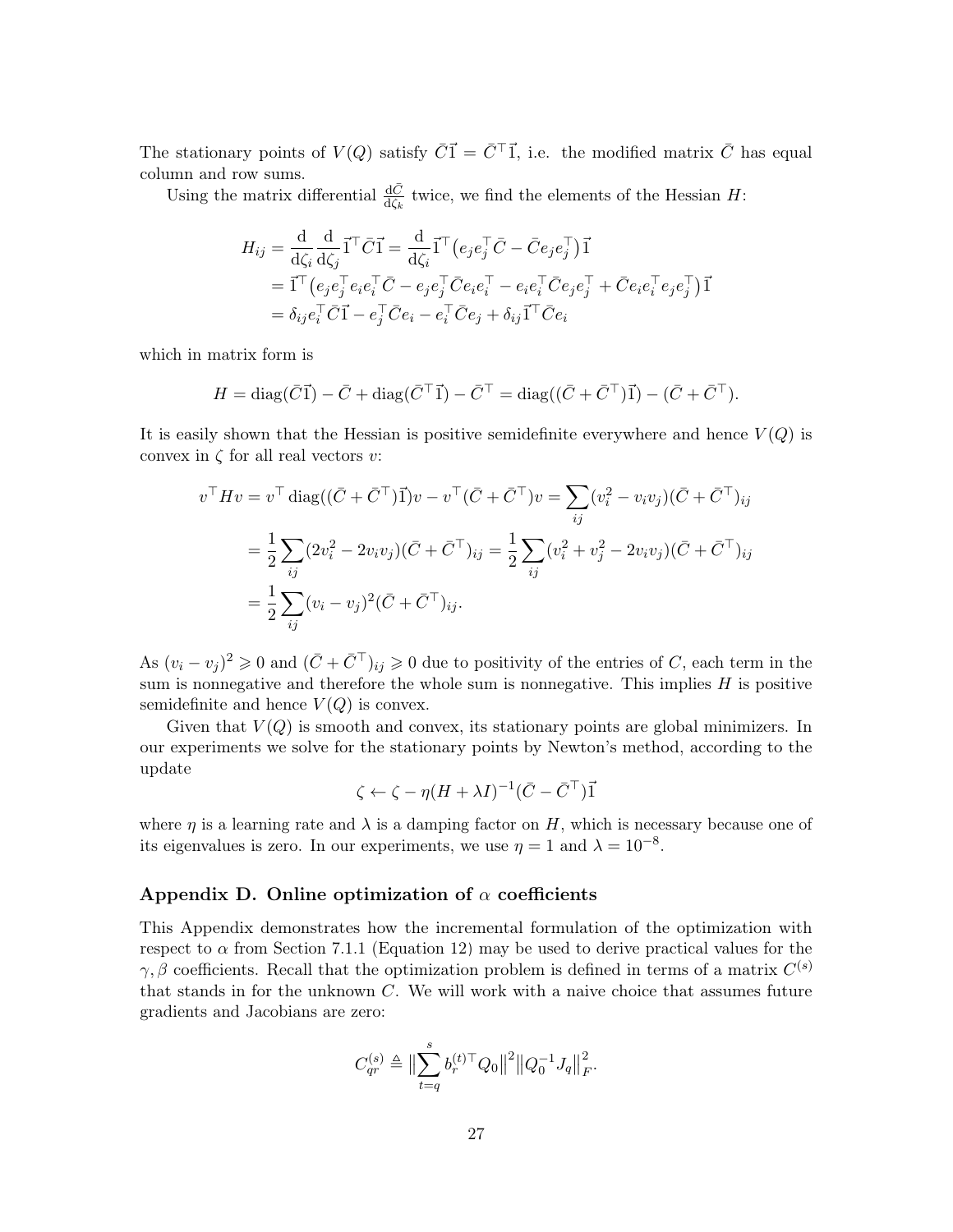Note that  $\|\sum_{t=q}^s b_r^{(t)\top} Q_0\|^2$  is zero unless  $q \leq s$  and  $r \leq s$ , and thus  $C_{qr}^{(s)} = \mathbb{1}_{q \leq s} \mathbb{1}_{r \leq s} C_{qr}^{(s)}$ . Using this property, we can rewrite the problem (Equation [12\)](#page-12-2) as

$$
\beta_s^\star, \gamma_s^\star = \operatorname*{argmin}_{\beta_s, \gamma_s} \sum_{r \leqslant s} \sum_{q \leqslant s} \frac{\alpha_r^2}{\alpha_q^2} C_{qr}^{(s)}.
$$

Expanding

$$
\frac{\alpha_r^2}{\alpha_q^2} = \frac{\beta_r^2 \gamma_{r+1}^2 \dots \gamma_T^2}{\beta_q^2 \gamma_{q+1}^2 \dots \gamma_T^2} = \frac{\beta_r^2 \gamma_{r+1}^2 \dots \gamma_q^2}{\beta_q^2 \gamma_{q+1}^2 \dots \gamma_r^2}
$$

reveals that only terms with either  $q = s$  or  $r = s$  depend on  $\beta_s$  and/or  $\gamma_s$ , and thus

$$
\beta_s^{\star}, \gamma_s^{\star} = \underset{\beta_s, \gamma_s}{\text{argmin}} \frac{\beta_s^2}{\gamma_s^2} \sum_{q < s} \beta_q^{-2} \gamma_{q+1}^{-2} \dots \gamma_{s-1}^{-2} C_{qs}^{(s)} + \frac{\gamma_s^2}{\beta_s^2} \sum_{r < s} \beta_r^2 \gamma_{r+1}^2 \dots \gamma_{s-1}^2 C_{sr}^{(s)}.
$$

Note that  $\beta_s$  and  $\gamma_s$  appear through the single degree of freedom  $\beta_s^2/\gamma_s^2$ , and by differentiation we find the stationary points

$$
\frac{\gamma_s^4}{\beta_s^4} = \frac{\sum_{q
$$

From our definition of  $C^{(s)}$  we have that

$$
C_{qs}^{(s)} = ||b_s^{(s)\top} Q_0||^2 ||Q_0^{-1} J_q||_F^2 \quad \text{and} \quad C_{sr}^{(s)} = ||b_r^{(s)\top} Q_0||^2 ||Q_0^{-1} J_s||_F^2,
$$

which leads to the natural solution

$$
\beta_s^4 = \frac{\|Q_0^{-1}J_s\|_F^2}{\|b_s^{(s)\top}Q_0\|^2} \quad \text{and} \quad \gamma_s^4 = \frac{\sum_{q
$$

It can be shown that the above solution can be expressed in terms of ratios of expectations of familiar quantities:

$$
\beta_s^4 = \frac{\mathbb{E}_u \|u_s^\top Q_0^{-1} \mathcal{J}_{\theta_s}^{z_s} \|_F^2}{\mathbb{E}_u \| \mathcal{J}_{h_s}^{L_s} \mathcal{J}_{z_s}^{h_s} Q_0 u_s \|^2} \quad \text{and} \quad \gamma_s^4 = \frac{\mathbb{E}_u \| \tilde{w}_{s-1} \|_F^2}{\mathbb{E}_u \| \mathcal{J}_{h_s}^{L_s} \mathcal{J}_{h_{s-1}}^{h_{s}} \tilde{h}_{s-1} \|^2}
$$

These coefficients are closely related to those of gir as derived in Section [5.2.](#page-5-1) In fact, had we defined

$$
C_{qr}^{(s)} \triangleq \|\mathcal{J}_{z_r}^{h_s} Q_0\|^2 \|Q_0^{-1} J_q\|_F^2,
$$

the projection onto  $\mathcal{J}_{z_s}^{L_s}$  would disappear from the coefficients, making the similarity even more striking. However, this choice is not consistent with our objective of minimizing the variance  $V(Q)$  of the total gradient estimate.

Note that we were able to solve for the coefficients in closed form thanks to the property  $C_{qr}^{(s)} = \mathbb{1}_{q \leq s} \mathbb{1}_{r \leq s} C_{qr}^{(s)}$ . In general, solving Equation [12](#page-12-2) involves joint optimization of  $\beta_{\geq s}, \gamma_{\geq s}$ , which requires a numerical approach similar to the one described in Appendix [C.](#page-1-0) Moreover,  $\beta_s$  and  $\gamma_s$  will in general be independent parameters.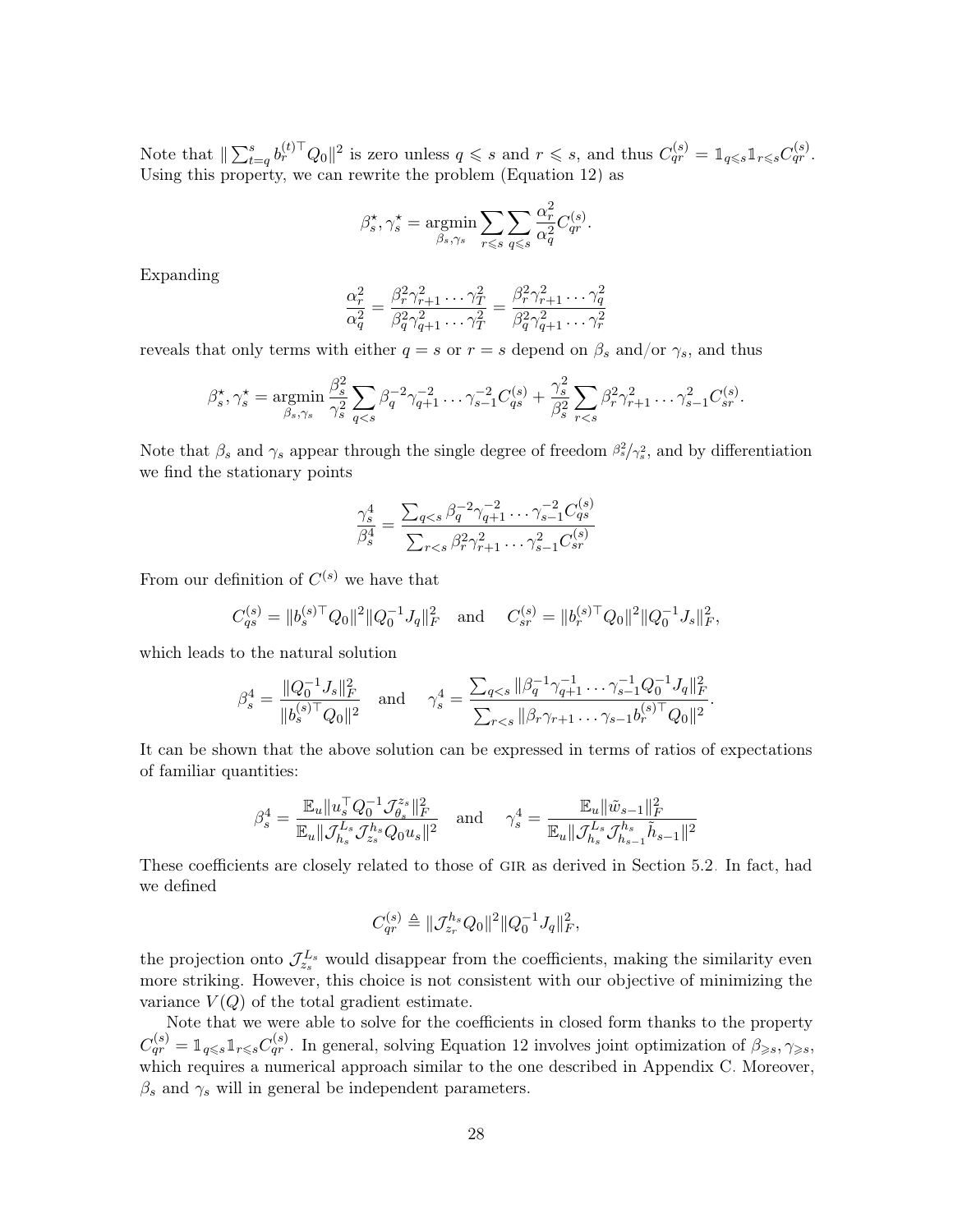# Appendix E. Minimization of the Product of Traces

Minimizing the total variance of our estimators involves minimizing a product of traces by choice of a noise-shaping matrix. Here we characterize the optimal choice of such a matrix in a general setting.

**Definition 4** Define  $c(A) = \text{tr}(XA) \text{tr}(YA^{-1})$  for PD matrices X and Y.

The goal of this section will be to prove the following theorem.

**Theorem 5** A PD matrix A is a global minimizer of  $c(A)$  over the set of PD matrices if and only if

<span id="page-28-0"></span>
$$
XA = \gamma A^{-1}Y
$$

for some scalar  $\gamma > 0$ .

Note that a similar result to Theorem [5](#page-28-0) one was used implicitly by [Ollivier et al.](#page-35-4) [\(2015\)](#page-35-4), but wasn't given rigorous justification. It is relatively easy to characterize the critical points of  $c(A)$ , but proving that any critical point is a global minimizer is much more involved. It would be tempting to use convexity to prove such a result but unfortunately  $c(A)$  is not convex in general.

We begin by stating and proving some basic technical claims.

<span id="page-28-2"></span>**Claim 6** Let U be a matrix and V be a PD matrix with  $V = CC^{\top}$  for some C. Then the eigenvalues of UV are the same as the eigenvalues of  $C<sup>T</sup>UC$ .

Proof Observe that

$$
C^{\top}(UV)C^{-\top} = C^{\top}(UCC^{\top})C^{-\top} = C^{\top}UC.
$$

 $\blacksquare$ 

Thus UV is similar to the matrix  $C<sup>T</sup>UC$  and so has the same eigenvalues.

Corollary 7 If U and V are PD matrices then they have all positive eigenvalues and  $tr(UV) > 0.$ 

<span id="page-28-1"></span>**Claim 8** A is a critical point of c if and only if  $XA = \gamma A^{-1}Y$  for some  $\gamma > 0$ .

**Proof** Differentiating  $c(A)$  with respect to A, we find

$$
\frac{dc(A)}{dA} = \frac{d}{dA} \operatorname{tr}(XA) \operatorname{tr}(YA^{-1})
$$
  
= tr(YA<sup>-1</sup>)  $\frac{d}{dA} \operatorname{tr}(XA) + \operatorname{tr}(XA) \frac{d}{dA} \operatorname{tr}(YA^{-1})$   
= tr(YA<sup>-1</sup>)X<sup>T</sup> – tr(XA)A<sup>-T</sup>Y<sup>T</sup>A<sup>-T</sup>.

Setting this to zero and rearranging terms gives

$$
XA = \frac{\operatorname{tr}(XA)}{\operatorname{tr}(A^{-1}Y)} A^{-1}Y.
$$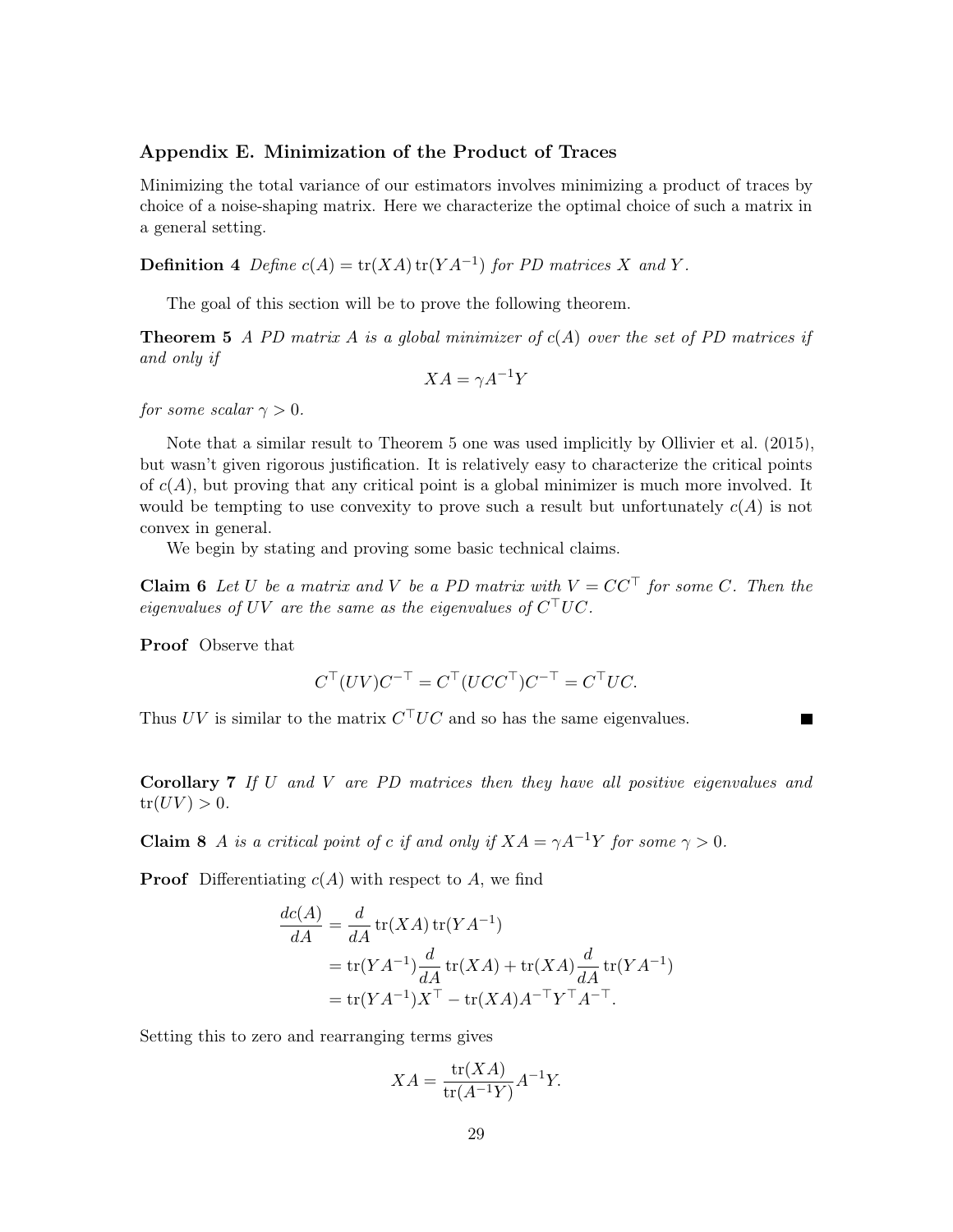Because  $A, A^{-1}, X$ , and Y are all PD matrices, and the trace of a product of PD matrices is positive by the previous claim, the result follows.

<span id="page-29-0"></span>**Claim 9**  $c(A) = \text{tr}((XY)^{1/2})^2$  for critical points A, where  $(XY)^{1/2}$  is the (unique) positive square root of XY.

**Proof** Let A be a critical point. By Claim [8](#page-28-1) we have  $XA = \gamma A^{-1}Y$  for some  $\gamma > 0$ . This implies that  $X = \gamma A^{-1} Y A^{-1}$  and thus  $XY = \gamma A^{-1} Y A^{-1} Y = \gamma (A^{-1} Y)^2$ . Because  $A^{-1}$ and Y are PD matrices we have by Claim [6](#page-28-2) that  $A^{-1}Y$  has all positive eigenvalues. Thus  $A^{-1}Y = \gamma^{-1/2} (XY)^{1/2}$  where  $(XY)^{1/2}$  is the (unique) positive square root of XY. We also have that  $Y = \gamma^{-1}AXA$  which implies that  $XY = \gamma^{-1}(XA)^2$ , and so by a similar argument to the one above we have that  $XA = \gamma^{1/2} (XY)^{1/2}$ . Thus

$$
c(A) = \text{tr}(XA) \,\text{tr}(YA^{-1}) = \text{tr}(\gamma^{1/2} (XY)^{1/2}) \,\text{tr}(\gamma^{-1/2} (XY)^{1/2}) = \text{tr}((XY)^{1/2})^2.
$$

 $\blacksquare$ 

**Observation 10** Note that  $tr((XY)^{1/2})^2$  depends only on the eigenvalues of XY and so for any other matrix V with the same eigenvalues  $tr(V^{1/2})^2$  would also give us the value of  $c(A)$ at critical points. By Claim [6](#page-28-2) such choices include  $X^{1/2}YX^{1/2}$  and  $Y^{1/2}XY^{1/2}$ .

**Definition 11** Let  $\lambda_{\min}(V)$  denote the minimum eigenvalue of V.

Note that we may restrict our analysis of  $c$  to the following domain:

$$
A_1 = \{A : A \text{ is PD and } \lambda_{\min}(A) = 1\}.
$$

This is because  $c(\alpha A) = \text{tr}(X(\alpha A)) \text{tr}(Y(\alpha A)^{-1}) = \alpha \text{tr}(XA)\alpha^{-1} \text{tr}(YA^{-1}) = c(A)$ , and so we can always replace A with  $A/\lambda_{\min}(A) \in \mathcal{A}_1$  without changing the objective function value. (Note that  $\lambda_{\min}(A) > 0$  since A is PD, so the new matrix  $A/\lambda_{\min}(A)$  remains PD.)

The remainder of this section will be devoted to showing that c, when restricted to  $\mathcal{A}_1$ , attains its minimum on that set. Combining this with the fact that c is continuously differentiable on the (larger) set of PD matrices, we will thus have that some critical point is a global minimizer of c on the set of all PD matrices.

And since all critical points have the same objective function value by Claim [9,](#page-29-0) it will follow that all critical points are global minimizers. And so by Claim  $8$ , we will have that  $A$ is a global minimizer if and only if

$$
XA = \gamma A^{-1}Y
$$

<span id="page-29-1"></span>for some  $\gamma > 0$ .

**Claim 12** Let A be some PD matrix with eigendecomposition given by  $A = U \text{diag}(d)U^{\top}$ . Then we have

$$
c(A) = \left(\sum_i d_i(u_i^\top X u_i)\right) \left(\sum_i d_i^{-1}(u_i^\top Y u_i)\right),
$$

where  $u_i$  is the i-th column of U (i.e. the i-th eigenvector of A) and  $d_i$  is the i-th entry of the vector d.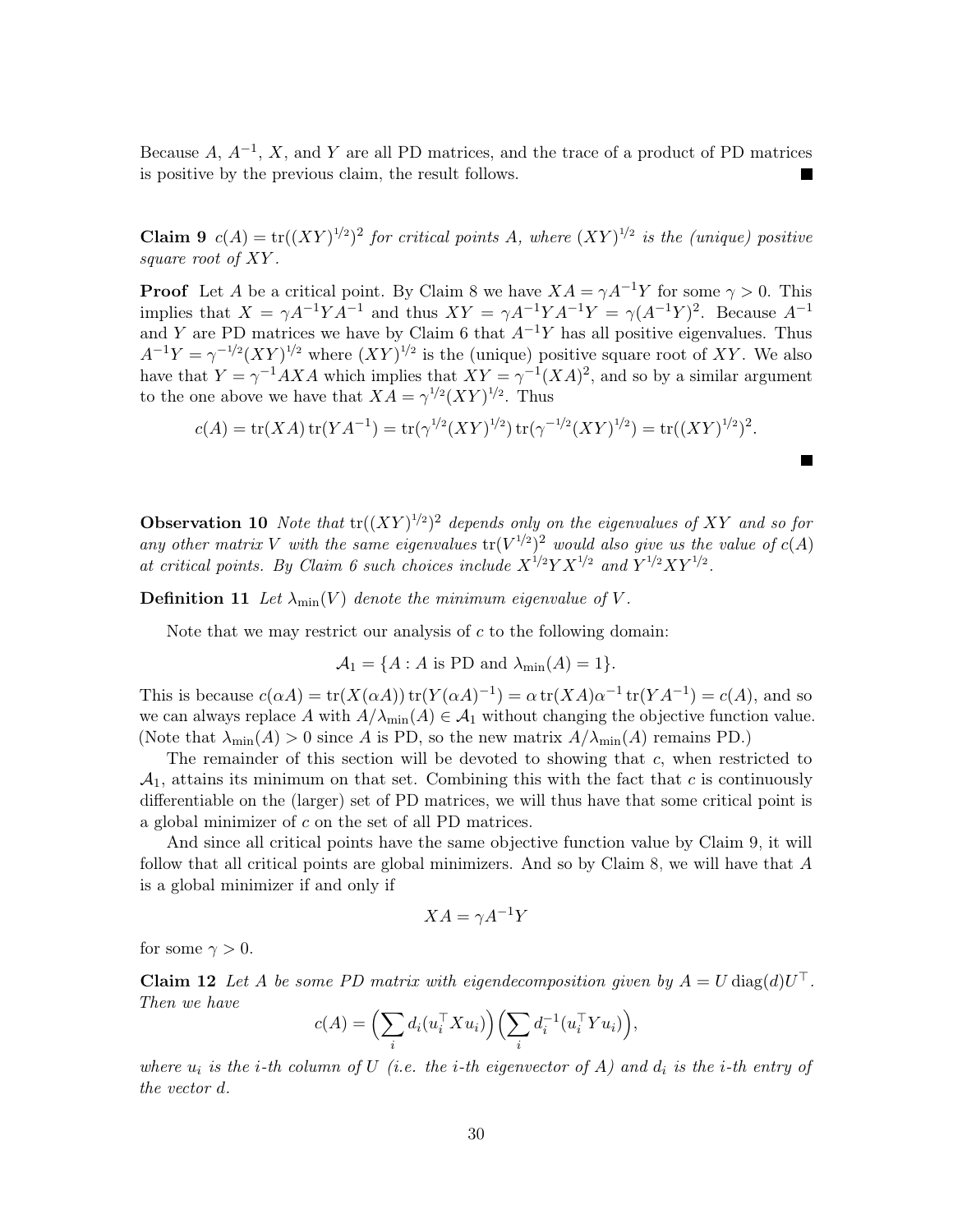Proof Observe that

$$
\operatorname{tr}(XA) = \operatorname{tr}(XU \operatorname{diag}(d)U^{\top}) = \operatorname{tr}(U^{\top}XU \operatorname{diag}(d)).
$$

Noting that the *i*-th diagonal element of  $U<sup>T</sup> X U$  is  $u_i<sup>T</sup> X u_i$ , so that the *i*-th diagonal element of  $U^{\top} X U \text{ diag}(d)$  is  $d_i(u_i^{\top} X u_i)$ , it follows that

$$
\operatorname{tr}(XA) = \sum_i d_i(u_i^\top X u_i).
$$

Observing that  $A^{-1} = U \text{diag}(d)^{-1} U^{\top}$  so that  $A^{-1} U = U \text{diag}(d)^{-1}$ , and that the *i*-th diagonal element of  $\text{diag}(d)^{-1}$  is just  $d_i^{-1}$  we can apply a similar argument to the above to show that

$$
\operatorname{tr}(YA^{-1}) = \sum_i d_i^{-1}(u_i^\top Yu_i).
$$

П

Combining these equation equations establishes the claim.

<span id="page-30-0"></span>Claim 13  $A_1$  is a closed set.

**Proof** Note that  $\lambda_{\min}(A)$  is a continuous function of A, and  $\{1\}$  is a closed set. Morever the set of PSD matrices is a closed set. We therefore have that the intersection of the preimage of  $\lambda_{\min}(A)$  on  $\{1\}$  and the set of PSD matrices is a closed set (i.e. the set  ${A : A \text{ is PSD and } \lambda_{\min}(A) = 1}$  is closed. But this set is precisely  $A_1$  since any PSD matrix with  $\lambda_{\min}(A) = 1$  is also clearly PD. П

**Definition 14** A function  $f : S \to \mathbb{R}$  defined on a set  $S \subset \mathbb{R}^n$  is called "coercive" if we have

 $f(v) \to \infty$  as  $||v|| \to \infty$ .

The following is a standard result in finite dimensional analysis [\(Heath, 2018,](#page-34-7) Chapter 6):

<span id="page-30-2"></span>**Theorem 15** If  $f : S \to \mathbb{R}$  is coercive and continuous and  $S \subset \mathbb{R}^n$  is a closed set then f obtains in minimum on S.

Note that the theorem applies equally to the space of finite dimensional real-valued matrices where the norm is any valid matrix norm, including the standard spectral norm (which our notation will assume).

<span id="page-30-1"></span>**Claim 16**  $c(A)$  is coercive on the set  $A_1$ .

**Proof** Let  $A \in \mathcal{A}_1$  with eigendecomposition given by  $A = U \text{diag}(d) U^{\top}$ . By Claim [12](#page-29-1) we have that

$$
c(A) = \left(\sum_i d_i(u_i^\top X u_i)\right) \left(\sum_i d_i^{-1}(u_i^\top Y u_i)\right).
$$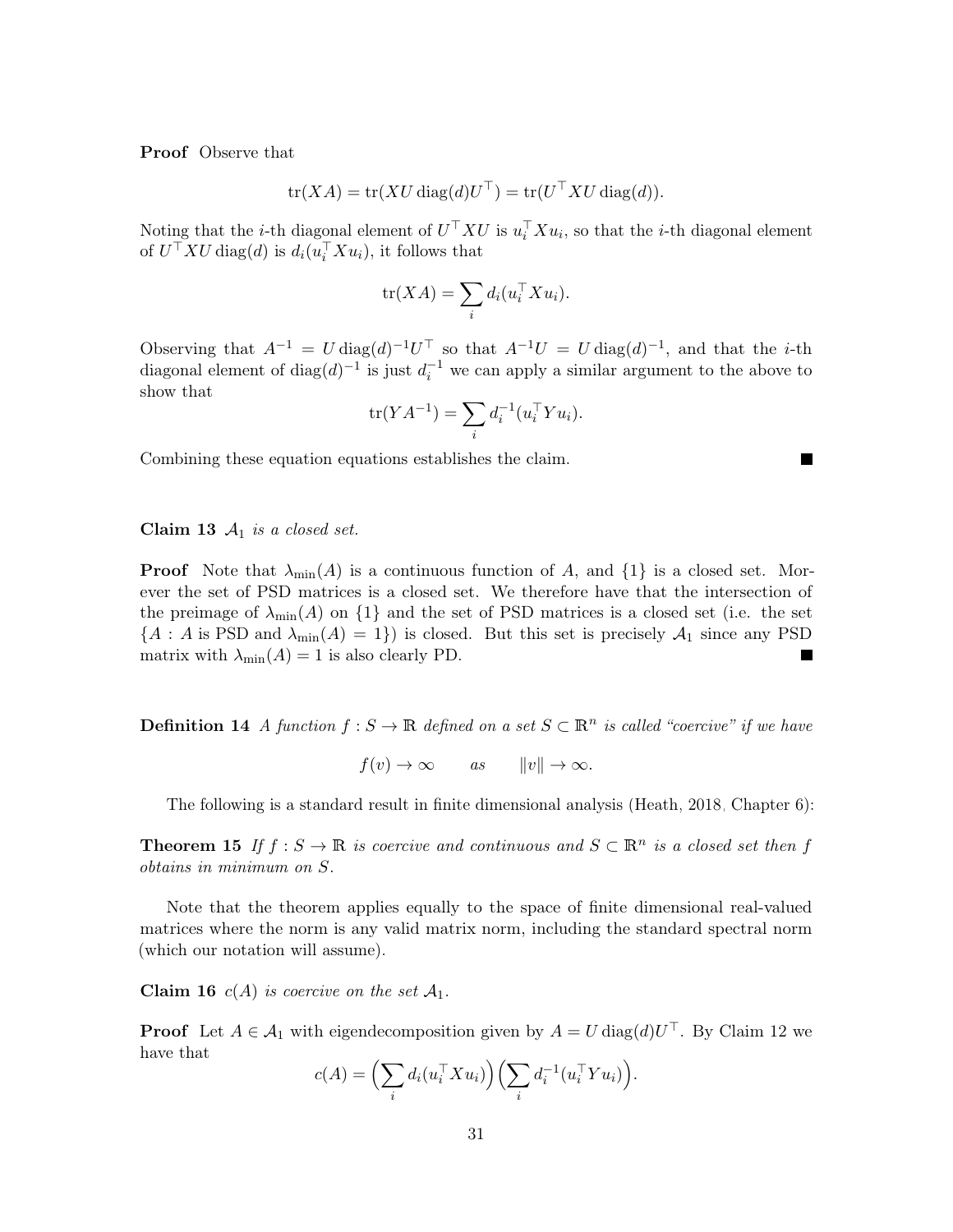Since  $A \in \mathcal{A}_1$  we can assume without loss of generality that  $d_1 = 1$ . We can also assume without loss of generality that  $d_2$  is the largest eigenvalue of A so that  $d_2 = ||A||$ .

Because A, X and Y are all PD we have that  $u_i^{\top} X u_i \geq \lambda_{\min}(X) > 0$  and  $u_i^{\top} Y u_i \geq$  $\lambda_{\min}(Y) > 0$  for each *i*. And thus

$$
c(A) \ge \lambda_{\min}(X)\lambda_{\min}(Y)\Big(1 + \|A\| + \sum_{i>2} d_i\Big)\Big(1 + \|A\|^{-1} + \sum_{i>2} d_i^{-1}\Big)
$$
  

$$
\ge \lambda_{\min}(X)\lambda_{\min}(Y)(1 + \|A\|)(1 + \|A\|^{-1}).
$$

■

 $\blacksquare$ 

Clearly this goes to infinity as  $||A||$  does, which establishes the claim.

Claim 17  $c(A)$  attains its minimum on the set  $A_1$ .

Proof This follows directly from Claims [13](#page-30-0) and [16](#page-30-1) and Theorem [15.](#page-30-2)

## Appendix F. Estimating  $B$  online

The optimal  $Q_0$  derived in Section [7.1.2](#page-12-0) depends on the matrix B (Equation [14\)](#page-12-3) which is unknown due to its dependence on future coefficients and gradients. To obtain a practical algorithm, we must approximate it online. We will consider  $B$  to be the final element in a sequence  $B^{(1)} \dots B^{(T)}$  of matrices that accumulate information observed so far:

$$
B^{(k)} = \sum_{s \leq k} \sum_{t \leq k} \left( \sum_{q=1}^{\min(s,t)} \alpha_q^{-2} ||a_q||^2 \right) \left( \sum_{r=1}^{\min(s,t)} \alpha_r^{2} b_r^{(s)} b_r^{(t)\top} \right).
$$

The remainder of this section develops an online algorithm that produces an unbiased estimate of  $B^{(s)}$  at each step s. Although this will not yield an unbiased estimate of  $B^{(T)}$  until the final time step T, to the extent that  $B^{(s)}$  is stationary we may use its intermediate estimates  $B^{(s)}$  for  $s < T$  as approximations to  $B^{(T)}$ .

First, we factorize the sums over q and r using the now-familiar random projections onto independent temporal noise vectors  $\sigma$  and  $\tau$ :

$$
\sum_{q=1}^{\min(s,t)} \alpha_q^{-2} ||a_q||^2 = \mathbb{E}_{\sigma} \Big[ \Big( \sum_{q \leq s} \sigma_q \alpha_q^{-1} ||a_q|| \Big) \Big( \sum_{q \leq t} \sigma_q \alpha_q^{-1} ||a_q|| \Big) \Big]
$$

and

$$
\sum_{r=1}^{\min(s,t)} \alpha_r^2 b_r^{(s)} b_r^{(t)\top} = \mathbb{E}_{\tau} \Big[ \Big( \sum_{r \leq s} \tau_r \alpha_r b_r^{(s)} \Big) \Big( \sum_{r \leq t} \tau_r \alpha_r b_r^{(t)} \Big)^\top \Big].
$$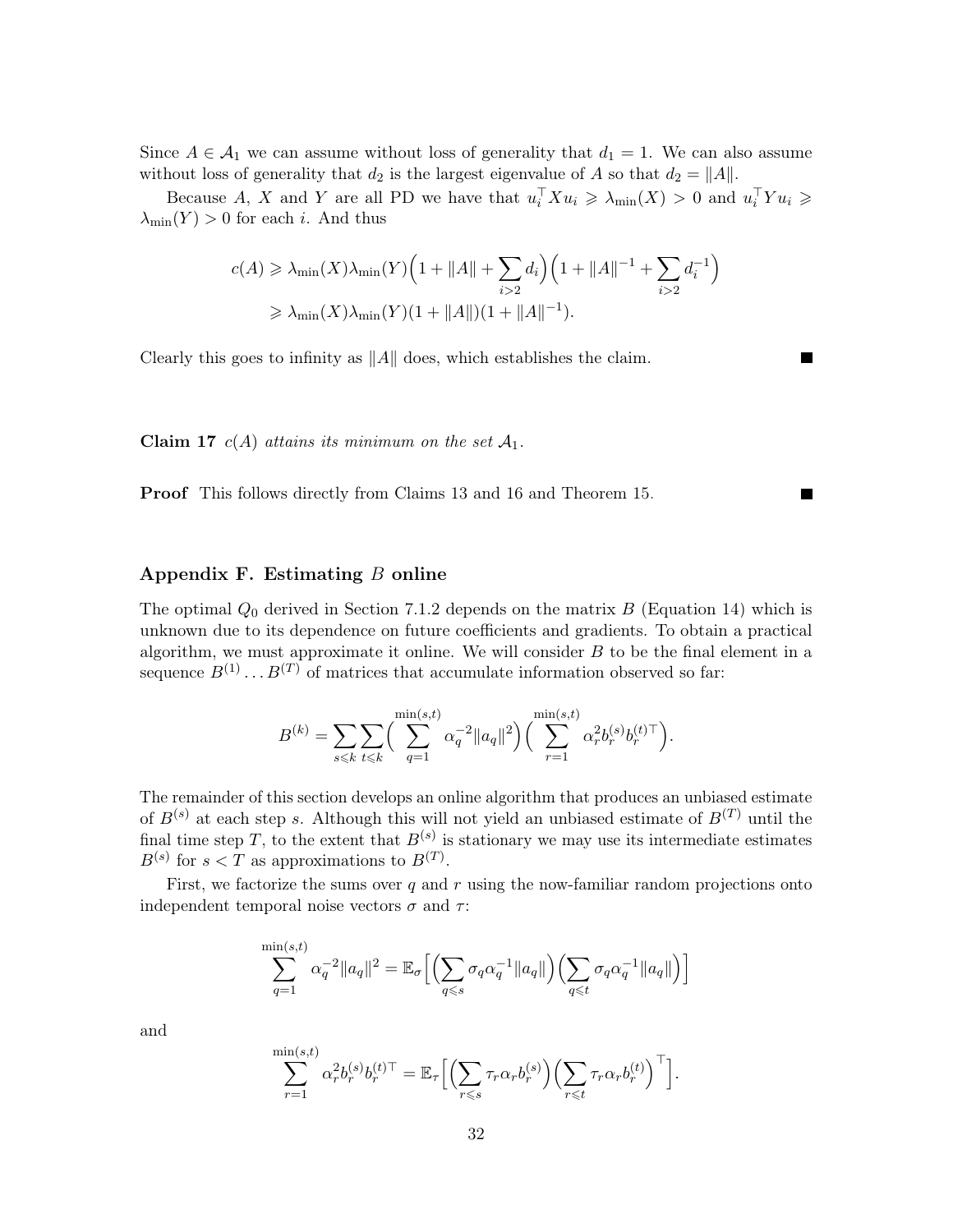By doing so we have broken up the dependency on  $\min(s, t)$  into separate factors. Defining  $\tilde{a}_s = \sum_{q \leqslant s} \sigma_q \alpha_q^{-1} ||a_q||$ , we may now express  $B^{(k)}$  as

$$
B^{(k)} = \mathbb{E}_{\sigma,\tau} \Big[ \sum_{s \le k} \sum_{t \le k} \tilde{a}_s \tilde{a}_t \Big( \sum_{r \le s} \tau_r \alpha_r b_r^{(s)} \Big) \Big( \sum_{r \le t} \tau_r \alpha_r b_r^{(t)} \Big)^\top \Big]
$$
  
= 
$$
\mathbb{E}_{\sigma,\tau} \Big[ \Big( \sum_{s \le k} \tilde{a}_s \Big( \sum_{r \le s} \tau_r \alpha_r b_r^{(s)} \Big) \Big) \Big( \sum_{t \le k} \tilde{a}_t \Big( \sum_{r \le t} \tau_r \alpha_r b_r^{(t)} \Big)^\top \Big) \Big]
$$
  
= 
$$
\mathbb{E}_{\sigma,\tau} \big[ m_k m_k^\top \big],
$$

the expectation of a rank-one estimator given by the outer product of the vector

$$
m_k \triangleq \sum_{s \leq k} \tilde{a}_s \left( \sum_{r \leq s} \tau_r \alpha_r b_r^{(s)} \right)
$$

with itself. As this vector has zero mean,  $B^{(k)}$  is its covariance.

The scalar  $\tilde{a}_s$  is readily accumulated online, but the vector  $\sum_{r\leqslant s}\tau_q\alpha_r b_r^{(s)}$  requires approximate forward differentiation. We can estimate  $m_k$  by

$$
\tilde{m}_k \triangleq \sum_{s \leq k} \tilde{a}_s \left( \sum_{r \leq s} \tau_r \alpha_r b_r^{(s) \top} \nu_r \right) \left( \sum_{r \leq s} \nu_r \right)
$$

which can be computed efficiently according to the recursions

$$
\tilde{a}_t = \gamma_t^{-1} \tilde{a}_{t-1} + \sigma_t \beta_t^{-1} ||a_t||
$$
  
\n
$$
\tilde{h}_t = \eta_t \gamma_t \mathcal{J}_{h_{t-1}}^{h_t} \tilde{h}_{t-1} + \zeta_t \tau_t \beta_t \mathcal{J}_{z_t}^{h_t} \nu_t
$$
  
\n
$$
\tilde{\nu}_t = \eta_t^{-1} \tilde{\nu}_{t-1} + \zeta_t^{-1} \nu_t
$$
  
\n
$$
\tilde{m}_t = \tilde{m}_{k-1} + \tilde{a}_t \mathcal{J}_{h_t}^{L_t} \tilde{h}_t \tilde{\nu}_t.
$$

The coefficients  $\eta_t, \zeta_t$  can be used to reduce the variance of  $\tilde{h}_t \tilde{\nu}_t^{\top}$ , e.g. by the GIR choice  $\eta^2_t = \|\tilde{\nu}_{t-1}\|/ \|\gamma_t \mathcal{J}_{h_{t-1}}^{h_t} \tilde{h}_{t-1}\|, \zeta^2_t = \|\nu_t\|/ \|\tau_t \beta_t \mathcal{J}_{z_t}^{h_t} \nu_t\|.$ 

Although  $\mathbb{E}_{\nu}[\tilde{m}_k] = m_k$  (i.e.  $\tilde{m}_k$  is an unbiased estimator of  $m_k$ ),  $\mathbb{E}_{\nu}[\tilde{m}_k \tilde{m}_k^{\top}] \neq$  $\mathbb{E}_{\nu}[\tilde{m}_k] \mathbb{E}_{\nu}[\tilde{m}_k^{\top}]$  and therefore  $\tilde{m}_k \tilde{m}_k^{\top}$  is not an unbiased estimator of  $B^{(k)}$ . In order to estimate  $B^{(k)}$  we require a replication  $\tilde{n}_k$  of  $\tilde{m}_k$  with independent spatial noise  $\mu$  in place of ν:

$$
\tilde{n}_k \triangleq \sum_{s \leq k} \tilde{a}_s \left( \sum_{r \leq s} \tau_r \alpha_r b_r^{(s)} \tau \mu_r \right) \left( \sum_{r \leq s} \mu_r \right)
$$

computed by similar recursions as  $\tilde{m}_k$ . Now

$$
\mathbb{E}_{\sigma,\tau,\nu,\mu}[\tilde{m}_k\tilde{n}_k^{\top}] = \mathbb{E}_{\sigma,\tau}\big[\mathbb{E}_{\nu}[\tilde{m}_k]\mathbb{E}_{\mu}[\tilde{n}_k^{\top}]\big] = \mathbb{E}_{\sigma,\tau}[m_km_k^{\top}] = B^{(k)}.
$$

It should be noted that although  $B^{(k)}$  is symmetric PSD, the estimates  $\tilde{m}_k \tilde{n}_k^{\top}$  are not. Symmetry may however be restored by use of the estimator  $1/2(\tilde{m}_k \tilde{n}_k^{\top} + \tilde{n}_k \tilde{m}_k^{\top})$ .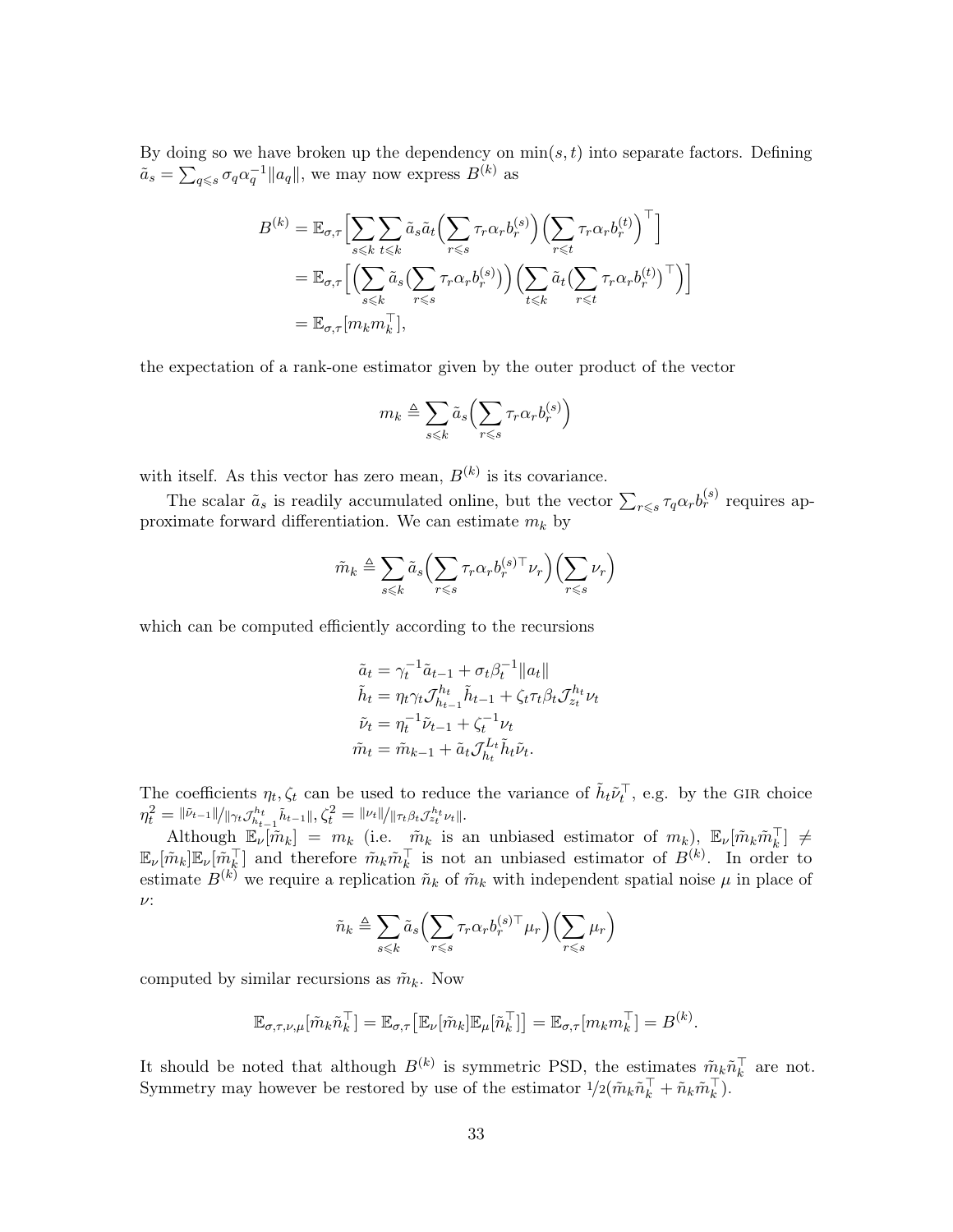# Appendix G. Hyperparameter Settings for Variance Reduction Experiments

The following table lists the hyperparameter settings used for the experiments in Section [7.2:](#page-14-0)

| $Q_0$    | $\alpha$ |       |     |     | Learning rate Momentum $B$ decay $B$ dampening |
|----------|----------|-------|-----|-----|------------------------------------------------|
| identity | GIR      | 0.005 | 0.8 |     |                                                |
| identity | ours     | 0.005 | 0.5 |     |                                                |
| ours     | GIR.     | 0.005 | 0.5 | 0.9 | 0.008                                          |
| ours     | ours     | 0.003 | 0.8 | 0.9 | 0.005                                          |

These settings were found by grid search on learning rate in {0.001, 0.003, 0.005, 0.007, 0.009}, momentum in  $\{0.5, 0.8\}$ ,  $\bar{B}$  decay rate in  $\{0.8, 0.9, 0.95\}$  and  $\bar{B}$  dampening coefficient in  ${5 \times 10^{-3}, 5 \times 10^{-4}, 5 \times 10^{-5}}.$ 

# Appendix H. Variance of Preactivation-Space Projection

This appendix explores the variance of the estimator from Section [8](#page-16-0) and its relationship to the variance of the usual total gradient estimator from Section [6.4](#page-9-0) (Equation [6.4\)](#page-9-0). The former is given by Equation [16:](#page-18-0)

<span id="page-33-1"></span>
$$
\mathrm{vec}\Bigl(\sum_{t\leqslant T}\bar B^{(t)\top}\bar Q\tau\tau^\top\bar Q^{-1}\bar S^{(t)}\bar J\Bigr)
$$

with matrices  $\bar{B}^{(t)\top} = (b_1^{(t)})$  $\stackrel{(t)}{1} \cdots \stackrel{b^{(t)}_T}{1}$  $\big(\begin{smallmatrix} (t)\ T\end{smallmatrix}\big), \bar{Q} \,=\, \mathrm{diag}(\alpha), \bar{S}^{(t)}_{ij} \,=\, \delta_{ij} \mathbb{1}_{i\geqslant t}, \bar{J} \,=\, \begin{pmatrix} a_1 & \cdots & a_T \end{pmatrix}^\top$ that mirror similarly-named quantities from Section [6.4.](#page-9-0)

Noting that for a matrix  $X$ ,

tr
$$
(Var[vec(X)]) = \mathbb{E}[\|\text{vec}(X)\|^2] - \|\mathbb{E}[vec(X)]\|^2
$$
  
=  $\mathbb{E}[\|X\|_F^2] - \|\mathbb{E}[X]\|_F^2 = \text{tr}(\mathbb{E}[XX^\top]) - \|\mathbb{E}[X]\|_F^2$ 

we have by Proposition [2](#page-23-1) (with  $\kappa = 0$ ) that

$$
\operatorname{tr}\left(\operatorname{Var}\left[\operatorname{vec}\left(\sum_{t\leq T}\bar{B}^{(t)\top}\bar{Q}\tau\tau^{\top}\bar{Q}^{-1}\bar{S}^{(t)}\bar{J}\right)\right]\right) \n= \sum_{s\leq T}\sum_{t\leq T}\operatorname{tr}\left(\mathbb{E}[\bar{J}^{\top}\bar{S}^{(s)}\bar{Q}^{-\top}\tau\tau^{\top}\bar{Q}^{\top}\bar{B}^{(s)}\bar{B}^{(t)\top}\bar{Q}\tau\tau^{\top}\bar{Q}^{-1}\bar{S}^{(t)}\bar{J}\right)\right) - \|\mathcal{J}_{\theta}^{L}\|_{F}^{2} \n= \sum_{s\leq T}\sum_{t\leq T}\operatorname{tr}(\bar{B}^{(s)}\bar{B}^{(t)\top}\bar{Q}\bar{Q}^{\top})\operatorname{tr}(\bar{S}^{(t)}\bar{J}\bar{J}^{\top}\bar{S}^{(s)}(\bar{Q}\bar{Q}^{\top})^{-1}) + \|\mathcal{J}_{\theta}^{L}\|_{F}^{2}.
$$
\n(20)

The variance of the usual estimator (Section [6.4\)](#page-9-0) is given by Equation [6.5:](#page-10-1)

<span id="page-33-0"></span>
$$
\text{tr}\Big(\text{Var}\big[\sum_{t\leq T} b^{(t)\top}Quu^{\top}Q^{-1}S^{(t)}J\big]\Big) \n= \sum_{s\leq T} \sum_{t\leq T} \text{tr}(b^{(s)}b^{(t)\top}QQ^{\top})\,\text{tr}(S^{(t)}JJ^{\top}S^{(s)}(QQ^{\top})^{-1}) + ||\mathcal{J}_{\theta}^{L}||_{F}^{2}.
$$
\n(21)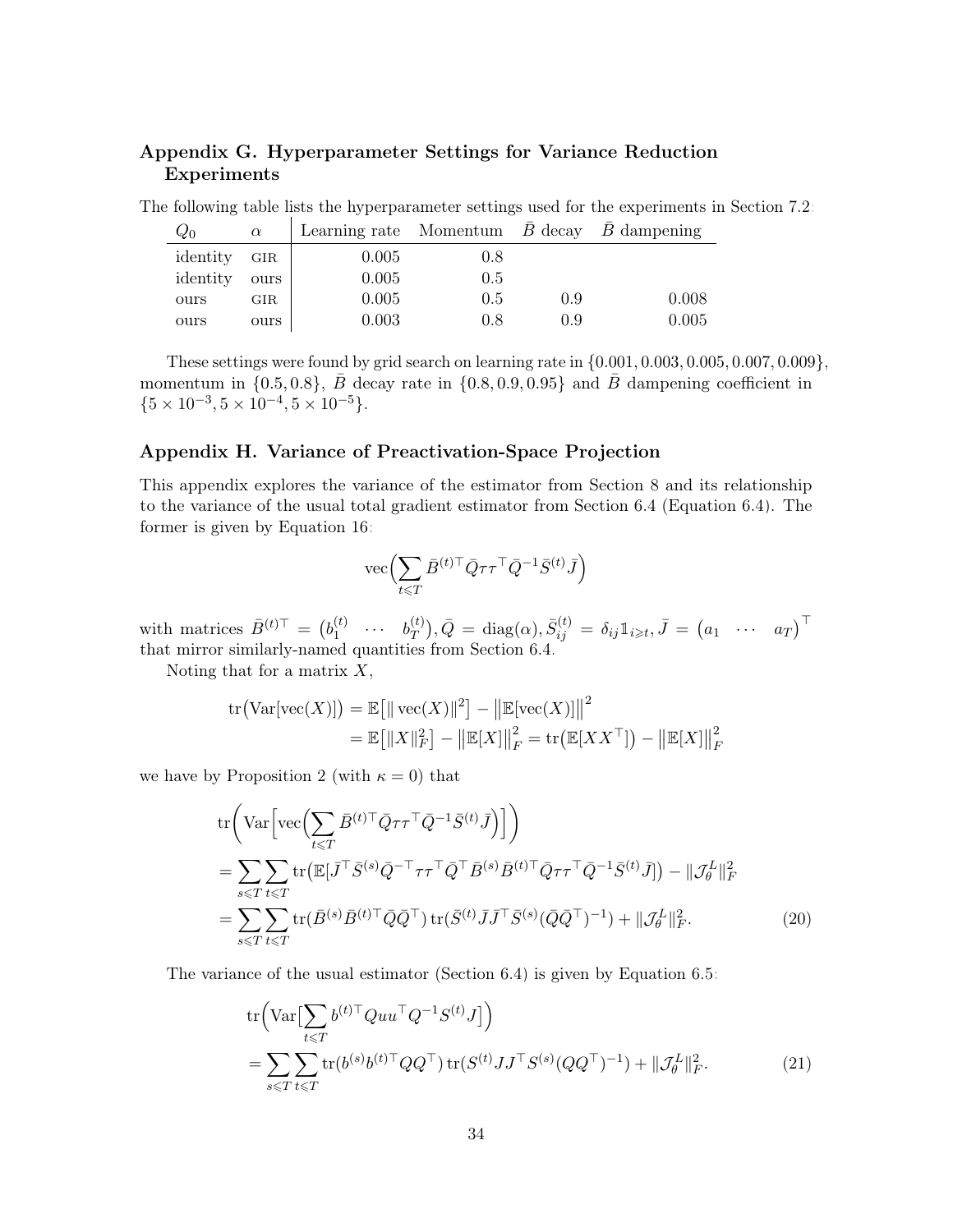We will now relate Equation [21](#page-33-0) to Equation [20](#page-33-1) using the following observations:

$$
b^{(t)\top} = \text{vec}(\bar{B}^{(t)}), Q = \bar{Q} \otimes Q_0, S^{(t)} = \bar{S}^{(t)} \otimes I, \text{ and } JJ^{\top} = \bar{J}\bar{J}^{\top} \otimes I.
$$

Thus  $tr(b^{(s)}b^{(t)}^\top QQ^\top)$  can be written

$$
\operatorname{tr}(b^{(s)}b^{(t)\top}QQ^{\top}) = \operatorname{vec}(\bar{B}^{(t)})^{\top}(\bar{Q}\bar{Q}^{\top} \otimes Q_0Q_0^{\top})\operatorname{vec}(\bar{B}^{(s)})
$$

$$
= \operatorname{vec}(\bar{B}^{(t)})^{\top}\operatorname{vec}(Q_0Q_0^{\top}\bar{B}^{(s)\top}\bar{Q}\bar{Q}^{\top})
$$

$$
= \operatorname{tr}(\bar{B}^{(t)}Q_0Q_0^{\top}\bar{B}^{(s)\top}\bar{Q}\bar{Q}^{\top})
$$

and  $tr(S^{(t)}JJ^{\top}S^{(s)}(QQ^{\top})^{-1})$  can be written

$$
\begin{split} \text{tr}(S^{(t)}JJ^{\top}S^{(s)}(QQ^{\top})^{-1}) &= \text{tr}\big((\bar{S}^{(t)} \otimes I)(\bar{J}\bar{J}^{\top} \otimes I)(\bar{S}^{(s)} \otimes I)(\bar{Q}^{-2} \otimes (Q_0 Q_0^{\top})^{-1})\big) \\ &= \text{tr}\big(\bar{S}^{(t)}\bar{J}\bar{J}^{\top}\bar{S}^{(s)}(\bar{Q}\bar{Q}^{\top})^{-1}\big) \otimes (Q_0 Q_0^{\top})^{-1}\big) \\ &= \text{tr}\big(\bar{S}^{(t)}\bar{J}\bar{J}^{\top}\bar{S}^{(s)}(\bar{Q}\bar{Q}^{\top})^{-1}\big) \,\text{tr}\big((Q_0 Q_0^{\top})^{-1}\big). \end{split}
$$

This results in the following expression for the dominant term of the variance in Equation [21:](#page-33-0)

$$
\sum_{s \leq T} \sum_{t \leq T} \text{tr}(\bar{B}^{(t)}Q_0 Q_0^{\top} \bar{B}^{(s)\top} \bar{Q} \bar{Q}^{\top}) \text{tr}(\bar{S}^{(t)} \bar{J} \bar{J}^{\top} \bar{S}^{(s)} (\bar{Q} \bar{Q}^{\top})^{-1}) \text{tr}((Q_0 Q_0^{\top})^{-1}).
$$

# References

- <span id="page-34-6"></span>Jose A Arjona-Medina, Michael Gillhofer, Michael Widrich, Thomas Unterthiner, and Sepp Hochreiter. Rudder: Return decomposition for delayed rewards. arXiv preprint arXiv:1806.07857, 2018.
- <span id="page-34-5"></span>Andrew G Barto, Richard S Sutton, and Charles W Anderson. Neuronlike adaptive elements that can solve difficult learning control problems. IEEE transactions on systems, man, and cybernetics, pages 834–846, 1983.
- <span id="page-34-2"></span>Tianqi Chen, Bing Xu, Chiyuan Zhang, and Carlos Guestrin. Training deep nets with sublinear memory cost.  $arXiv$  preprint  $arXiv:1604.06174$ , 2016.
- <span id="page-34-0"></span>Jeffrey L Elman. Finding structure in time. Cognitive science, 14(2):179–211, 1990.
- <span id="page-34-4"></span>Aidan N Gomez, Mengye Ren, Raquel Urtasun, and Roger B Grosse. The reversible residual network: Backpropagation without storing activations. In Advances in Neural Information Processing Systems, pages 2214–2224, 2017.
- <span id="page-34-3"></span>Audrunas Gruslys, Rémi Munos, Ivo Danihelka, Marc Lanctot, and Alex Graves. Memoryefficient backpropagation through time. In Advances in Neural Information Processing Systems, pages 4125–4133, 2016.
- <span id="page-34-7"></span>Michael T Heath. *Scientific computing: an introductory survey*, volume 80. 2018.
- <span id="page-34-1"></span>Sepp Hochreiter and Jürgen Schmidhuber. Long short-term memory. Neural computation, 9 (8):1735–1780, 1997.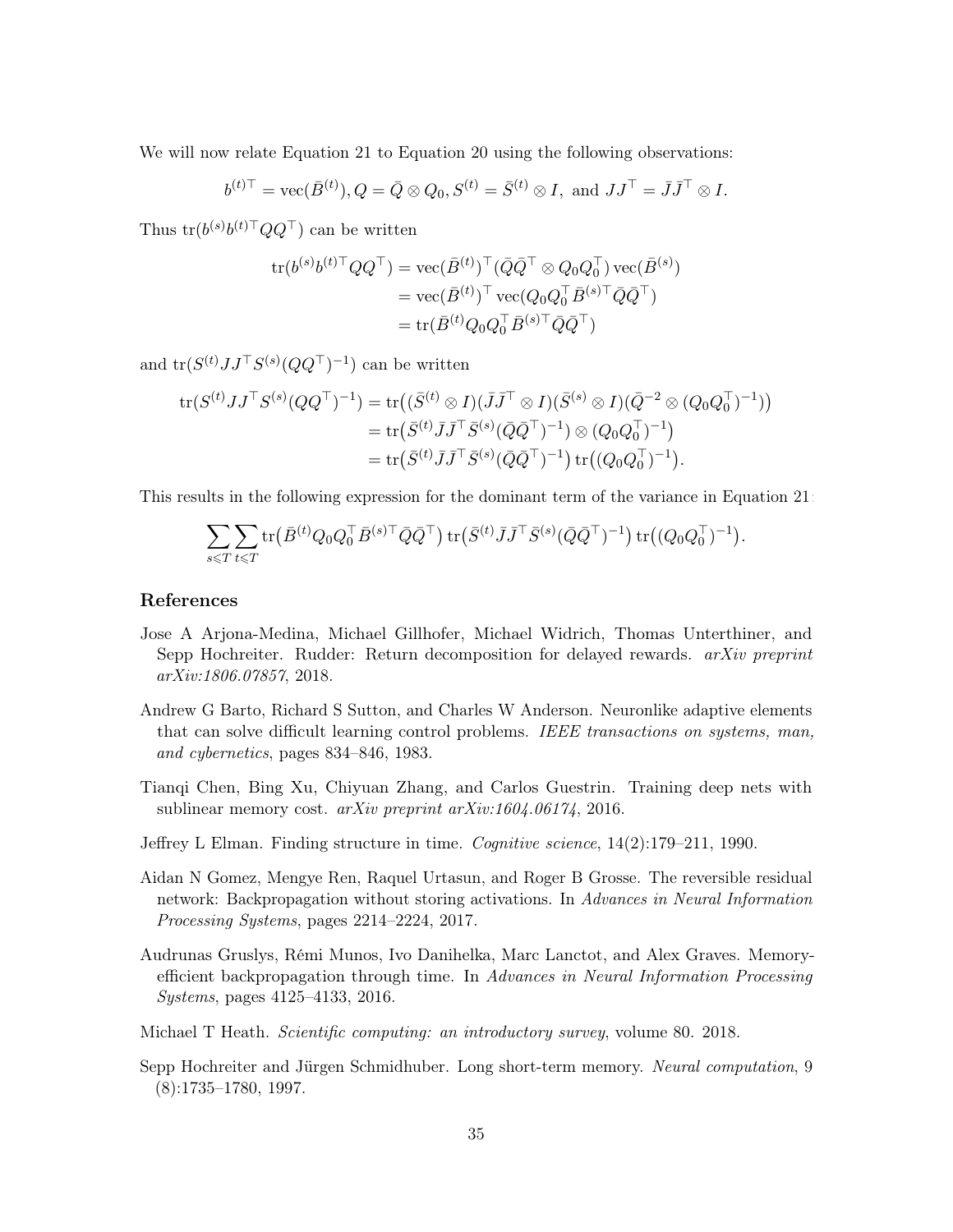- <span id="page-35-9"></span>Chia-Chun Hung, Timothy Lillicrap, Josh Abramson, Yan Wu, Mehdi Mirza, Federico Carnevale, Arun Ahuja, and Greg Wayne. Optimizing agent behavior over long time scales by transporting value. arXiv preprint arXiv:1810.06721, 2018.
- <span id="page-35-11"></span>Martin Idel. A review of matrix scaling and sinkhorn's normal form for matrices and positive maps. *arXiv preprint arXiv:1609.06349*, 2016.
- <span id="page-35-7"></span>Max Jaderberg, Wojciech Marian Czarnecki, Simon Osindero, Oriol Vinyals, Alex Graves, David Silver, and Koray Kavukcuoglu. Decoupled neural interfaces using synthetic gradients. In International Conference on Machine Learning, pages 1627–1635, 2017.
- <span id="page-35-6"></span>Nan Rosemary Ke, Anirudh Goyal, Olexa Bilaniuk, Jonathan Binas, Michael C Mozer, Chris Pal, and Yoshua Bengio. Sparse attentive backtracking: Temporal credit assignment through reminding. In Advances in Neural Information Processing Systems, pages 7651– 7662, 2018.
- <span id="page-35-13"></span>Diederik P Kingma and Jimmy Ba. Adam: A method for stochastic optimization.  $arXiv$ preprint arXiv:1412.6980, 2014.
- <span id="page-35-8"></span>Vijay R Konda and John N Tsitsiklis. Actor-critic algorithms. In Advances in neural information processing systems, pages 1008–1014, 2000.
- <span id="page-35-12"></span>Quoc V Le, Navdeep Jaitly, and Geoffrey E Hinton. A simple way to initialize recurrent networks of rectified linear units. arXiv preprint arXiv:1504.00941, 2015.
- <span id="page-35-5"></span>Matthew MacKay, Paul Vicol, Jimmy Ba, and Roger B Grosse. Reversible recurrent neural networks. In Advances in Neural Information Processing Systems, pages 9042–9053, 2018.
- <span id="page-35-3"></span>Man-Wai Mak, Kim-Wing Ku, and Yee-Ling Lu. On the improvement of the real time recurrent learning algorithm for recurrent neural networks. Neurocomputing, 24(1-3):13–36, 1999.
- <span id="page-35-10"></span>Pierre-Yves Massé. Around the Use of Gradients in Machine Learning. PhD thesis, Université Paris-Saclay, 2017. URL <https://tel.archives-ouvertes.fr/tel-01744761>.
- <span id="page-35-0"></span>Marvin Minsky. Steps toward artificial intelligence. *Proceedings of the IRE*, 49(1):8–30, 1961.
- <span id="page-35-14"></span>Asier Mujika, Florian Meier, and Angelika Steger. Approximating real-time recurrent learning with random kronecker factors. In Advances in Neural Information Processing Systems, volume 31, pages 6594–6603. 2018.
- <span id="page-35-4"></span>Yann Ollivier, Corentin Tallec, and Guillaume Charpiat. Training recurrent networks online without backtracking. arXiv preprint arXiv:1507.07680, 2015.
- <span id="page-35-2"></span>David E Rumelhart, Geoffrey E Hinton, and Ronald J Williams. Learning representations by back-propagating errors. Nature, 323(6088):533, 1986.
- <span id="page-35-1"></span>Richard S Sutton. *Temporal credit assignment in reinforcement learning*. PhD thesis, University of Massachusetts Amherst, 1984.